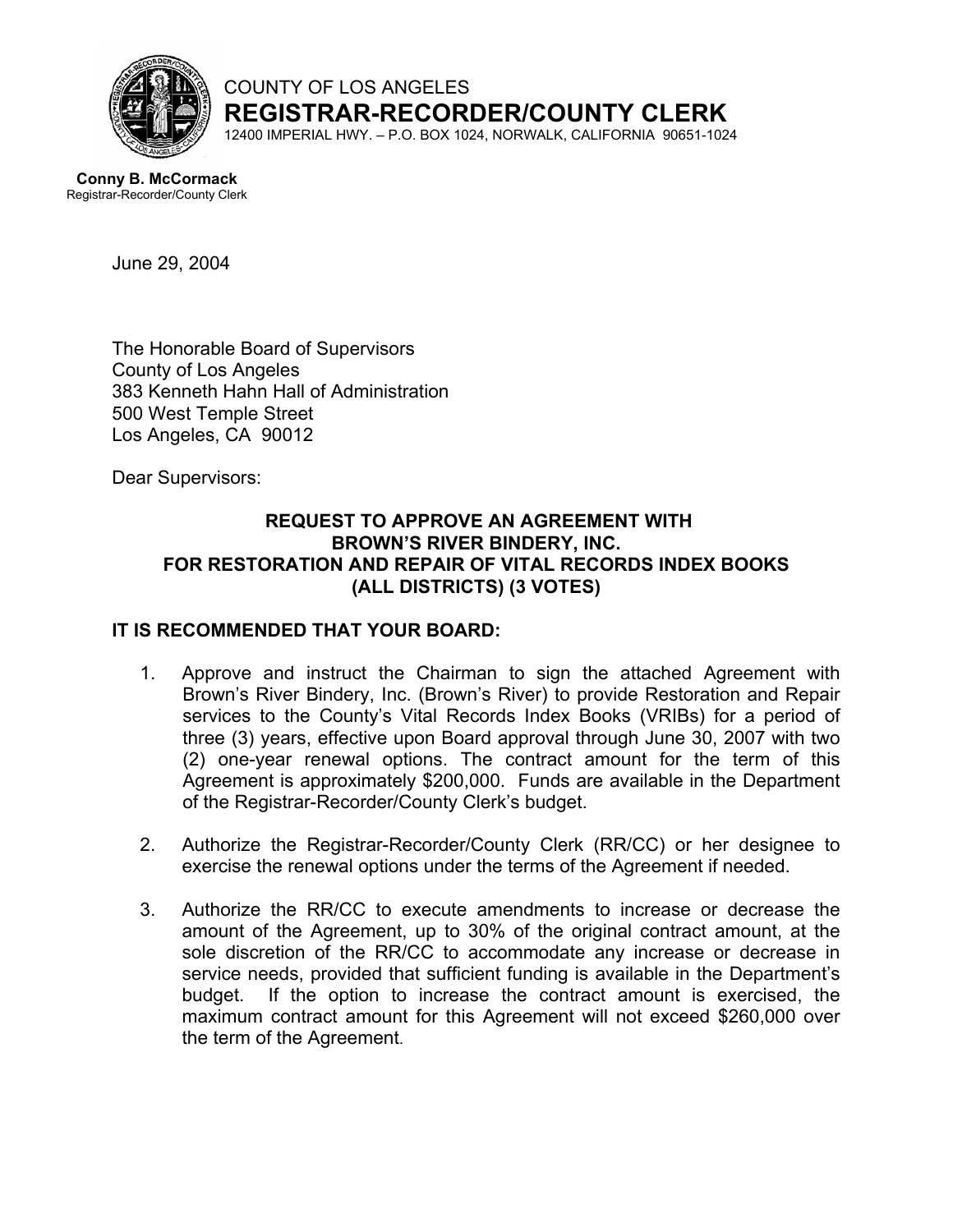Honorable Board of Supervisors June 29, 2004 Page 2

#### **PURPOSE/ JUSTIFICATION OF RECOMMENDED ACTION:**

 The purpose of the recommended action is to establish an Agreement for the Restoration and Repair of the County's VRIBs.

The RR/CC is required to maintain Vital Records pursuant to Section 27322.2 of the Government Code. The RR/CC is responsible for recording and maintaining legal documents pertaining to real property ownership, birth, death and marriage records for the County of Los Angeles. These public records provide historical data of vital importance to the County and the public at large. These records are cataloged in Index Books. The Index Books are loose leaf form in record binders with canvas hard covers. They are housed in the RR/CC Headquarters facility basement and stored flat on roller shelves.

The RR/CC currently has over 600 Index Books dating back to 1866. Approximately 200 VRIBs are in extremely poor condition with broken or missing metals, worn and torn coverings, exposed boards, and some missing spines causing difficulty in identifying the years and letter categories. The Indexes are original handwritten logs, many of which include amendments consisting of additional handwritten information that was logged in at a later time. The sheets show signs of acidic paper that has undergone decades of heavy use. The RR/CC does not have the capabilities to perform the needed repair and restorations service in-house.

Currently, the only adequate avenue available to the RR/CC is to enter into an Agreement with an independent contractor to provide Restoration and Repair services of the County's VRIBs. Approval of this Agreement will halt the rapid deterioration of the Index Books by providing professional paper conservation repair and restoration services and preserve the VRIBs for current and future generations.

#### **Implementation of Strategic Plan Goals:**

The proposed Agreement provides the public with vital information which supports the County's Strategic Plan, specifically: Goal No. 1: Service Excellence: Provide the public with easy access to quality information and services that are both beneficial and responsive and Goal No. 3: Organizational Effectiveness: Ensure that service delivery systems are efficient, effective, and goal-oriented.

#### **FISCAL IMPACT/ FINANCING:**

The contract amount of the Agreement is approximately \$200,000. The Department has sufficient appropriation in the budget for this expenditure, which will be fully offset by revenues from the Vital and Health Statistics Trust Fund. The Agreement allows the RR/CC to execute amendments increasing or decreasing the contract amount of the Agreement, up to 30% of the original contract amount, based on an increase in the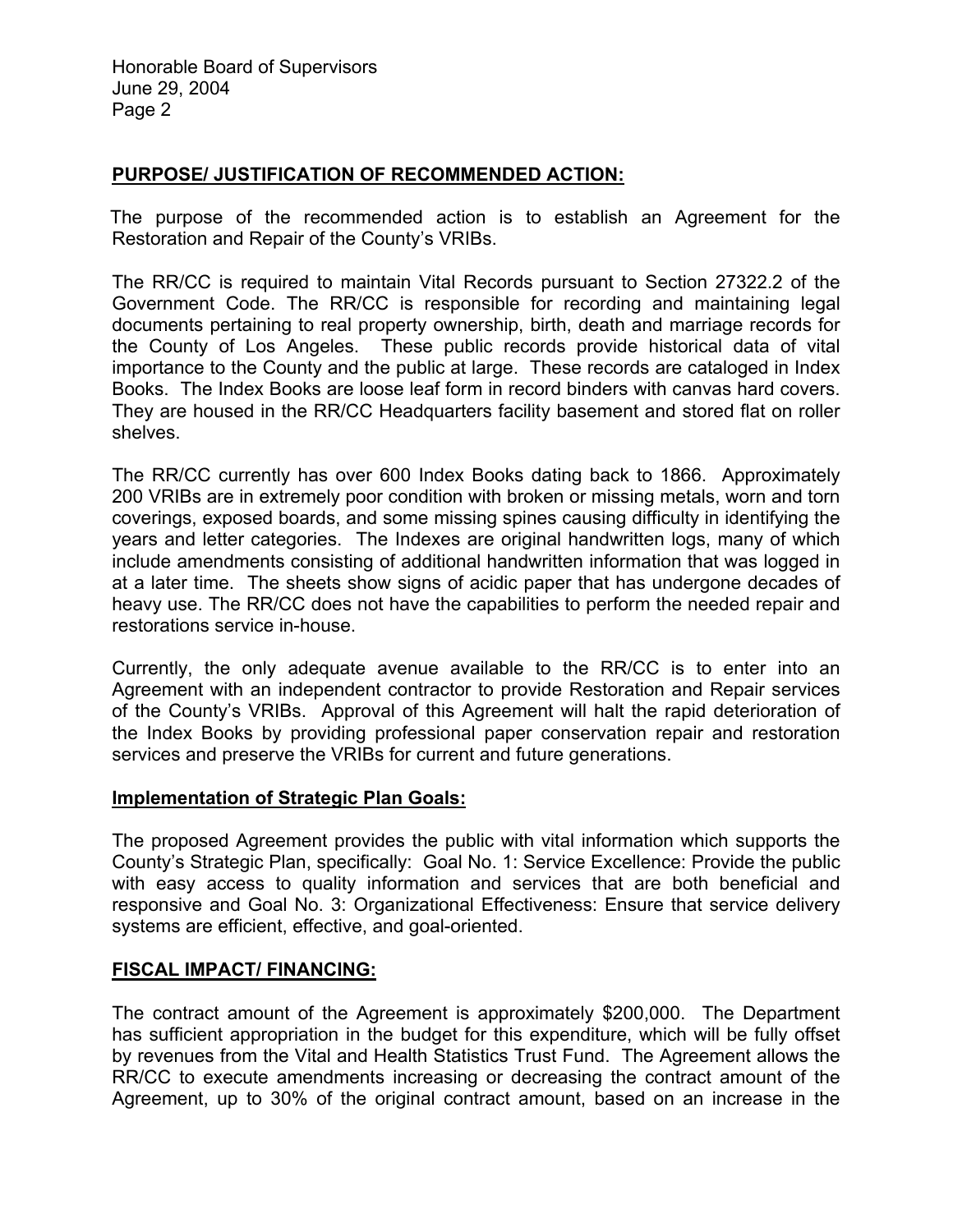Honorable Board of Supervisors June 29, 2004 Page 3

number of Index Books identified for repair and restoration contingent upon the availability of additional funding from the Vital and Health Statistics Trust Fund. If the option to increase the contract amount is exercised, the maximum contract amount for this Agreement will not exceed \$260,000 over the term of the Agreement.

#### **FACTS AND PROVISIONS/LEGAL REQUIREMENTS:**

Your Board is authorized to approve this Agreement pursuant to Government Code Section 31000.

The recommended Agreement with Brown's River is for a period of three years with two one-year renewal options.

The RR/CC anticipates approximately 200 books will be restored and repaired during the term of the Agreement. Brown's River shall provide all labor, supplies, and support equipment required in performing the specified services.

The Agreement requires Brown's River to give first consideration to qualified County employees targeted for layoff and to consider qualified GAIN participants for employment openings and comply with the Child Support Compliance Program. The Living Wage Program (County Code Chapter 2.201) does not apply to the recommended Agreement.

The Chief Administrative Office has reviewed and approved this Board Letter. County Counsel has reviewed and approved as to form the attached Agreement.

#### **CONTRACTING PROCESS:**

On April 20, 2004, the RR/CC released a Request for Proposal (RFP). Notice of the RFP was sent to nine (9) restoration and repair service vendors nationwide. An advertisement which ran on two separate dates was placed in four newspapers. A notice was also placed on the Internal Services Department Web Sites.

A mandatory Proposer's Conference was held on April 29, 2004. Three (3) prospective proposers attend the Proposers' Conference. RR/CC staff went over RFP requirements and proposal selection criteria as well as the scope of work. Prospective proposers were given a tour of the records room where they saw first-hand the deteriorated condition of the Index Books.

Three (3) proposers submitted proposals. One (1) of the three proposals did not meet the minimum requirements of the RFP and was subsequently disqualified as nonresponsive. The other two (2) proposals were evaluated by the Evaluation Committee.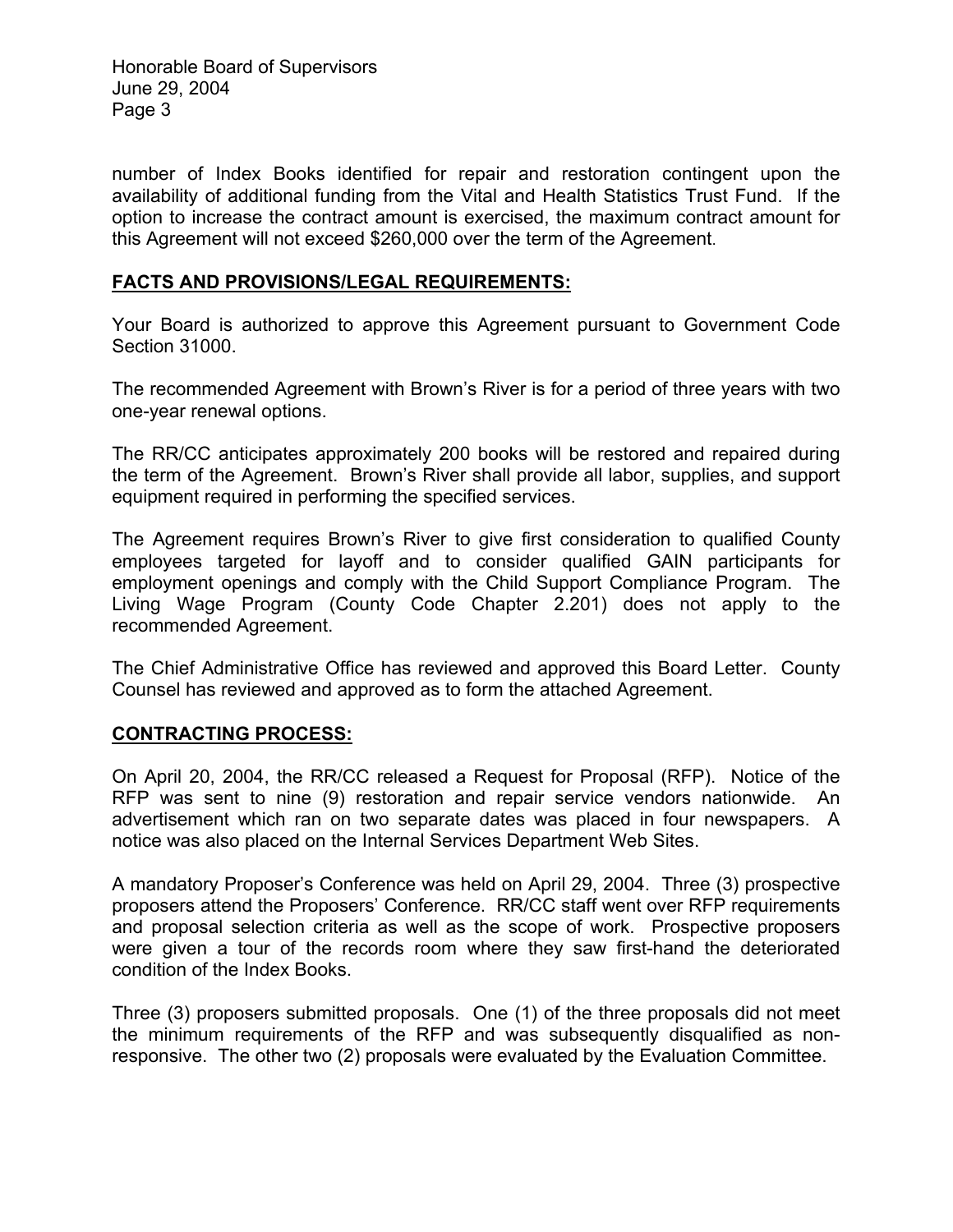Honorable Board of Supervisors June 29, 2004 Page 4

The proposal submitted by Brown's River achieved the highest score, which included factors for experience and capability, approach and quality control. The proposal submitted by Brown's River was also the lowest price proposed to meet the County's requirements. Upon final analysis and consideration of award, Brown's River was selected without regard to race, gender, color or creed.

The County's new protest policy was part of the solicitation process. All requirements have been satisfied.

#### **IMPACT ON CURRENT SERVICES (OR PROJECTS):**

Approval of the recommended Agreement will allow the RR/CC to repair and restore severely damaged VRIBs which are a critical component of the County's public records archive.

#### **CONCLUSION**

Upon approval and execution of this request, it is requested that the Executive Officer/Clerk of the Board, return one adopted stamped copy of the approved Board letter and two originally signed copies of the Agreement to:

> County of Los Angeles Registrar-Recorder/County Clerk 12400 Imperial Highway, Room 7201 Norwalk, CA 90650

Attention: Ngozi Ume Head, Management Services

Respectfully submitted,

CONNY B. McCORMACK Registrar-Recorder/County Clerk

CBM:NU:es

Attachment (2)

c: Chief Administrative Officer County Counsel Executive Officer, Board of Supervisors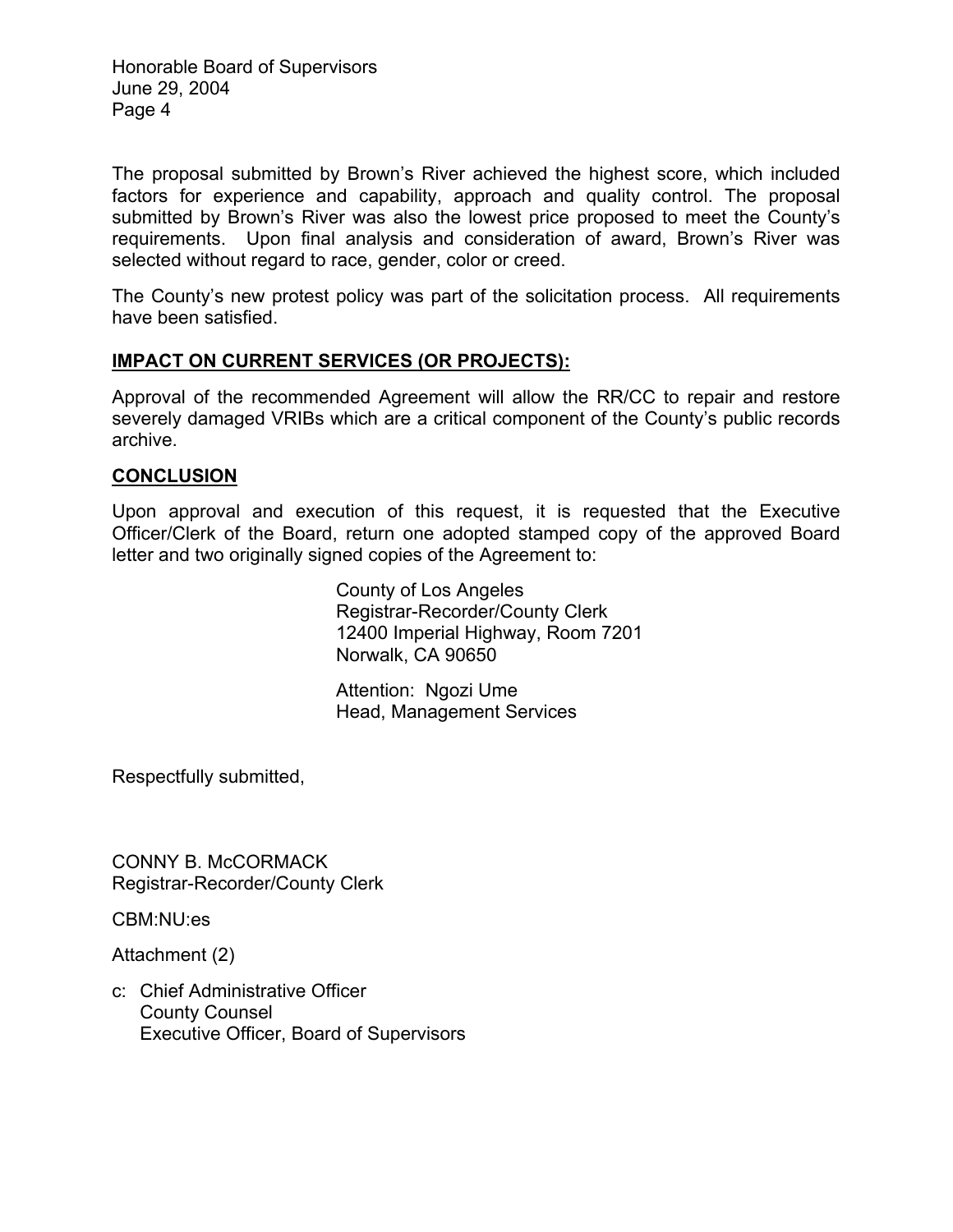# **CONTRACTING WITH COMMUNITY BUSINESS ENTERPRISE (CBE FIRMS)**

#### I. **The process used for identifying CBE vendors:**

The Registrar-Recorder/County Clerk distributed the Request for Proposals to vendors listed on the ISD contractor website and others listed on the Internet. Advertisements of the proposal solicitations were placed in the Los Angeles Times, San Gabriel Valley Tribune, Press Telegram and Daily Breeze.

#### II **A list of firms from which the Department solicited offers:**

The Registrar-Recorder/County Clerk's Restoration and Repair of Vital Records Index Books proposer's list is attached.

#### III **CBE participation (i.e. partners, associate partners, staff, etc. and percentage of minority women-ownership in each firm):**

A "Community Business Enterprise Firm Information" form, which is used for statistical information on minority/women participation and ownership, partnership and business certification is attached for the recommended contractor.

#### IV **A comparison of minority participation of competing contractors.**

A "Community Business Enterprise" chart, comparing the recommended contractor and the other evaluated proposals is attached.

#### V **Stipulation that, on final analysis and consideration of award, contractor was selected without regard to race, creed, or color**:

Stipulated in Board Letter.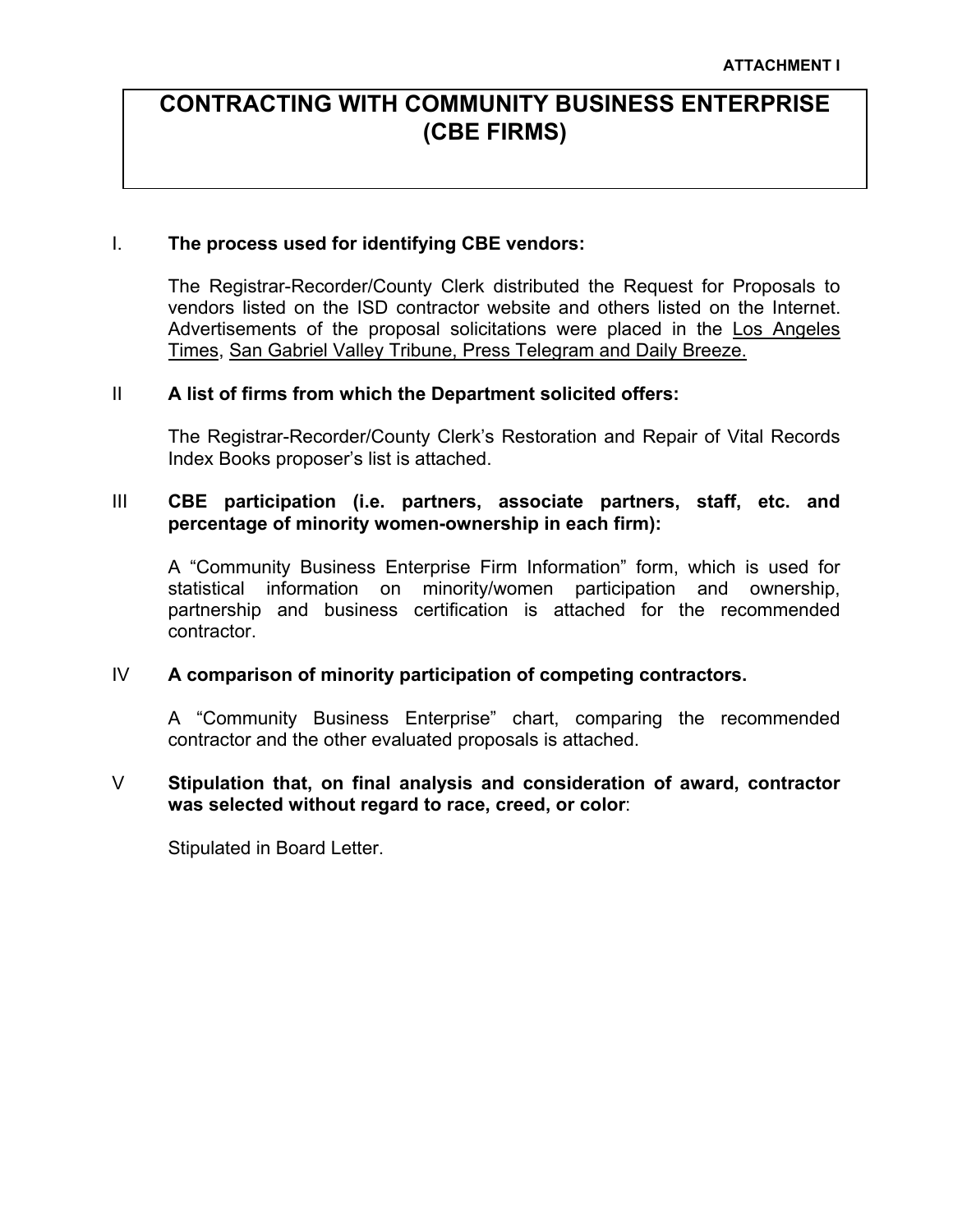### **List of Prospective Proposers For Restoration and Repair of Vital Records Index Books**

Brown's River Records Preservation Services Attention: Dennis Curran One Allen Martin Drive Essex, VT 05451 Phone: (800) 639-3027 Fax: (802) 878-0932

Kater-Crafts Bookbinders Attention: Bruce Kavin 4860 Gregg Road Pico Rivera, CA 90660 Phone: (562) 692-0665 Fax: (562) 692-7920 Email: [katercrafts@earthlink.net](mailto:katercrafts@earthlink.net)

Northwest Library Bindery Inc. 121 Avery Street Walla Walla, WA 99362

Book Binding, Book Repair, Book Restoration 172 Madison Ave. New York, NY 10016 Phone (212) 252-0120 Fax (212) 252-0126 Email: [finebind@cs.com](mailto:finebind@cs.com)

C. Dickens Rare Collectible Books and Maps 56 East Andrews Drive NW Atlanta, GA 30305 Phone (404) 231-3825 Fax: (404) 233-8420 Email: [webinfo@cdickens.com](mailto:webinfo@cdickens.com)

Cat Tail Run Hand Bookbinding 2160 Cedar Grove Road Winchester, VA 22603 Phone: (540) 662-2683 Fax: (540) 662-0390 Email: [cattail@crosslink.net](mailto:cattail@crosslink.net)

Craft Bookbinding Company 2525 Ebright Road Willington, DE 19810 Phone: (302) 475-1534 Fax: (302) 475-1534 Email: [info@bookrestoration.net](mailto:info@bookrestoration.net)

Meyer Bookbinding Company 35 Market Street Auburn, NY 13021 Phone: (315) 258-3930 Email: [info@meyerbookbinding.net](mailto:info@meyerbookbinding.net)

Valerie D. Lien Bookbinding and Restoration **Services** 507 Hennepin Ave, East Minneapolis, MN 55414 Phone: (612) 362-0763 Email: [val@restorebooks.com](mailto:val@restorebooks.com)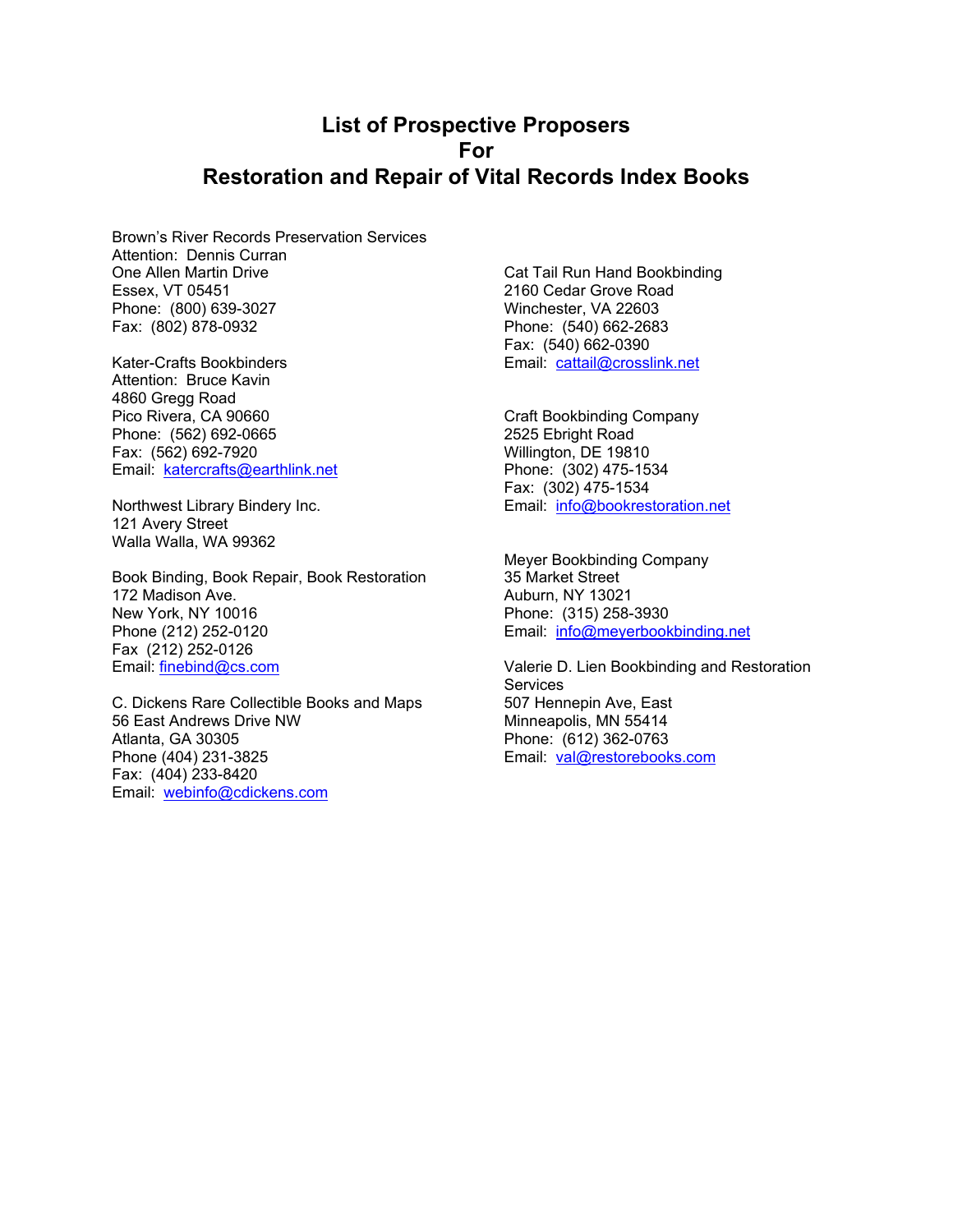Request for Local SBE Preference Program Consideration and<br>CBE Firm/Organization Information Form **CBE Firm/Organization Information Form**  CBE Firm/Organization Information Form

INSTRUCTIONS: All proposers/bidders responding to this solicitation must complete and return this form for proper consideration of the proposal/bid.

#### 1. LOCAL SMALL BUSINESS ENTERPRISE PREFERENCE PROGRAM:

FIRM NAME: BROWN'S RIVER BINDERY, INC.<br>X **I AM NOT** A Local SBE certified by t

- X **I AM NOT** A Local SBE certified by the County of Los Angeles Office of Affirmative Action
- ❏ **I AM** Compliance as of the date of this proposal/bid's submission.
- ❏ As an eligible Local SBE, I request this proposal/bid be considered for the Local SBE Preference.

**My County (WebVen) Vendor Number:**

II. FIRM/ORGANIZATION INFORMATION: The information requested below is for statistical purposes only. On final analysis and consideration of award, contractor/vendor will be selected without regard to gender, race, creed, or color.

| Business Structure: □ Sole Proprietorship               | □ Partnership | x Corporation | □Non-Profit |
|---------------------------------------------------------|---------------|---------------|-------------|
| $\Box$ Franchise $\Box$ Other (Please Specify)          |               |               |             |
| <b>Total Number of Employees (including owners): 25</b> |               |               |             |

**Race/Ethnic Composition of Firm.** Please distribute the above total number of individuals into the following categories:

|                                |                           | Owners/Partners/ |      |              |      |        |  |
|--------------------------------|---------------------------|------------------|------|--------------|------|--------|--|
| Race/Ethnic Composition        | <b>Associate Partners</b> |                  |      | Managers     |      | Staff  |  |
|                                |                           |                  |      |              |      |        |  |
|                                | Male                      | Female           | Male | Female       | Male | Female |  |
|                                |                           |                  |      |              |      |        |  |
| Black/African American         |                           |                  |      |              |      |        |  |
|                                |                           |                  |      |              |      |        |  |
| Hispanic/Latino                |                           |                  |      |              |      |        |  |
|                                |                           |                  |      |              |      |        |  |
| Asian or Pacific Islander      |                           |                  |      |              |      |        |  |
|                                |                           |                  |      |              |      |        |  |
| American Indian/Alaskan Native |                           |                  |      |              |      |        |  |
|                                |                           |                  |      |              |      |        |  |
| Filipino American              |                           |                  |      |              |      |        |  |
|                                |                           | 2                |      | $\mathbf{2}$ | 9    | 10     |  |
| White                          |                           |                  |      |              |      |        |  |

III. **PERCENTAGE OF OWNERSHIP IN FIRM**: Please indicate by percentage (%) how ownership is distributed.

|       | Black/African | Hispanic/ | Asian or Pacific | American Indian/ | Filipino | White |
|-------|---------------|-----------|------------------|------------------|----------|-------|
|       | American      | ∟atino    | Islander         | Alaskan Native   | American |       |
|       |               |           |                  |                  |          | 45%   |
| Men   |               |           |                  |                  |          |       |
|       |               |           |                  |                  |          | 55%   |
| Women |               |           |                  |                  |          |       |

IV. **CERTIFICATION AS MINORITY, WOMEN, DISADVANTAGED, AND DISABLED VETERAN BUSINESS ENTERPRISES**: If your firm is currently certified as a minority, women, disadvantaged or disabled veteran owned business enterprise by a public agency, complete the following and attach a copy of your proof of certification. (Use back of form, if necessary.)

| Agency Name | Minority | Women | Disadvantaged | <b>Disabled</b><br>Veteran | <b>Expiration Date</b> |
|-------------|----------|-------|---------------|----------------------------|------------------------|
| None        |          |       |               |                            |                        |
|             |          |       |               |                            |                        |

#### V. **DECLARE UNDER PENALTY OF PERJURY UNDER THE LAWS OF THE STATE OF CALIFORNIA THAT THE ABOVE INFORMATION IS TRUE AND ACCURATE.**

| <b>Authorized Signature:</b>            | Title:           | Date:        |
|-----------------------------------------|------------------|--------------|
| <b>Charles Remmey signature on file</b> | <b>President</b> | May 12, 2004 |
|                                         |                  |              |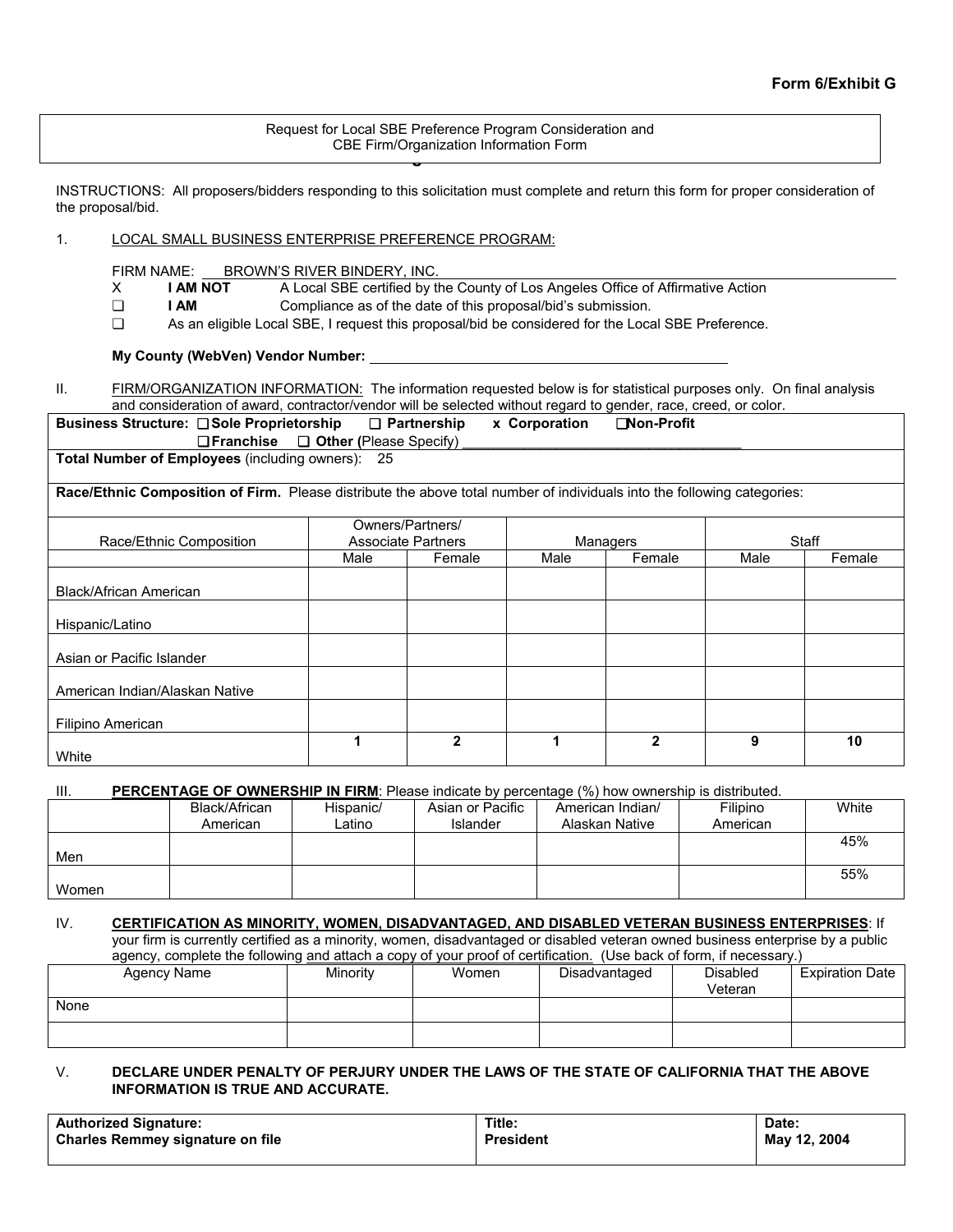### **COMMUNITY BUSINESS ENTERPRISE (CBE) INFORMATION SUMMARY**

| <b>Contractor</b>                                         | <b>Brown's River</b> | Joseph Marrotti  |
|-----------------------------------------------------------|----------------------|------------------|
|                                                           |                      |                  |
| <b>Total Number of Employees in Firm</b>                  | 25                   | No data provided |
| <b>Owners/Partner/Assoc. Partners</b>                     |                      |                  |
| Black/African American                                    |                      |                  |
| Hispanic/Latino                                           |                      |                  |
| Asian or Pacific Islander                                 |                      |                  |
| American Indian                                           |                      |                  |
| Filipino                                                  |                      |                  |
| White                                                     |                      |                  |
| <b>Total</b>                                              | 3<br>3               |                  |
|                                                           |                      |                  |
| Women (Should be included in counts above and also        | $\overline{2}$       |                  |
| reported here separately)                                 |                      |                  |
|                                                           |                      |                  |
| <b>Managers</b>                                           |                      |                  |
| <b>Black/African American</b>                             |                      |                  |
| Hispanic/Latino                                           |                      |                  |
| Asian or Pacific Islander                                 |                      |                  |
| American Indian                                           |                      |                  |
| Filipino                                                  |                      |                  |
| White                                                     | 3                    |                  |
| <b>Total</b>                                              | 3                    |                  |
| Women (Should be included in counts above and also        |                      |                  |
| reported here separately)                                 | $\overline{2}$       |                  |
|                                                           |                      |                  |
| <b>Staff</b>                                              |                      |                  |
| <b>Black/African American</b>                             |                      |                  |
| Hispanic/Latino                                           |                      |                  |
| Asian or Pacific Islander                                 |                      |                  |
| American Indian                                           |                      |                  |
| Filipino                                                  |                      |                  |
| White                                                     | 19                   |                  |
| <b>Total</b>                                              | 19                   |                  |
| Women (Should be included in counts above and also        |                      |                  |
| reported here separately)                                 | 10                   |                  |
|                                                           |                      |                  |
| <b>Percentage of Ownership</b>                            |                      |                  |
| <b>Black/African American</b>                             |                      |                  |
| Hispanic/Latino                                           |                      |                  |
| Asian or Pacific Islander                                 |                      |                  |
| American Indian                                           |                      |                  |
| Filipino                                                  |                      |                  |
| White                                                     | 100%                 |                  |
| <b>Total</b>                                              | 100%                 |                  |
| Women (Should be included in counts above and also        |                      |                  |
| reported here separately)                                 | 55%                  |                  |
|                                                           |                      |                  |
| <b>Current Certification as Minority/Women-Owned Firm</b> |                      |                  |
| State of California                                       |                      |                  |
| City of Los Angeles                                       |                      |                  |
| <b>Federal Government</b>                                 |                      |                  |
| <b>U.S. Small Business Administration</b>                 |                      |                  |
| County of Los Angeles                                     |                      |                  |

**NOTE: Figures are based on information received from the bidders on their proposals. Therefore, some columns may not add to the correct totals.**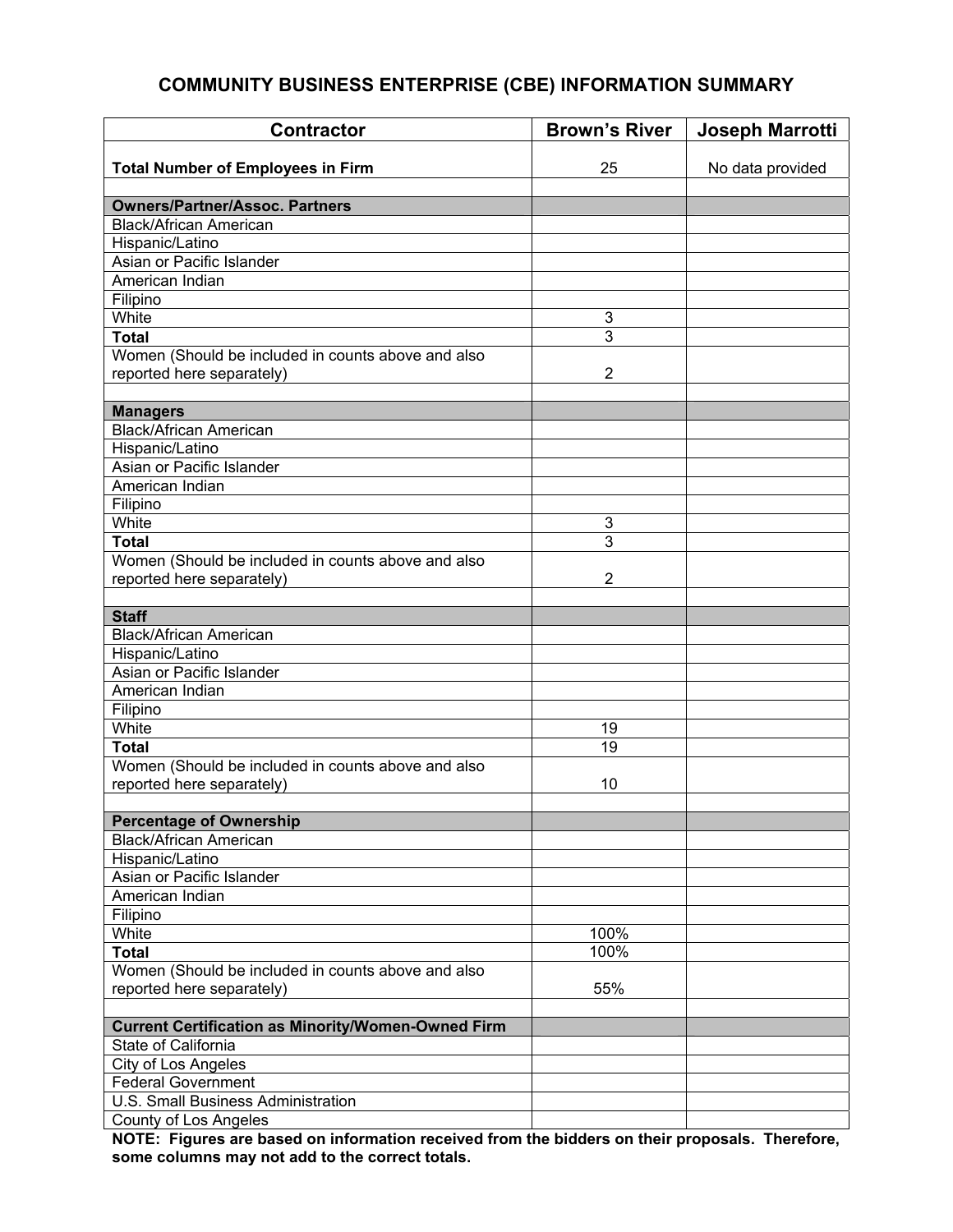### **CONTRACT**

### **BY AND BETWEEN**

### **COUNTY OF LOS ANGELES**

#### **AND**

### **BROWN'S RIVER BINDERY, INC.**

#### **FOR**

### **RESTORATION AND REPAIR OF VITAL RECORDS INDEX BOOKS**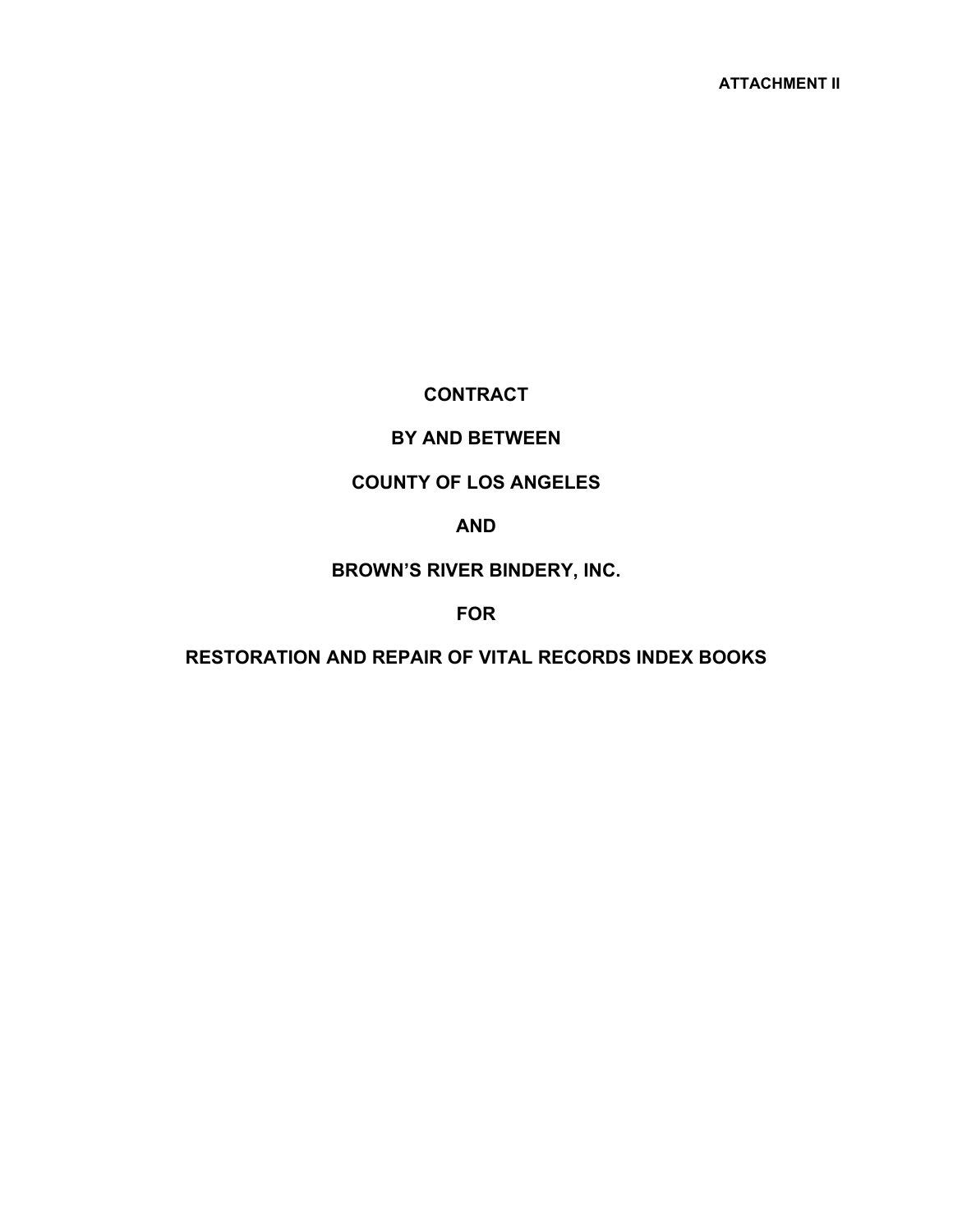

# **CONTRACT**

# **BY AND BETWEEN**

**COUNTY OF LOS ANGELES** 

# **AND**

# **BROWN'S RIVER BINDERY, INC.**

**FOR** 

**RESTORATION AND REPAIR OF VITAL RECORDS INDEX BOOKS**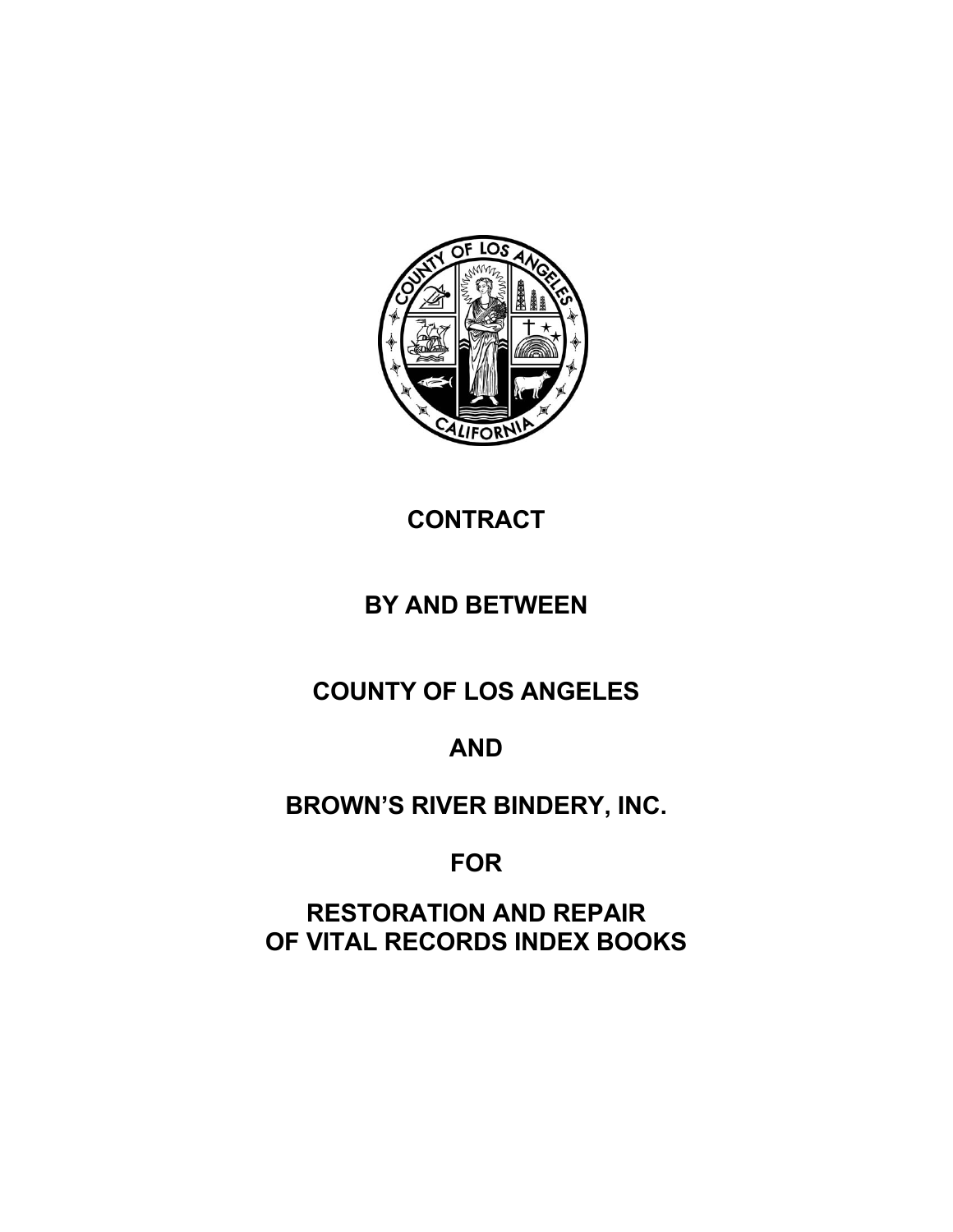#### **CONTRACT PROVISIONS TABLE OF CONTENTS**

|     | <b>PARAGRAPH</b> | <b>TITLE</b>                                                  | <b>PAGE</b> |
|-----|------------------|---------------------------------------------------------------|-------------|
|     |                  |                                                               |             |
| 1.0 |                  |                                                               |             |
| 2.0 |                  |                                                               |             |
| 3.0 |                  |                                                               |             |
| 4.0 |                  |                                                               |             |
| 5.0 |                  |                                                               |             |
| 6.0 |                  |                                                               |             |
|     | 6.1              |                                                               |             |
|     | 6.2              |                                                               |             |
|     | 6.3              |                                                               |             |
| 7.0 |                  |                                                               |             |
|     | 7.1              |                                                               |             |
|     | 7.2              |                                                               |             |
|     | 7.3              |                                                               |             |
|     | 7.4              |                                                               |             |
|     | 7.5              |                                                               |             |
| 8.0 |                  |                                                               |             |
|     | 8.1              |                                                               |             |
|     | 8.2              |                                                               |             |
|     | 8.3              |                                                               |             |
|     | 8.4              |                                                               |             |
|     | 8.5              |                                                               |             |
|     | 8.6              |                                                               |             |
|     | 8.7              |                                                               |             |
|     | 8.8              | COMPLIANCE WITH THE COUNTY'S JURY SERVICE PROGRAM  13         |             |
|     |                  |                                                               |             |
|     |                  | 8.10 CONSIDERATION OF HIRING COUNTY EMPLOYEES TARGETED FOR    |             |
|     |                  |                                                               |             |
|     |                  | 8.11 CONSIDERATION OF HIRING GAIN/GROW PROGRAM PARTICIPANTS16 |             |
|     |                  | 8.12 CONTRACTOR'S RESPONSIBILITY AND DEBARMENT  17            |             |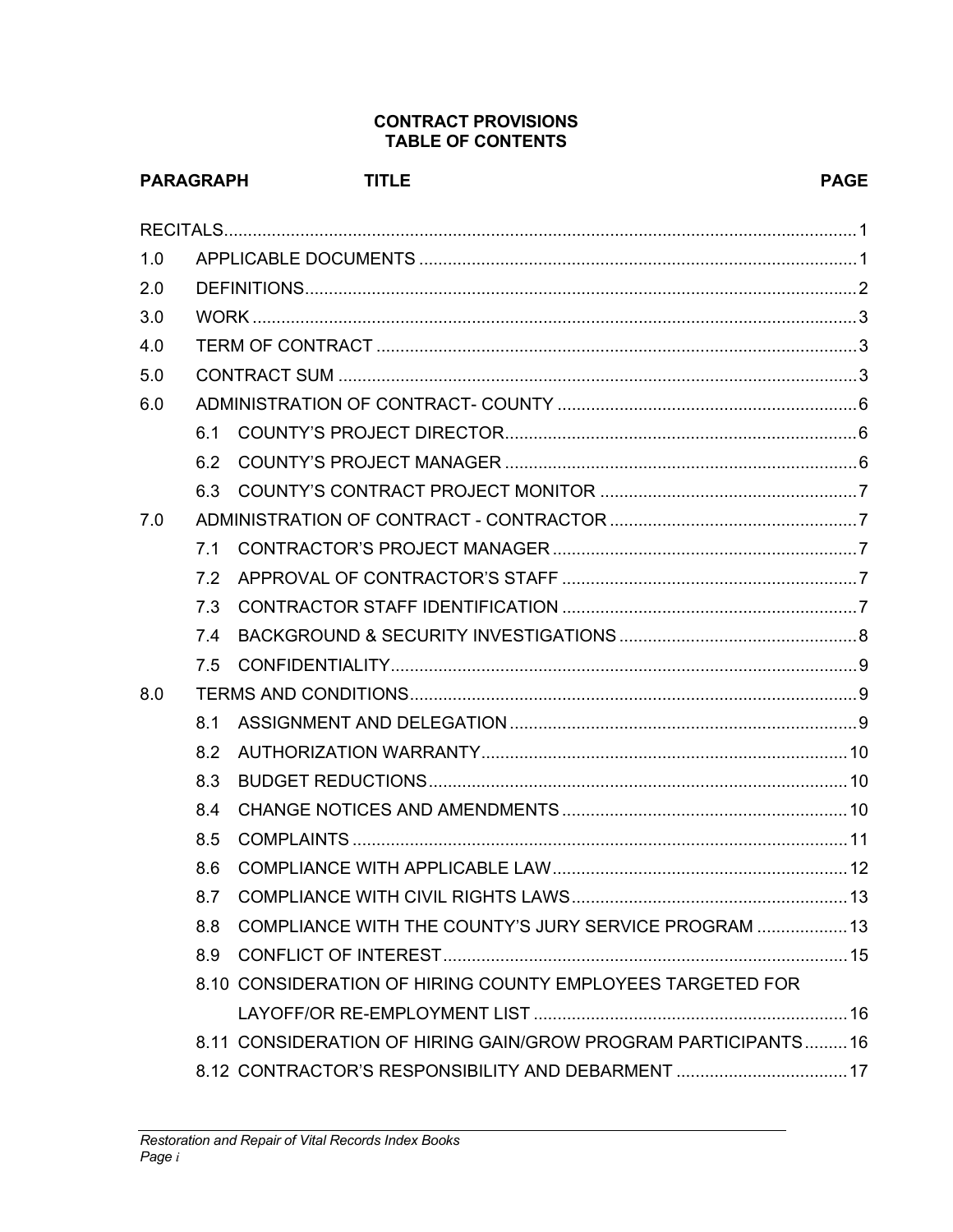#### **CONTRACT PROVISIONS TABLE OF CONTENTS**

| <b>PARAGRAPH</b> | <b>TITLE</b>                                              | <b>PAGE</b> |
|------------------|-----------------------------------------------------------|-------------|
|                  | 8.13 CONTRACTOR'S ACKNOWLEDGEMENT OF COUNTY'S COMMITMENT  |             |
|                  |                                                           |             |
|                  | 8.14 CONTRACTOR'S ACKNOWLEDGEMENT OF COUNTY'S COMMITMENT  |             |
|                  |                                                           |             |
|                  | 8.15 CONTRACTOR'S WARRANTY OF ADHERENCE TO COUNTY'S CHILD |             |
|                  |                                                           |             |
|                  |                                                           |             |
|                  | 8.17 DAMAGE TO COUNTY FACILITIES, BUILDINGS OR GROUNDS 21 |             |
|                  |                                                           |             |
|                  |                                                           |             |
|                  |                                                           |             |
|                  |                                                           |             |
|                  |                                                           |             |
|                  |                                                           |             |
|                  |                                                           |             |
|                  |                                                           |             |
|                  |                                                           |             |
|                  |                                                           |             |
|                  |                                                           |             |
|                  |                                                           |             |
|                  |                                                           |             |
|                  |                                                           |             |
|                  | 8.32 NOTICE TO EMPLOYEES REGARDING THE FEDERAL EARNED     |             |
|                  |                                                           |             |
|                  | 8.33 NOTICE TO EMPLOYEES REGARDING THE SAFELY SURRENDERED |             |
|                  |                                                           |             |
|                  |                                                           |             |
|                  | 8.35 PROHIBITION AGAINST INDUCEMENT OR PERSUASION  34     |             |
|                  |                                                           |             |
|                  |                                                           |             |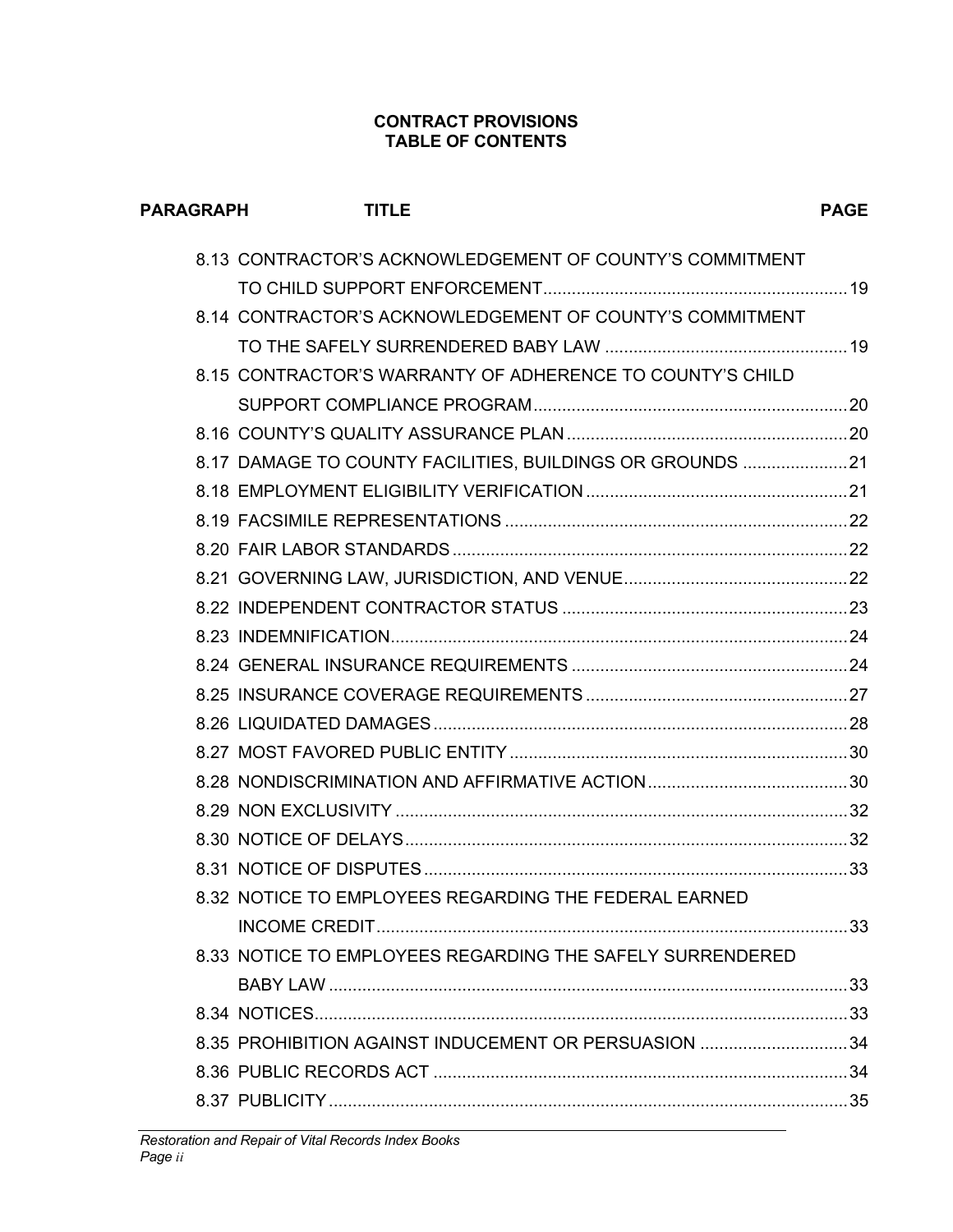#### **CONTRACT PROVISIONS TABLE OF CONTENTS**

**PARAGRAPH TITLE PAGE PAGE** 

|                 | 8.38 RECORD RETENTION AND INSPECTION/AUDIT SETTLEMENT 36  |  |
|-----------------|-----------------------------------------------------------|--|
|                 |                                                           |  |
|                 |                                                           |  |
|                 | 8.41 TERMINATION FOR BREACH OF WARRANTY TO MAINTAIN CHILD |  |
|                 |                                                           |  |
|                 |                                                           |  |
|                 |                                                           |  |
|                 |                                                           |  |
|                 |                                                           |  |
|                 | 8.46 TERMINATION FOR NON-ADHERENCE OF COUNTY LOBBYIST     |  |
|                 |                                                           |  |
|                 | 8.47 TERMINATION FOR NON-APPROPRIATION OF FUNDS  45       |  |
|                 |                                                           |  |
|                 |                                                           |  |
|                 |                                                           |  |
|                 |                                                           |  |
| <b>EXHIBITS</b> |                                                           |  |
|                 | <b>EXHIBIT A - Statement of Work</b>                      |  |
| EXHIBIT A1      | - Performance Requirement Summary                         |  |
|                 |                                                           |  |

- EXHIBIT A2 Contract Discrepancy Report
- EXHIBIT B Pricing Schedule
- EXHIBIT C County's Administration
- EXHIBIT D Contractor's Administration
- EXHIBIT E Certification of Independent Price Determination **(Form 1)**
- EXHIBIT F Equal Employment Opportunity (EEO) Certification **(Form 5)**
- EXHIBIT G Community Business Enterprise (CBE) Form **(Form 6)**
- EXHIBIT H1 Contractor Employee Acknowledgement and Confidentiality Agreement
- EXHIBIT H2 Contractor Non-Employee Acknowledgement and Confidentiality Agreement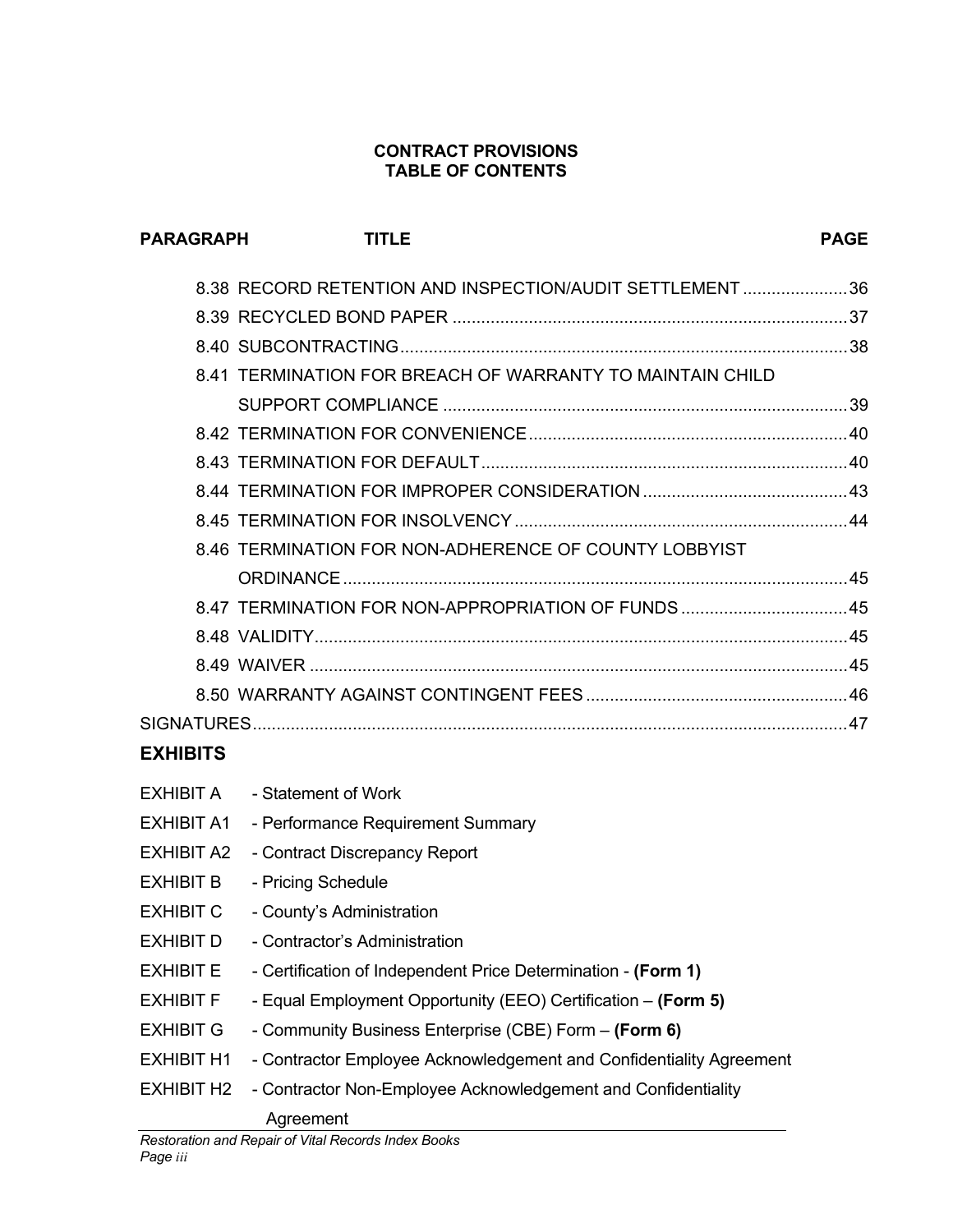- EXHIBIT I Familiarity of the County Lobbyist Ordinance Certification **(Form 7)** EXHIBIT J - Internal Revenue Notice 1015 EXHIBIT K - Jury Service Program Certification – **(Form 8)** EXHIBIT L - Los Angeles County Jury Service Program Ordinance EXHIBIT M - Attestation of Willingness to Consider GAIN/GROW Participants - **(Form 9)** EXHIBIT N - Safely Surrendered Baby Law EXHIBIT O - Local Small Business Enterprise Preference Program
- EXHIBIT P Non-Employee Injury Report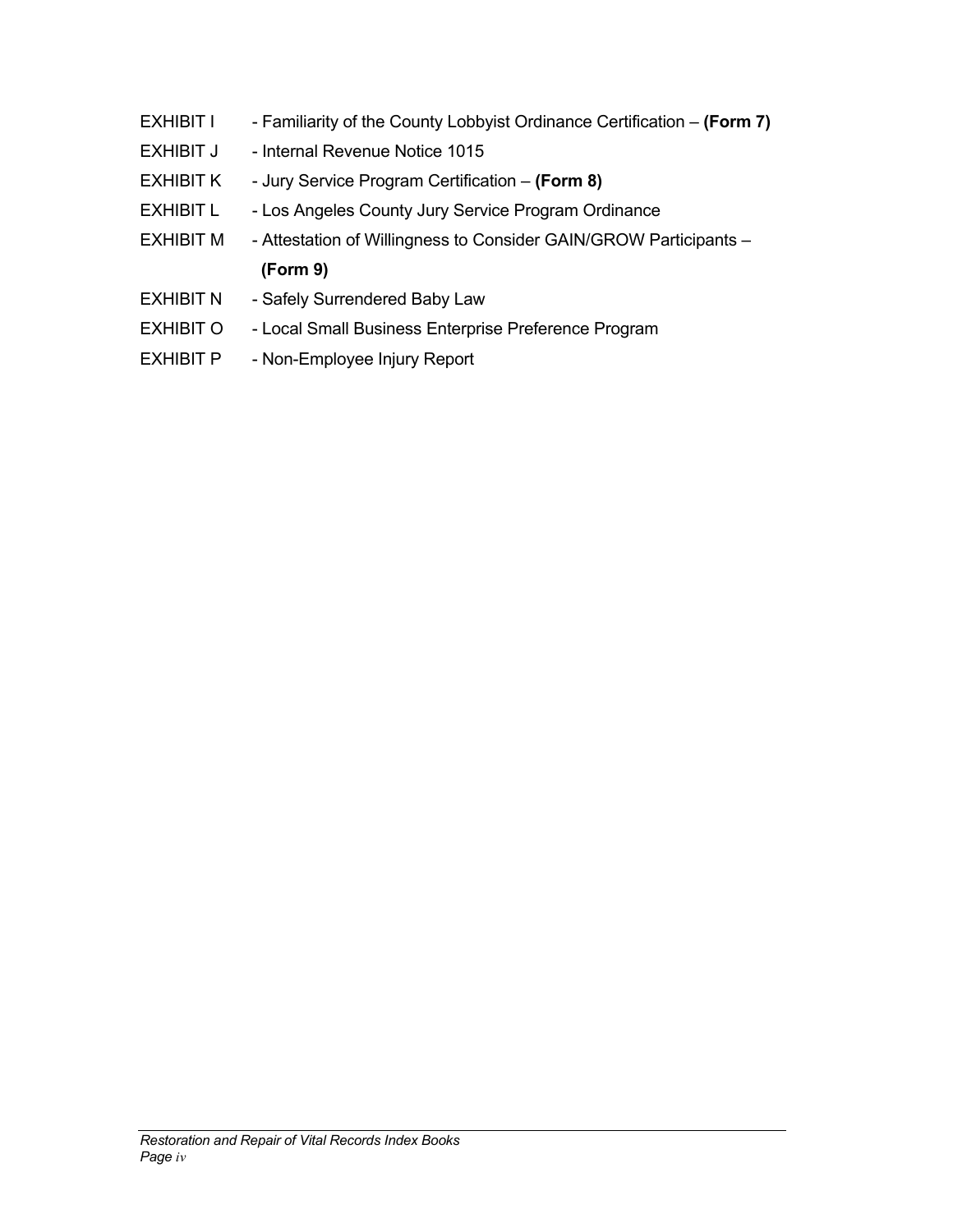## *Contract*

### **For**

# **Restoration and Repair of Vital Records Index Books**

This Contract for Restoration and Repair of Vital Records Index Books (herein referred to as "Contract"), is made and entered into this day of 2004 by and between the County of Los Angeles, hereinafter referred to as County and Brown's River Bindery, Inc., hereinafter referred to as Contractor.

### **RECITALS**

WHEREAS, the County may contract with private businesses for Restoration and Repair of Vital Records Index Books when certain requirements are met; and

WHEREAS, the Contractor is a private firm specializing in providing Restoration and Repair Services to antique books and historical paper documents; and

 NOW THEREFORE, in consideration of the mutual covenants and conditions contained herein, and for good and valuable consideration, the parties hereto agree to the following:

# **1.0 APPLICABLE DOCUMENTS**

Exhibits A, A1, A2, B, C, D, E, F, G, H1, H2, I, J, K, L, M, N, O, and P attached to and form a part of this Contract. In the event of any conflict or inconsistency in the definition or interpretation of any word, responsibility, schedule, or the contents or description of any task, deliverable, goods, service, or other work, or otherwise between the base Contract and the Exhibits, or between Exhibits, such conflict or inconsistency shall be resolved by giving precedence first to the Contract and then to the Exhibits according to the following priority:

- EXHIBIT A Statement of Work
- EXHIBIT A1 Performance Requirement Summary
- EXHIBIT A2 Contract Discrepancy Report
- EXHIBIT B Pricing Schedule
- EXHIBIT C County's Administration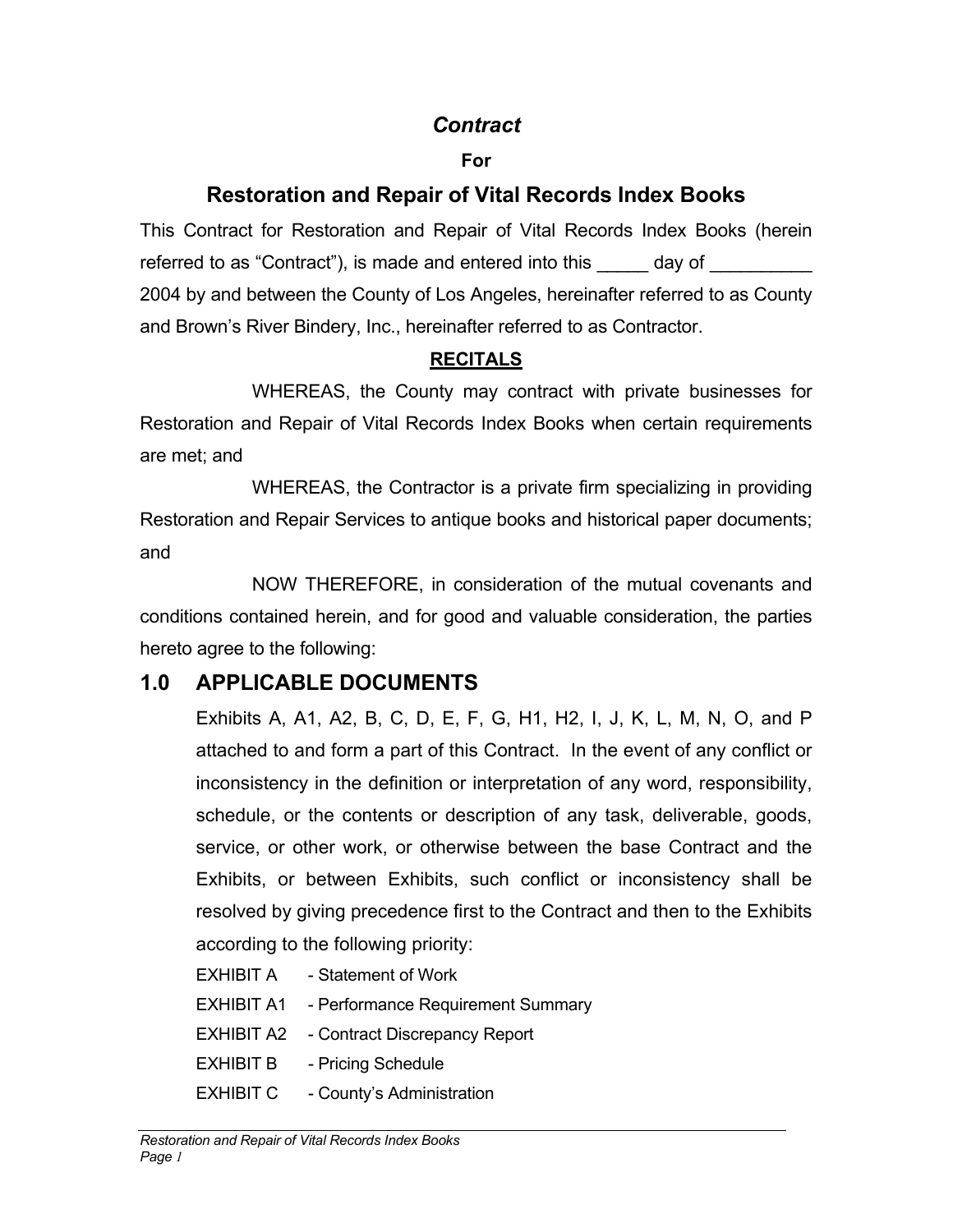- EXHIBIT D Contractor's Administration
- EXHIBIT E Certification of Independent Price Determination **(Form 1)**
- EXHIBIT F Equal Employment Opportunity (EEO) Certification **(Form 5)**
- EXHIBIT G Community Business Enterprise (CBE) Form **(Form 6)**
- EXHIBIT H1 Contractor Employee Acknowledgement and Confidentiality Agreement
- EXHIBIT H2 Contractor Non-Employee Acknowledgement and Confidentiality Agreement
- EXHIBIT I Familiarity of the County Lobbyist Ordinance Certification -**(Form 7)**
- EXHIBIT J Internal Revenue Notice 1015
- EXHIBIT K Jury Service Program Certification **(Form 8)**
- EXHIBIT L Los Angeles County Jury Service Program Ordinance
- EXHIBIT M Attestation of Willingness to Consider GAIN/GROW Participants **(Form 9)**
- EXHIBIT N Safely Surrendered Baby Law
- EXHIBIT O Local Small Business Enterprise Preference Program
- EXHIBIT P Non-Employee Injury Report

This Contract and the Exhibits hereto constitute the complete and exclusive statement of understanding between the parties, and supersedes all previous Contracts, written and oral, and all communications between the parties relating to the subject matter of this Contract. No change to this Contract shall be valid unless prepared pursuant to Sub-paragraph 8.4 - Change Notices and Amendments and signed by both parties.

# **2.0 DEFINITIONS**

The headings herein contained are for convenience and reference only and are not intended to define the scope of any provision thereof. The following words as used herein shall be construed to have the following meaning, unless otherwise apparent from the context in which they are used.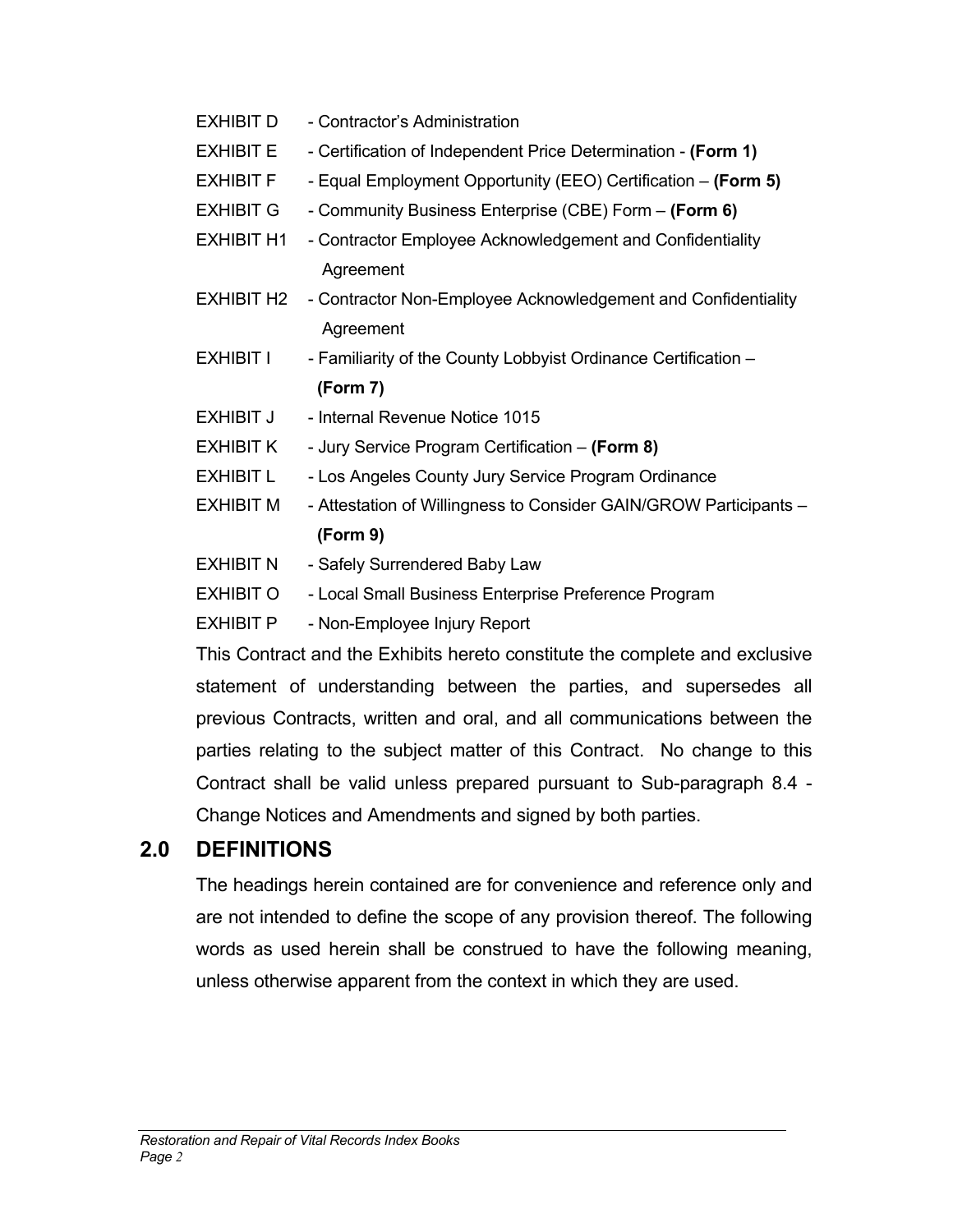**Contract:** Agreement executed between County and Contractor. It sets forth the terms and conditions for the issuance and performance of the *Statement of Work, Exhibit A.* 

**Contractor:** The sole proprietor, partnership, or corporation that has entered into a contract with the County to perform or execute the work covered by the Statement of Work.

**Contractor Project Manager (PM):** The individual designated by the Contractor to administer the Contract operations after the Contract award. **County:** Means Los Angeles County.

**County Contract Project Monitor (CCPM):** Person with responsibility to oversee the day to day activities of this Contract. Responsibility for inspections of any and all tasks, deliverables, goods, services and other work provided by Contractor.

**County Project Director (CPD):** Person designated by County with authority for County on contractual or administrative matters relating to this Contract that cannot be resolved by the County's Project Manager.

**County Project Manager (CPM):** Person designated by County's Project Director to manage the operations under this Contract.

**Day(s):** Calendar day(s) unless otherwise specified.

**Department of the Registrar-Recorder/County Clerk (RR/CC):** The Los Angeles County entity responsible for processing election activities and recording and keeping various records pertaining to real property ownership, birth, marriage, and death certificates.

**Fiscal Year:** The twelve (12) month period beginning July 1st and ending the following June 30th.

**Registrar-Recorder/County Clerk:** The director of the Department of the Registrar-Recorder/County Clerk.

# **3.0 WORK**

3.1 Pursuant to the provisions of this Contract, the Contractor shall fully perform, complete and deliver on time, all tasks, deliverables,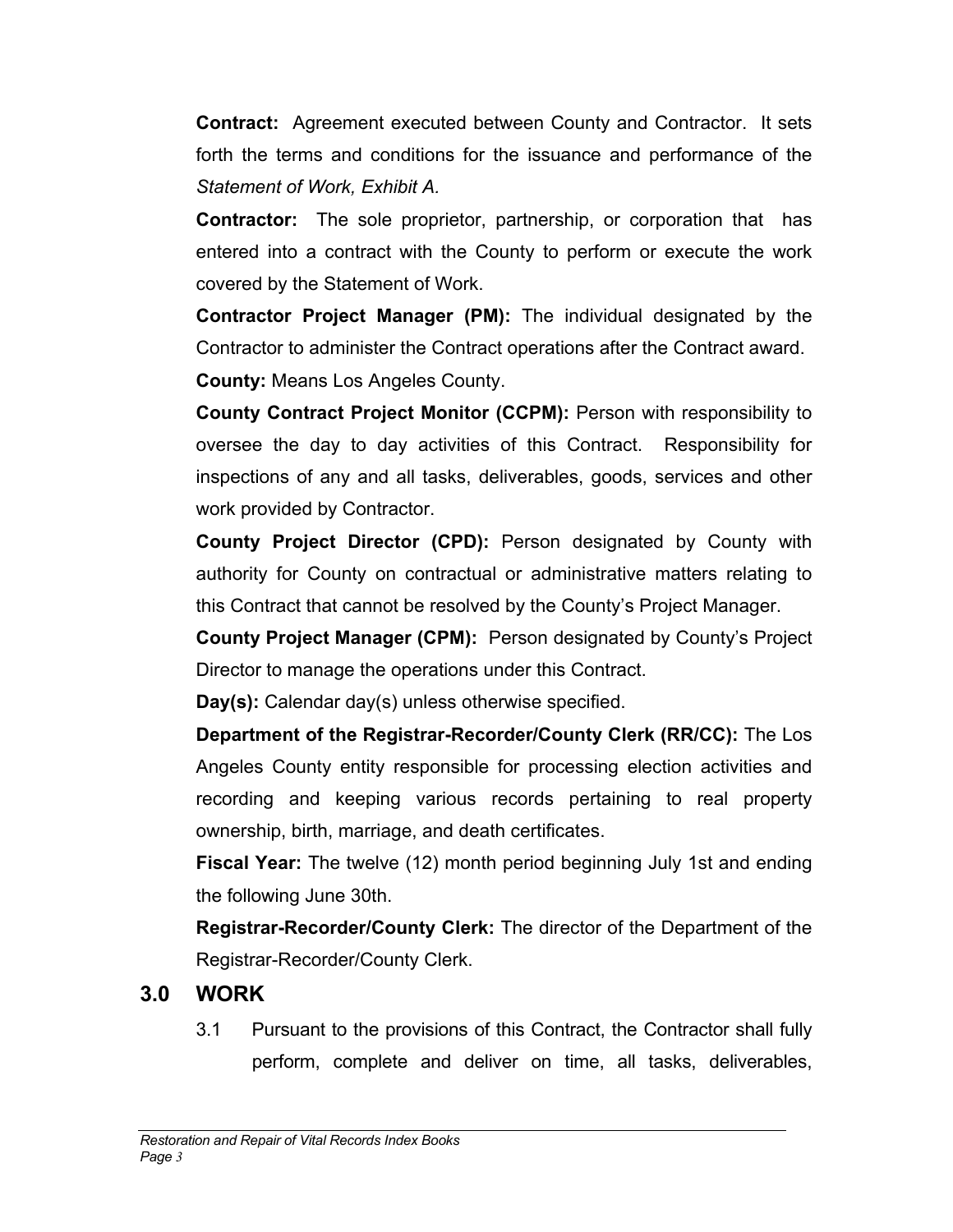services and other work as set forth in the *Statement of Work, Exhibit A.*

3.2 If the Contractor provides any tasks, deliverables, goods, services, or other work, other than as specified in this Contract, the same shall be deemed to be a gratuitous effort on the part of the Contractor, and the Contractor shall have no claim whatsoever against the County.

# **4.0 TERM OF CONTRACT**

- 4.1 The term of this Contract shall be three (3) years commencing upon the date of execution by County's Board of Supervisors through June 30, 2007, unless terminated or extended, in whole or in part, as provided in this Contract.
- 4.2 The County shall have the option to extend the Contract term for up to two (2) additional one-year periods, for a maximum Contract term of five (5) years. Each such option year shall be exercised individually by the Registrar-Recorder/County Clerk or her designee.
- 4.3 Contractor shall notify RR/CC when this Contract is within six (6) months from the expiration of the term as provided for hereinabove. Upon occurrence of this event, Contractor shall send written notification to RR/CC at the address herein provided in *Exhibit C* - *County's Administration*.

# **5.0 CONTRACT SUM**

- 5.1 County and Contractor agree that this is a firm-fixed price Contract. During the term of this Contract, County shall compensate Contractor for the services set forth in *Exhibit A, Statement of Work*, and at the rate of compensation set forth in *Exhibit B, Pricing Schedule*.
- 5.2 The total amount payable under this Contract is \$200,000 (Two Hundred Thousand dollars and 00/100), herein after referred to as "Contract Sum".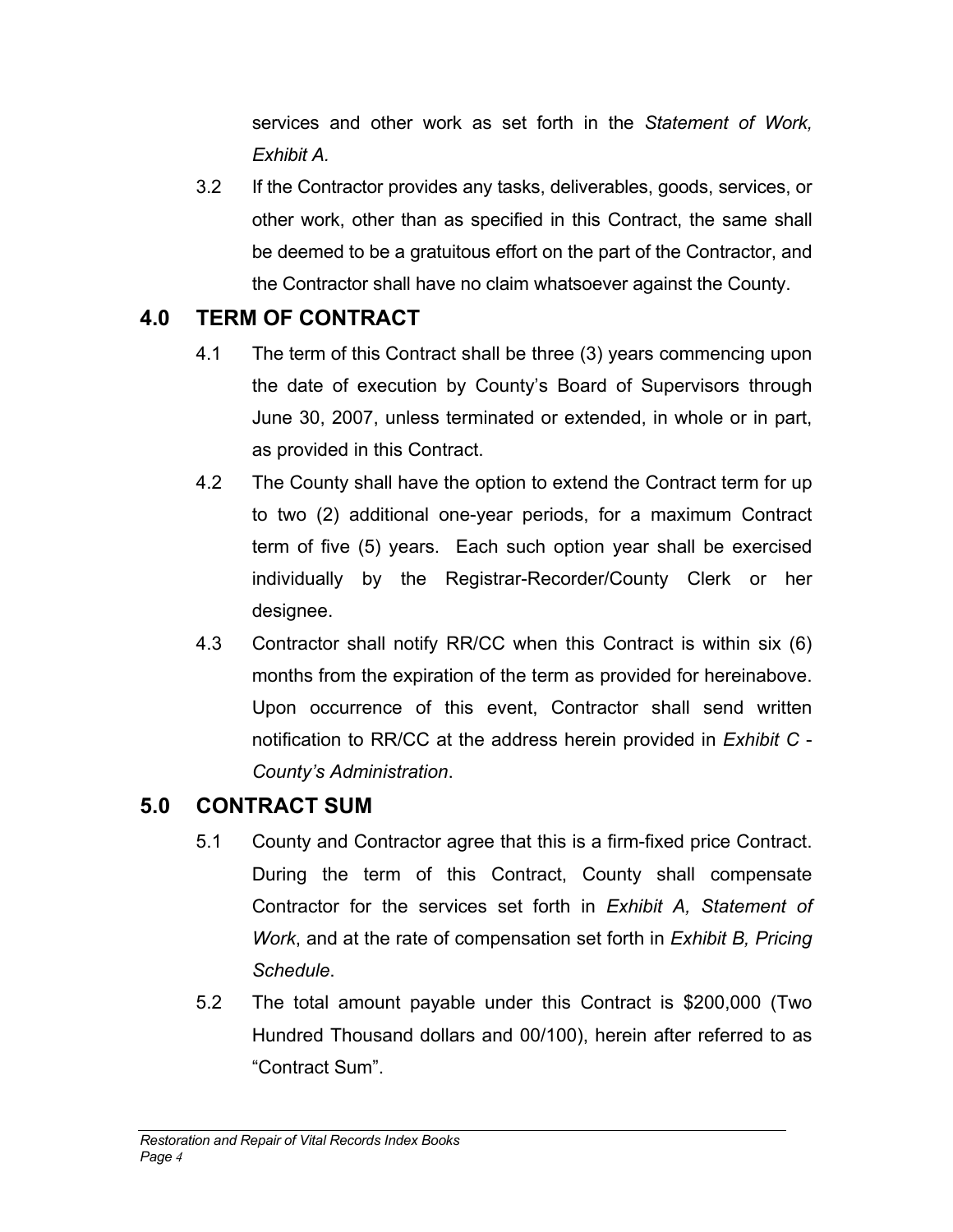- 5.3 The Contractor shall not be entitled to payment or reimbursement for any tasks or services performed, nor for any incidental or administrative expenses whatsoever incurred in or incidental to performance hereunder, except as specified herein. Assumption or takeover of any of the Contractor's duties, responsibilities, or obligations, or performance of same by any entity other than the Contractor, whether through assignment, subcontract, delegation, merger, buyout, or any other mechanism, with or without consideration for any reason whatsoever, shall occur only with the County's express prior written approval.
- 5.3 Contractor shall maintain a system of record keeping that will allow Contractor to determine when it has incurred seventy-five percent (75%) of the total contract authorization under this Contract. Upon occurrence of this event, Contractor shall send written notification to RR/CC at the address herein provided in *Exhibit C*.

# **5.4 No Payment for Services Provided Following Expiration/ Termination of Contract**

Contractor shall have no claim against County for payment of any money or reimbursement, of any kind whatsoever, for any service provided by Contractor after the expiration or other termination of this Contract. Should Contractor receive any such payment it shall immediately notify County and shall immediately repay all such funds to County. Payment by County for services rendered after expiration/termination of this Contract shall not constitute a waiver of County's right to recover such payment from Contractor. This provision shall survive the expiration or other termination of this Contract.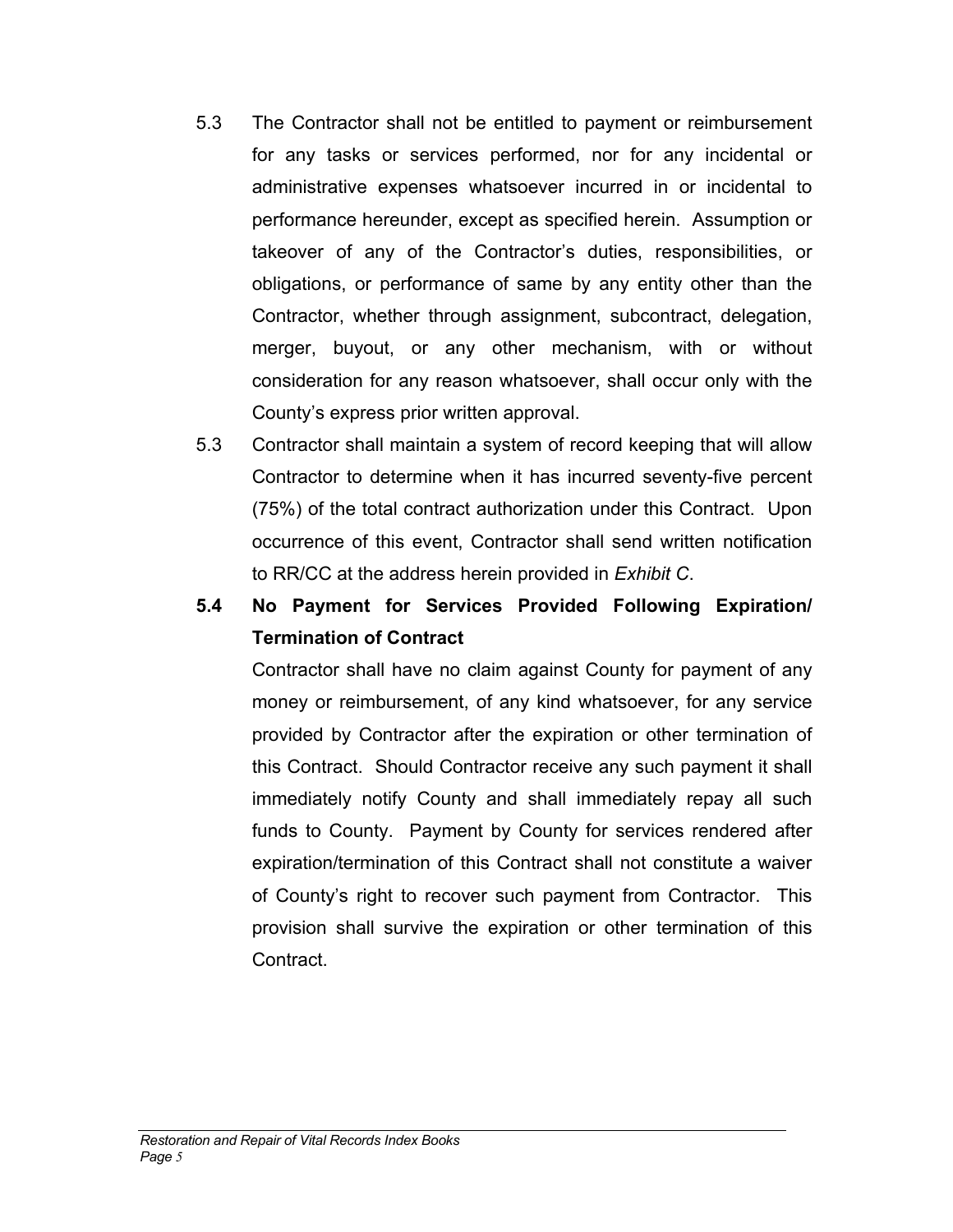### **5.5 Invoices and Payments**

- 5.5.1 The Contractor shall invoice the County only for providing the tasks, deliverables, goods, services, and other work specified in *Exhibit A - Statement of Work* and elsewhere hereunder. The Contractor shall prepare invoices, which shall include the charges owed to the Contractor by the County under the terms of this Contract. The Contractor's payments shall be as provided in *Exhibit B - Pricing Schedule*, and the Contractor shall be paid only for the tasks, deliverables, goods, services, and other work approved in writing by the County. If the County does not approve work in writing, no payment shall be due to the Contractor for that work.
- 5.5.2 The Contractor's invoices shall be priced in accordance with *Exhibit B - Pricing Schedule*.
- 5.5.3 The Contractor's invoices shall contain the information set forth in *Exhibit A - Statement of Work* describing the tasks, deliverables, goods, services, work hours, and facility and/or other work for which payment is claimed.
- 5.5.4 The Contractor shall submit the monthly invoices to the County by the  $15<sup>th</sup>$  calendar day of the month following the month of service.
- 5.5.5 All invoices under this Contract shall be submitted in two (2) copies to the following address:

Registrar-Recorder/County Clerk Contracts Sections, Room 5203 12400 Imperial Highway Norwalk, California 90650

5.5.6 **County Approval of Invoices.** All invoices submitted by the Contractor for payment must have the written approval of the County's Project Manager prior to any payment thereof. In no event shall the County be liable or responsible for any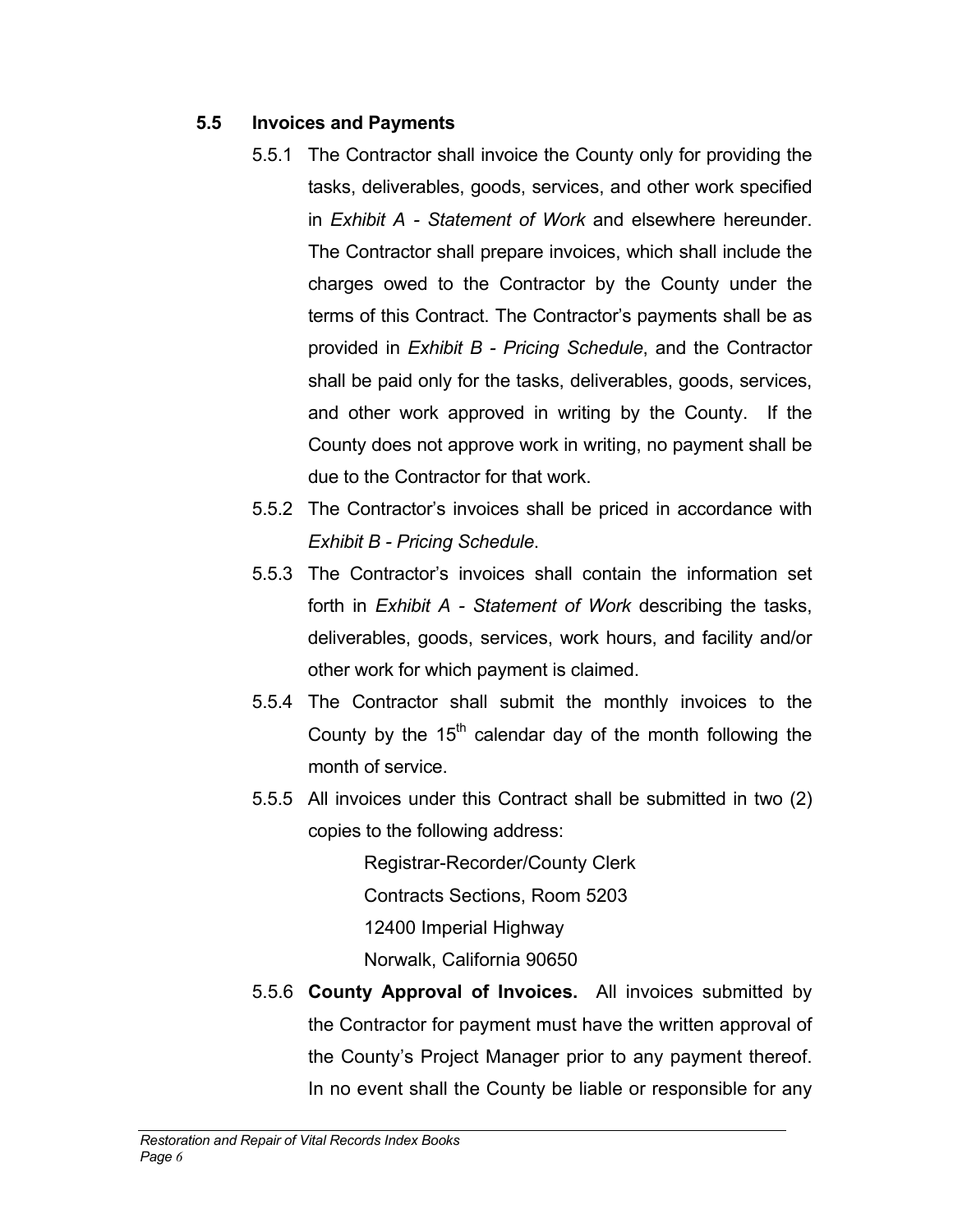payment prior to such written approval. Approval for payment will not be unreasonably withheld, and in no instance will such approval take more than two (2) weeks from receipt of properly prepared invoices by the County.

# **6.0 ADMINISTRATION OF CONTRACT - COUNTY COUNTY ADMINISTRATION**

A listing of all County Administration staff referenced in the following Subparagraphs are designated in *Exhibit C*. The County shall notify the Contractor in writing of any change in the names or addresses shown.

### **6.1 County's Project Director**

Responsibilities of the County's Project Director include:

- **EXE** ensuring that the objectives of this Contract are met;
- **EXECT** making changes in the terms and conditions of this Contract in accordance with Sub-paragraph 8.4, Change Notices and Amendments; and
- providing direction to Contractor in the areas relating to County policy, information requirements, and procedural requirements.

### **6.2 County's Project Manager**

The responsibilities of the County's Project Manager (CPM) include:

- **neeting with Contractor's Project Manager on a regular basis;** and
- **Example inspection(s) of any and all tasks, deliverables, goods,** services, or other work provided by or on behalf of Contractor.

The County's Project Manager is not authorized to make any changes in any of the terms and conditions of this Contract and is not authorized to further obligate County in any respect whatsoever.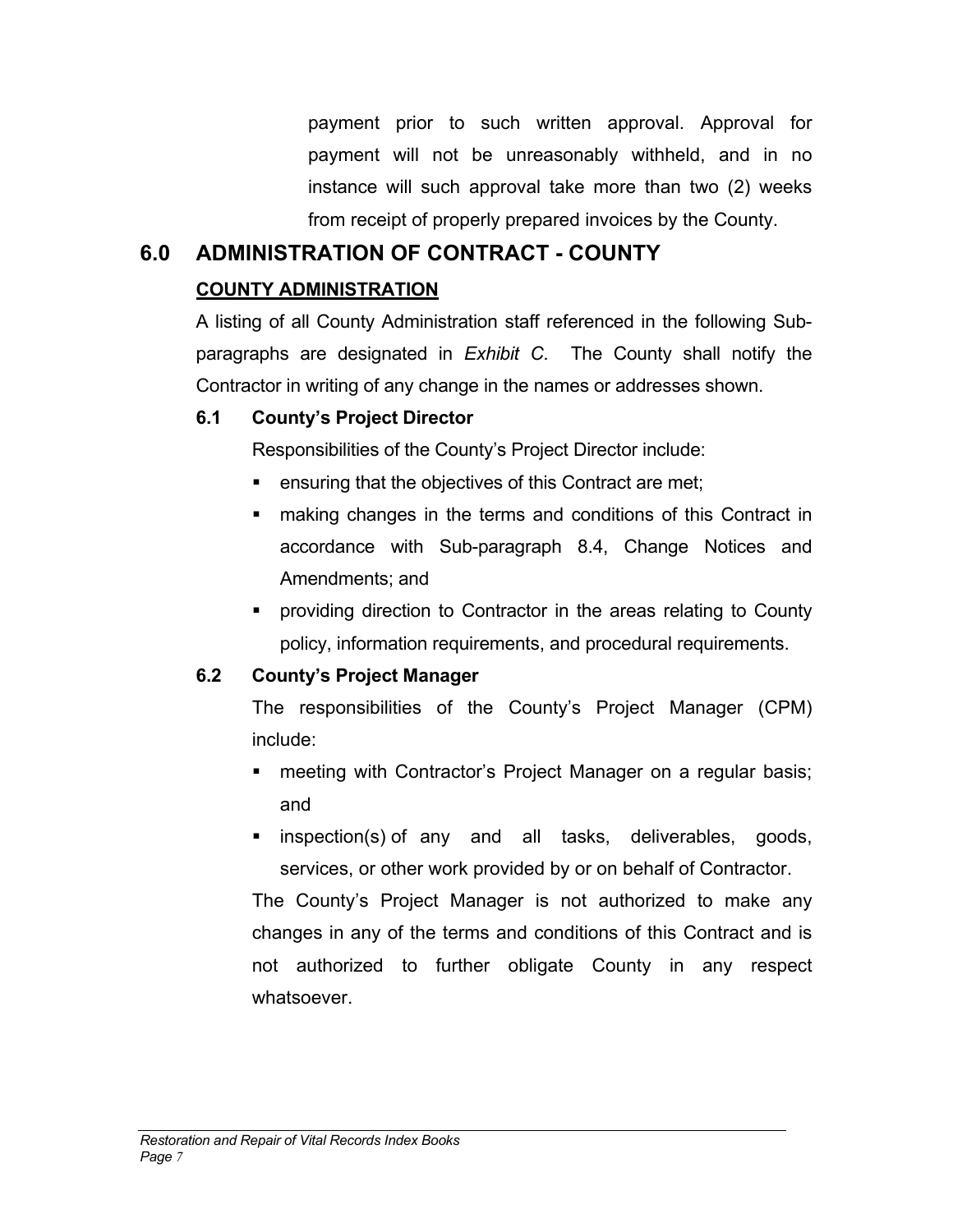### **6.3 County's Contract Project Monitor**

The County's Contract Project Monitor (CCPM) is responsible for overseeing the day-to-day administration of this Contract. The CCPM reports to the County's Project Manager.

# **7.0 ADMINISTRATION OF CONTRACT - CONTRACTOR**

## **7.1 Contractor's Project Manager**

- 7.1.1 Contractor's Project Manager (PM) is designated in *Exhibit D*. The Contractor shall notify the County in writing of any change in the name or address of the Contractor's Project Manager.
- 7.1.2 Contractor's Project Manager shall be responsible for Contractor's day-to-day activities as related to this Contract and shall coordinate with County's Project Manager and Contract Project Monitor on a regular basis.

# **7.2 Approval of Contractor's Staff**

County has the absolute right to approve or disapprove any of Contractor's staff performing work hereunder and any proposed changes in Contractor's staff, including, but not limited to, Contractor's Project Manager.

# **7.3 Contractor's Staff Identification**

7.3.1 Contractor shall provide all staff assigned to this Contract with a photo identification badge in accordance with County specifications. Specifications may change at the discretion of the County and Contractor will be provided new specifications as required. The format and content of the badge is subject to the County's approval prior to the Contractor implementing the use of the badge. Contractor staff, while on duty or when entering a County facility or its grounds, shall prominently display the photo identification badge on the upper part of the body.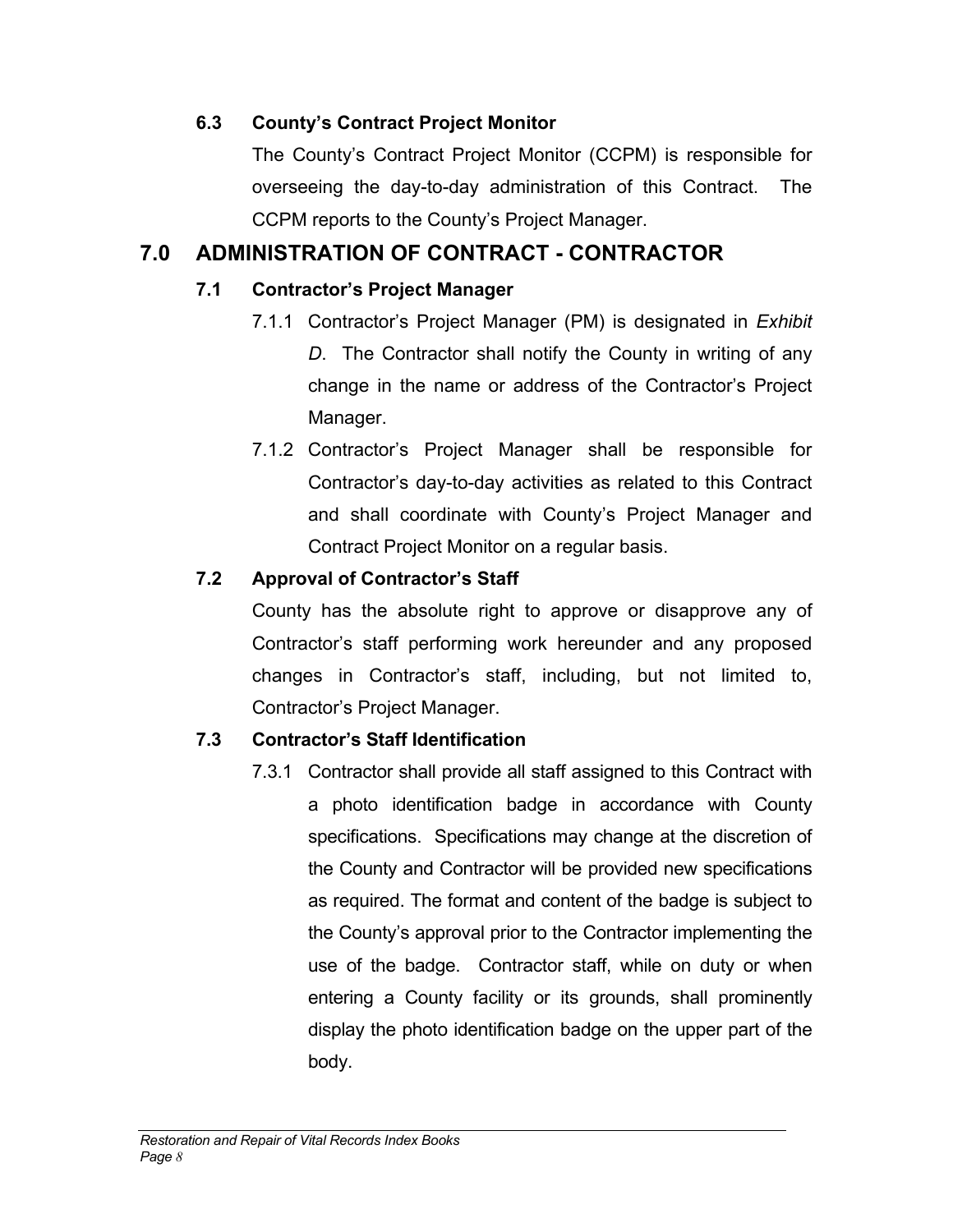- 7.3.2 Contractor shall notify the County within one business day when staff is terminated from working on this Contract. Contractor is responsible to retrieve and immediately destroy the staff's County photo identification badge at the time of removal from the County Contract.
- 7.3.3 If County requests the removal of Contractor's staff, Contractor is responsible to retrieve and immediately destroy the Contractor's staff's County photo identification badge at the time of removal from working on the Contract.

### **7.4 Background and Security Investigations**

- 7.4.1 At any time prior to or during the term of this Contract, the County may require that any or all Contractor staff performing work under this Contract undergo and pass, to the satisfaction of County, a background investigation, as a condition of beginning and continuing to work under this Contract. County shall use its discretion in determining the method of background clearance to be used, up to and including a County performed fingerprint security clearance. The fees associated with obtaining the background information shall be at the expense of the Contractor, regardless if the Contractor's staff passes or fails the background clearance investigation.
- 7.4.2 County may request that Contractor's staff be immediately removed from working on the County Contract at any time during the term of the Contract. County will not provide to Contractor or to Contractor's staff any information obtained through the County conducted background clearance.
- 7.4.3 County may immediately deny or terminate facility access to Contractor's staff who do not pass such investigation(s) to the satisfaction of the County whose background or conduct is incompatible with County facility access, at the sole discretion of the County.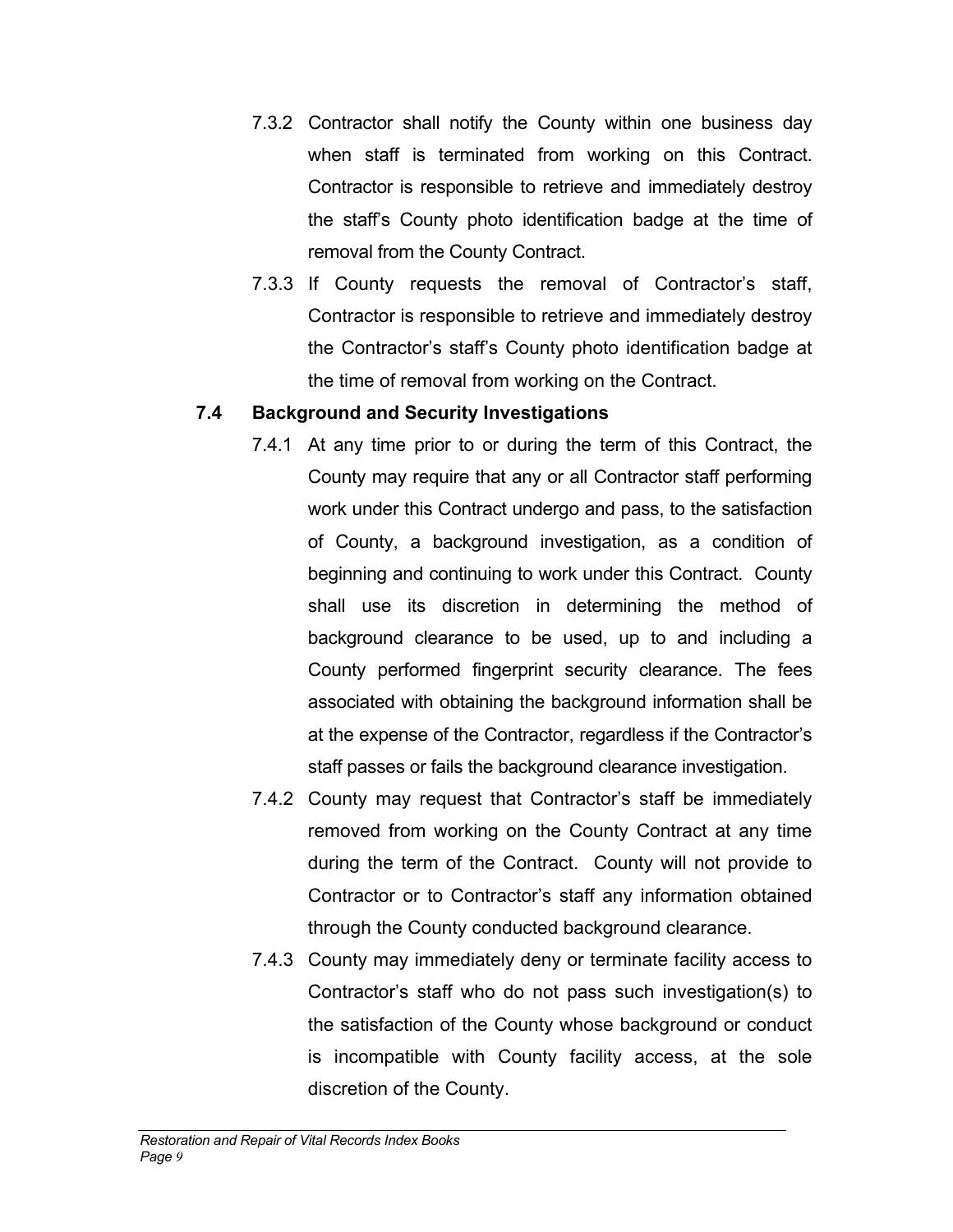7.4.4 Disqualification, if any, of Contractor staff, pursuant to this Sub-paragraph 7.4, shall not relieve Contractor of its obligation to complete all work in accordance with the terms and conditions of this Contract.

### **7.5 Confidentiality**

The Contractor shall maintain the confidentiality of all records obtained from the County under this Contract in accordance with all applicable federal, State or local laws, ordinances, regulations and directives relating to confidentiality.

The Contractor shall inform all of its officers, employees, agents and subcontractors providing services hereunder of the confidentiality provisions of this Contract. The Contractor shall cause each employee performing services covered by this Contract to sign and adhere to the *"Contractor Employee Acknowledgment and Confidentiality Agreement", Exhibit H1.* 

The Contractor shall cause each non-employee performing services covered by this Contract to sign and adhere to the *"Contractor Non-Employee Acknowledgment and Confidentiality Agreement", Exhibit H2.* 

# **8.0 TERMS AND CONDITIONS**

### **8.1 ASSIGNMENT AND DELEGATION**

- 8.1.1 The Contractor shall not assign its rights or delegate its duties under this Contract, or both, either in whole or in part, without the prior written consent of the Registrar-Recorder/County Clerk. Any unapproved assignment or delegation shall be null and void. Any payments by the RR/CC to any approved delegate or assignee on any claim under this Contract shall be deductible, at RR/CC sole discretion, against the claims, which the Contractor may have against the County.
- 8.1.2 If any assumption, assignment, delegation, or takeover of any of the Contractor's duties, responsibilities, obligations, or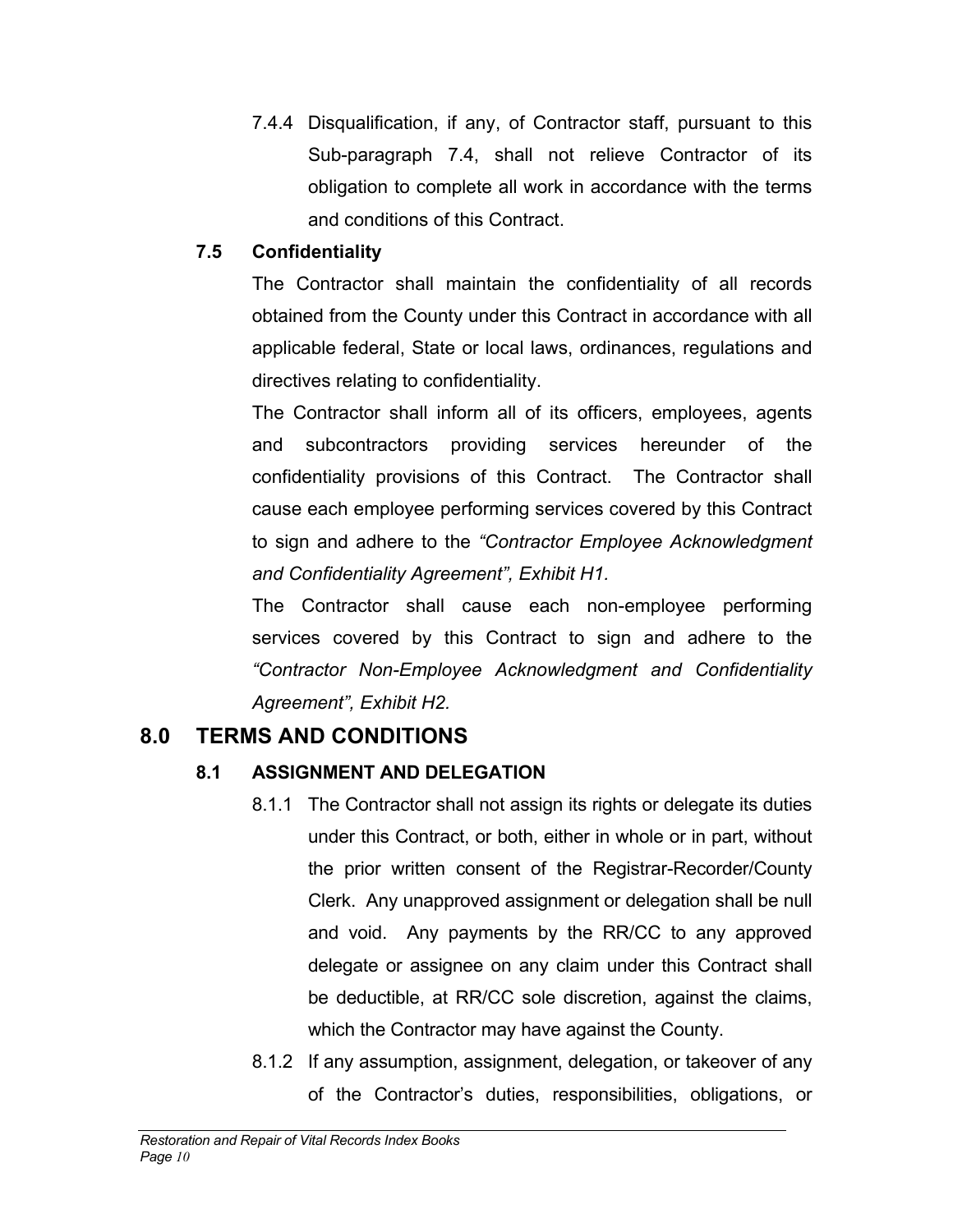performance of same by any entity other than the Contractor, whether through assignment, subcontract, delegation, merger, buyout, or any other mechanism, with or without consideration for any reason whatsoever without RR/CC's express prior written approval, may result in the termination of this Contract.

### **8.2 AUTHORIZATION WARRANTY**

The Contractor represents and warrants that the person executing this Contract for the Contractor is an authorized agent who has actual authority to bind the Contractor to each and every term, condition, and obligation of this Contract and that all requirements of the Contractor have been fulfilled to provide such actual authority.

### **8.3 BUDGET REDUCTIONS**

In the event that the County's Board of Supervisors adopts, in any fiscal year, a County Budget which provides for reductions in the salaries and benefits paid to the majority of County employees and imposes similar reductions with respect to County Contracts, the County reserves the right to reduce its payment obligation correspondingly for that fiscal year and any subsequent fiscal year services provided by the Contractor under the Contract. The County's notice to the Contractor regarding said reduction in payment obligation shall be provided within 30 calendar days of the Board's approval of such actions. The Contractor shall continue to provide all of the services set forth in the Contract.

### **8.4 CHANGE NOTICES AND AMENDMENTS**

8.4.1 The County reserves the right to initiate Change Notices that **do not materially affect** the scope, term, Contract Sum or payments. All such changes shall be accomplished with an executed Change Notice signed by the Contractor and by the Registrar-Recorder/County Clerk or her designee.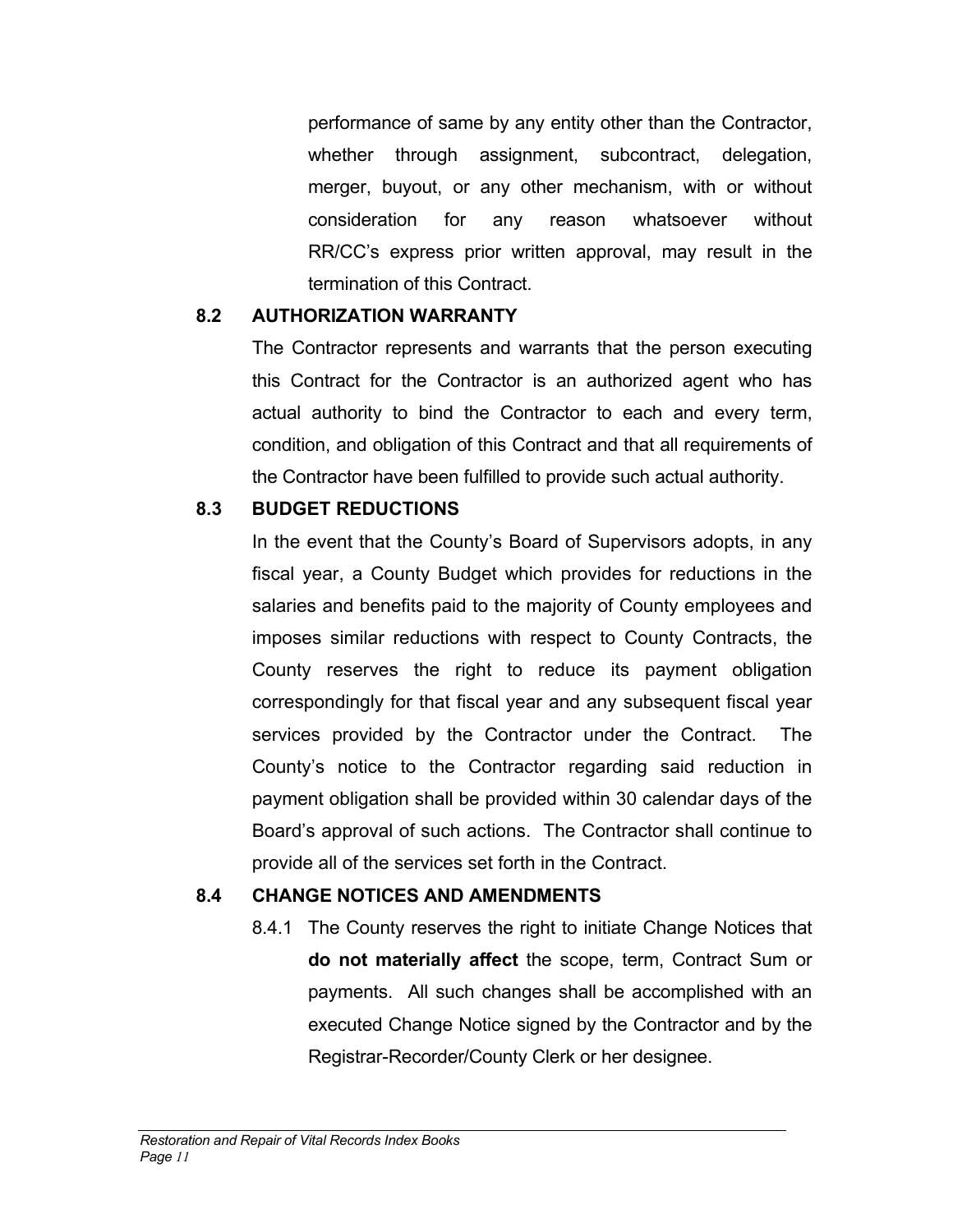- 8.4.2 As used herein, the term "materially" is defined as being a change of more than 30% of the contract price, a change of more than 90 days to any period of performance or a change in the work required which in the sole discretion of the RR/CC warrants execution by the Board of Supervisors.
- 8.4.3 For any change which affects the scope of work, term, Contract Sum, payments, or any term or condition included under this Contract, an Amendment shall be prepared and executed by the Contractor and the County's Board of Supervisors.
- 8.4.4 The County's Board of Supervisors or Chief Administrative Officer or designee may require the addition and/or change of certain terms and conditions in the Contract during the term of this Contract. The County reserves the right to add and/or change such provisions as required by the County's Board of Supervisors or Chief Administrative Officer. To implement such changes, an Amendment to the Contract shall be prepared and executed by the Contractor and by the Registrar-Recorder/County Clerk or her designee.
- 8.4.5 The Registrar-Recorder/County Clerk, may at her sole discretion, authorize extensions of time as defined in Paragraph 4.0 - Term of Contract. The Contractor agrees that such extensions of time shall not change any other term or condition of this Contract during the period of such extensions. To implement an extension of time, an Amendment to the Contract shall be prepared and executed by the Contractor and by the Registrar-Recorder/County Clerk or her designee.

### **8.5 COMPLAINTS**

The Contractor shall develop, maintain and operate procedures for receiving, investigating and responding to complaints.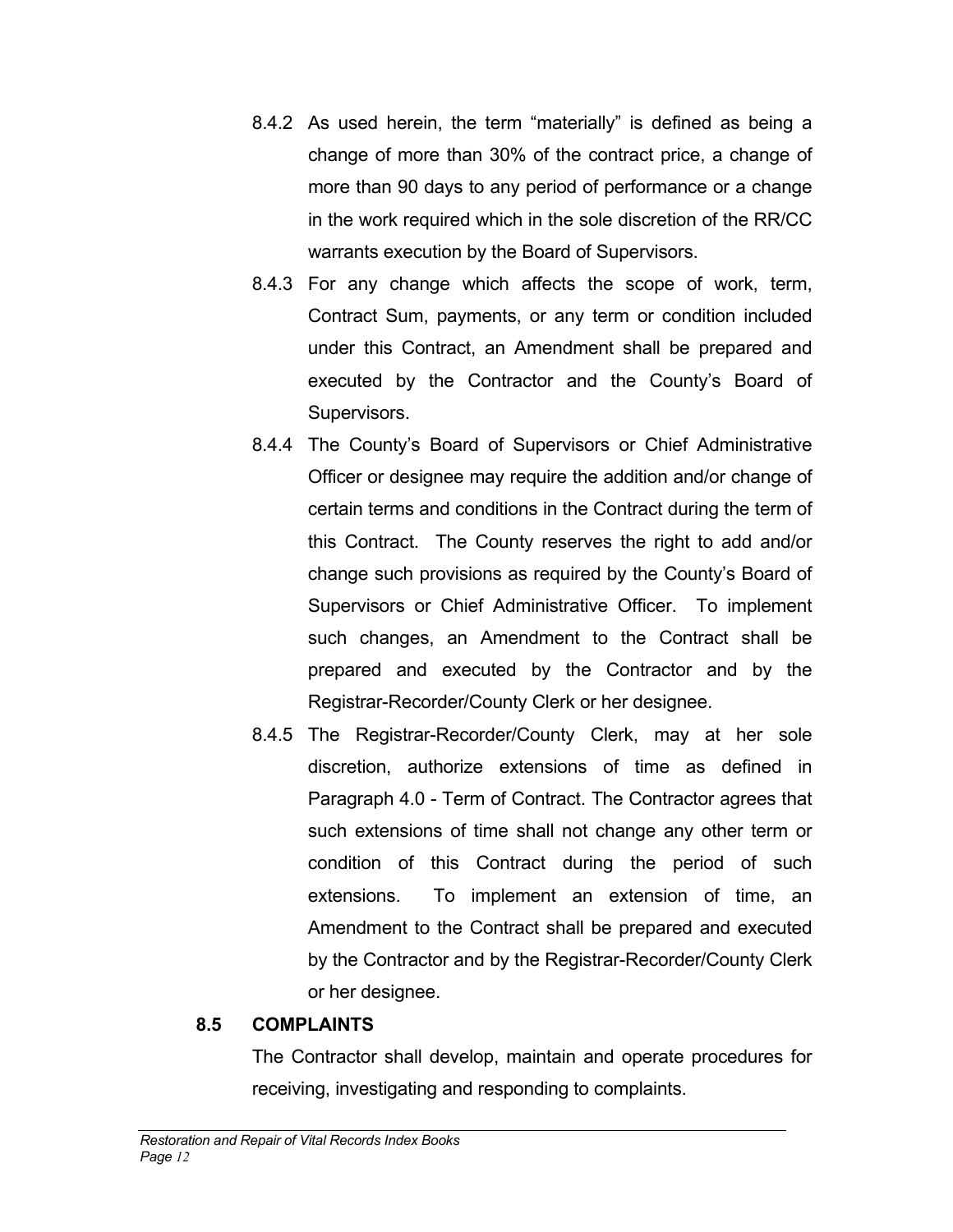Within ten (10) calendar days after Contract effective date, the Contractor shall provide the County with the Contractor's policy for receiving, investigating and responding to user complaints.

- 8.5.1 The County will review the Contractor's policy and provide the Contractor with approval of said plan or with requested changes.
- 8.5.2 If the County requests changes in the Contractor's policy, the Contractor shall make such changes and resubmit the plan within five (5) calendar days.
- 8.5.3 If, at any time, the Contractor wishes to change the Contractor's policy, the Contractor shall submit proposed changes to the County for approval before implementation.

The Contractor shall preliminarily investigate all complaints and notify the County's Project Manager of the status of the investigation within five (5) calendar days of receiving the complaint.

When complaints cannot be resolved informally, a system of followthrough shall be instituted which adheres to formal plans for specific actions and strict time deadlines.

Copies of all written responses shall be sent to the County's Project Manager within five (5) calendar days of mailing to the complainant.

### **8.6 COMPLIANCE WITH APPLICABLE LAW**

- 8.6.1 The Contractor shall comply with all applicable Federal, State, and local laws, rules, regulations, ordinances, and directives, and all provisions required thereby to be included in this Contract are hereby incorporated herein by reference.
- 8.6.2 The Contractor shall indemnify and hold harmless the County from and against any and all liability, damages, costs, and expenses, including, but not limited to, defense costs and attorneys' fees, arising from or related to any violation on the part of the Contractor or its employees,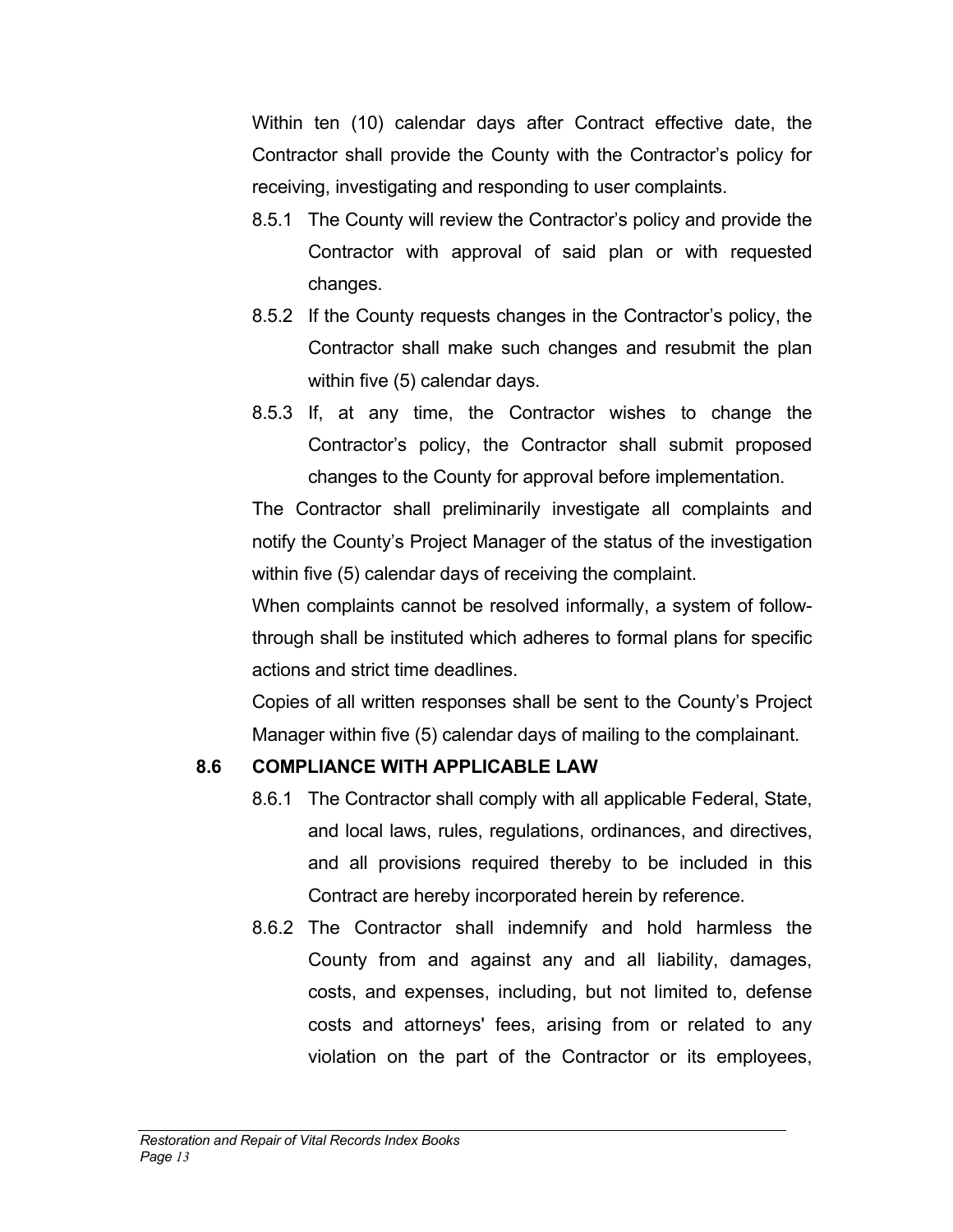agents, or subcontractors of any such laws, rules, regulations, ordinances, or directives.

### **8.7 COMPLIANCE WITH CIVIL RIGHTS LAWS**

The Contractor hereby assures that it will comply with Subchapter VI of the Civil Rights Act of 1964, 42 USC Sections 2000 (e) (1) through 2000 (e) (17), to the end that no person shall, on the grounds of race, creed, color, sex, religion, ancestry, age, condition of physical handicap, marital status, political affiliation, or national origin, be excluded from participation in, be denied the benefits of, or be otherwise subjected to discrimination under this Contract or under any project, program, or activity supported by this Contract. The Contractor shall comply with *Exhibit F - Contractor's EEO Certification.*

# **8.8 COMPLIANCE WITH THE COUNTY'S JURY SERVICE PROGRAM**

### **8.8.1 Jury Service Program:**

This Contract is subject to the provisions of the County's ordinance entitled Contractor Employee Jury Service ("Jury Service Program") as codified in Sections 2.203.010 through 2.203.090 of the Los Angeles County Code, a copy of which is attached as *Exhibit L* and incorporated by reference into and made a part of this Contract.

### **8.8.2 Written Employee Jury Service Policy.**

1. Unless Contractor has demonstrated to the County's satisfaction either that Contractor is not a "Contractor" as defined under the Jury Service Program (Section 2.203.020 of the County Code) or that Contractor qualifies for an exception to the Jury Service Program (Section 2.203.070 of the County Code), Contractor shall have and adhere to a written policy that provides that its Employees shall receive from the Contractor, on an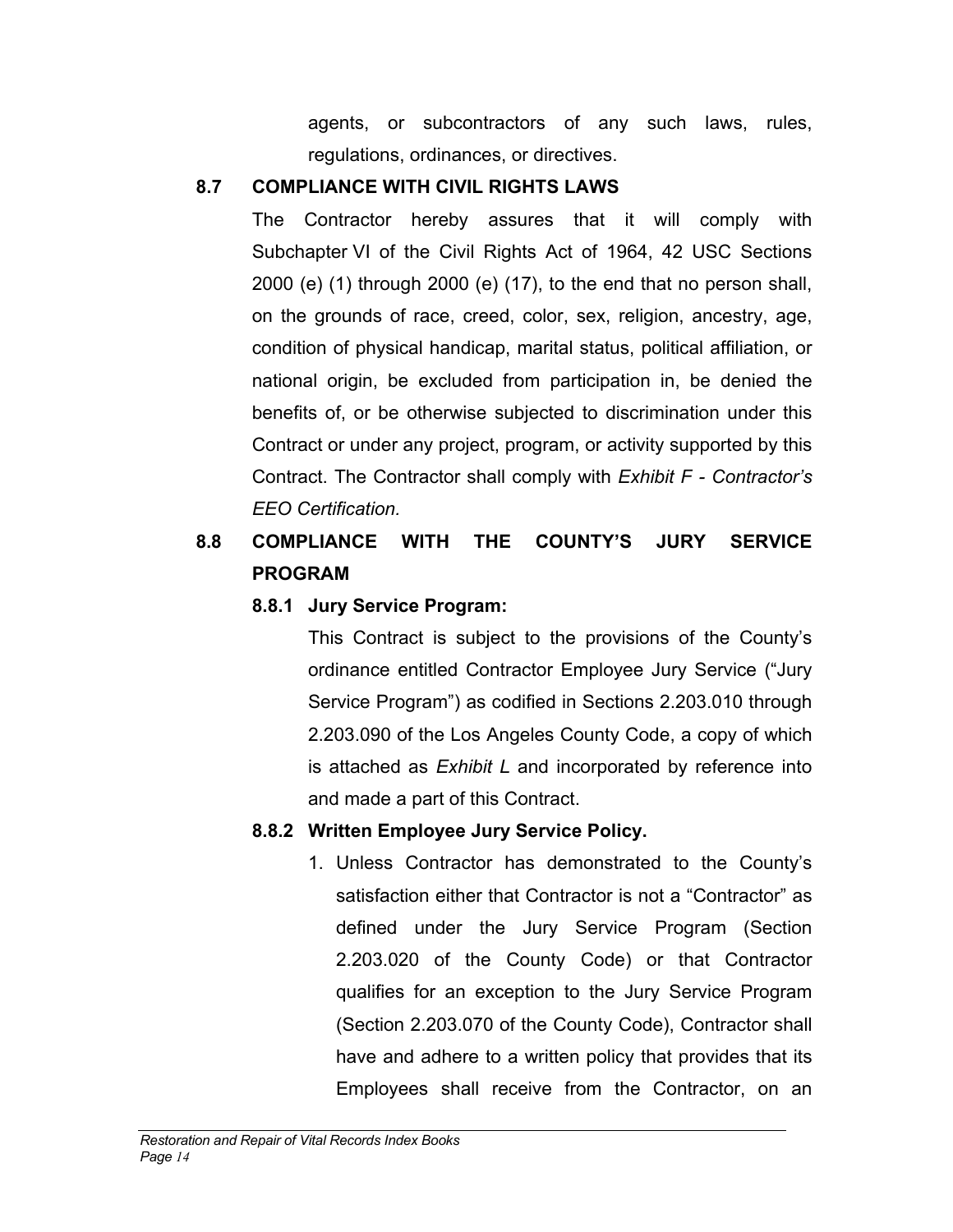annual basis, no less than five days of regular pay for actual jury service. The policy may provide that Employees deposit any fees received for such jury service with the Contractor or that the Contractor deduct from the Employee's regular pay the fees received for jury service.

- 2. For purposes of this Sub-paragraph, "Contractor" means a person, partnership, corporation or other entity which has a contract with the County or a subcontract with a County Contractor and has received or will receive an aggregate sum of \$50,000 or more in any 12-month period under one or more County contracts or subcontracts. "Employee" means any California resident who is a full time employee of Contractor. "Full-time" means 40 hours or more worked per week, or a lesser number of hours if: 1) the lesser number is a recognized industry standard as determined by the County, or 2) Contractor has a long-standing practice that defines the lesser number of hours as full-time. Full-time employees providing short-term, temporary services of 90 days or less within a 12-month period are not considered full-time for purposes of the Jury Service Program. If Contractor uses any subcontractor to perform services for the County under the Contract, the subcontractor shall also be subject to the provisions of this Sub-paragraph. The provisions of this Sub-paragraph shall be inserted into any such subcontract agreement and a copy of the Jury Service Program shall be attached to the agreement.
- 3. If Contractor is not required to comply with the Jury Service Program when the Contract commences, Contractor shall have a continuing obligation to review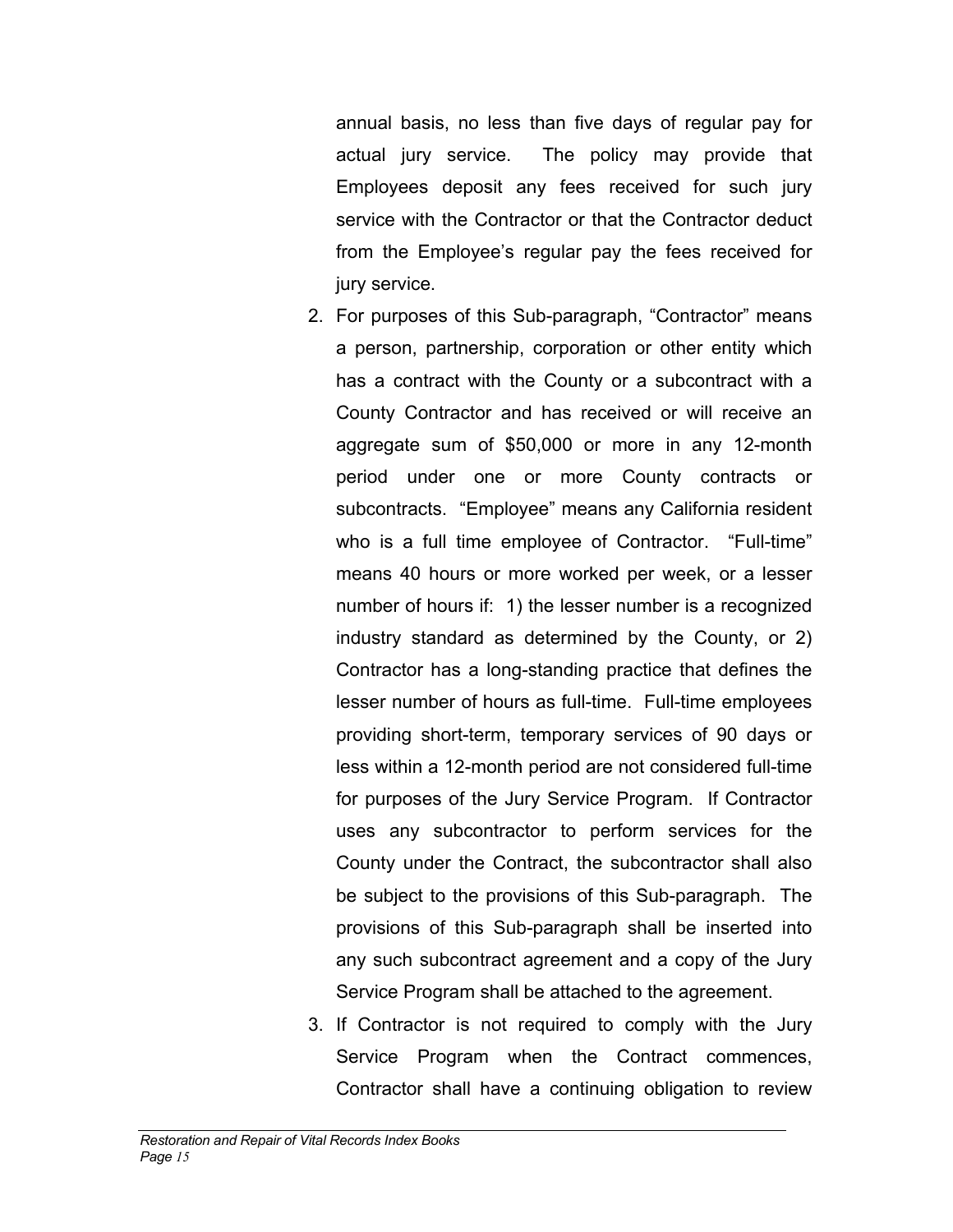the applicability of its "exception status" from the Jury Service Program, and Contractor shall immediately notify County if Contractor at any time either comes within the Jury Service Program's definition of "Contractor" or if Contractor no longer qualifies for an exception to the Jury Service Program. In either event, Contractor shall immediately implement a written policy consistent with the Jury Service Program. The County may also require, at any time during the Contract and at its sole discretion, that Contractor demonstrate to the County's satisfaction that Contractor either continues to remain outside of the Jury Service Program's definition of "Contractor" and/or that Contractor continues to qualify for an exception to the Program.

4. Contractor's violation of this Sub-paragraph of the Contract may constitute a material breach of the Contract. In the event of such material breach, County may, in its sole discretion, terminate the Contract and/or bar Contractor from the award of future County contracts for a period of time consistent with the seriousness of the breach.

### **8.9 CONFLICT OF INTEREST**

8.9.1 No County employee whose position with the County enables such employee to influence the award of this Contract or any competing Contract, and no spouse or economic dependent of such employee, shall be employed in any capacity by the Contractor or have any other direct or indirect financial interest in this Contract. No officer or employee of the Contractor who may financially benefit from the performance of work hereunder shall in any way participate in the County's approval, or ongoing evaluation,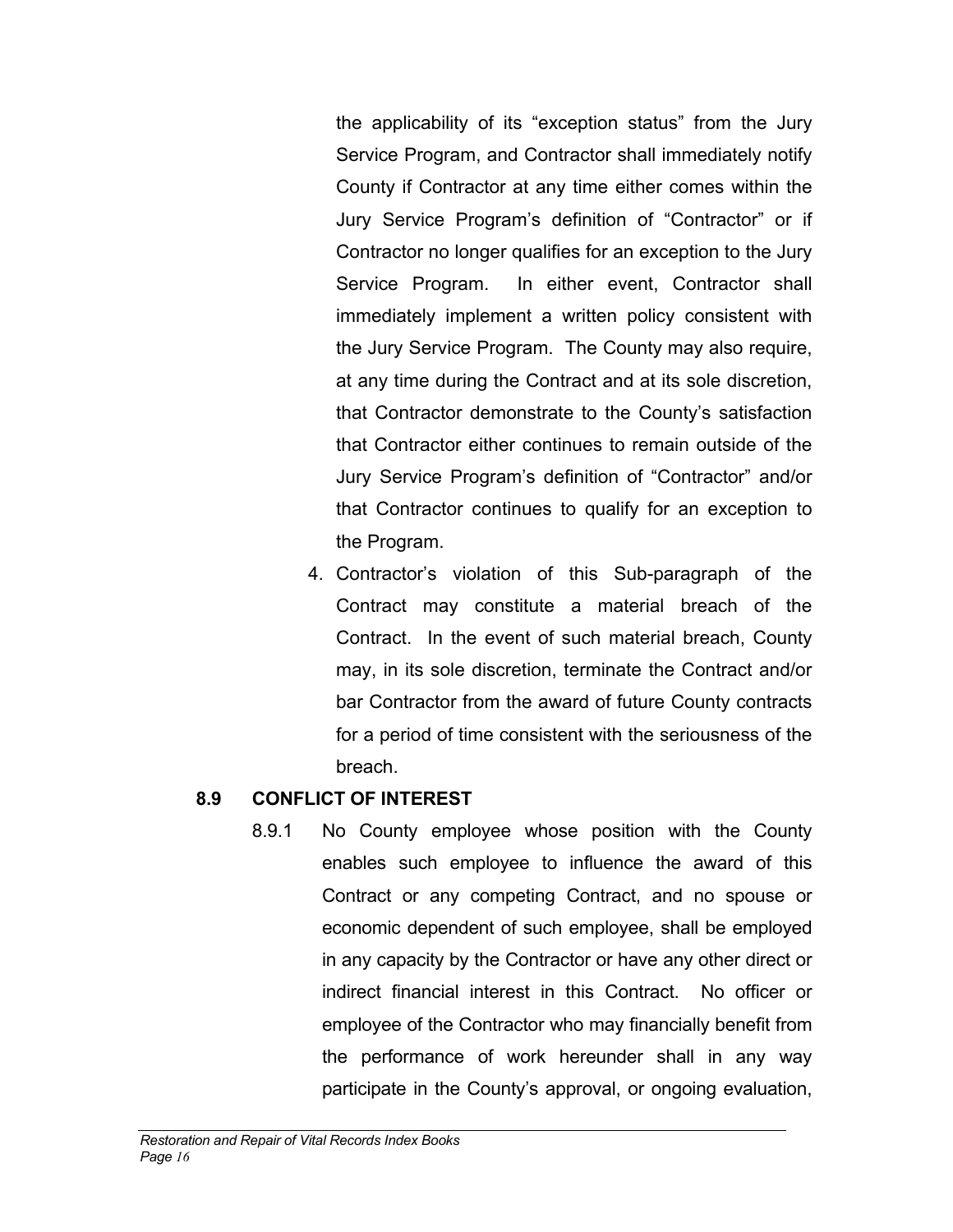of such work, or in any way attempt to unlawfully influence the County's approval or ongoing evaluation of such work.

8.9.2 The Contractor shall comply with all conflict of interest laws, ordinances, and regulations now in effect or hereafter to be enacted during the term of this Contract. The Contractor warrants that it is not now aware of any facts that create a conflict of interest. If the Contractor hereafter becomes aware of any facts that might reasonably be expected to create a conflict of interest, it shall immediately make full written disclosure of such facts to the County. Full written disclosure shall include, but is not limited to, identification of all persons implicated and a complete description of all relevant circumstances. Failure to comply with the provisions of this Sub-paragraph shall be a material breach of this Contract.

### **8.10 CONSIDERATION OF HIRING COUNTY EMPLOYEES TARGETED FOR LAYOFF/OR RE-EMPLOYMENT LIST**

Should the Contractor require additional or replacement personnel after the effective date of this Contract to perform the services set forth herein, the Contractor shall give **first consideration** for such employment openings to qualified, permanent County employees who are targeted for layoff or qualified, former County employees who are on a re-employment list during the life of this Contract.

# **8.11 CONSIDERATION OF HIRING GAIN/GROW PROGRAM PARTICIPANTS**

Should the Contractor require additional or replacement personnel after the effective date of this Contract, the Contractor shall give consideration for any such employment openings to participants in the County's Department of Public Social Services Greater Avenues for Independence (GAIN) Program or General Relief Opportunity for Work (GROW) Program who meet the Contractor's minimum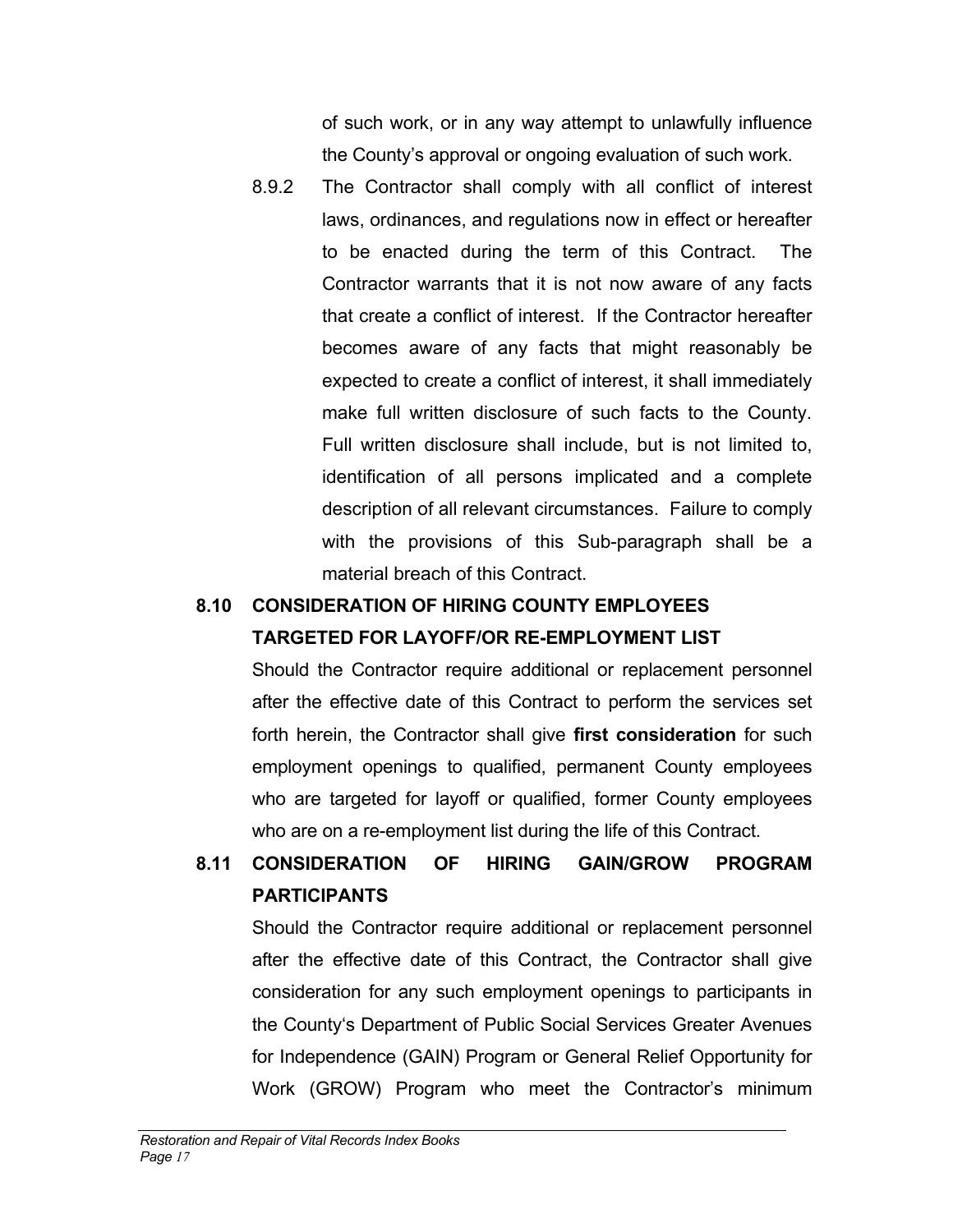qualifications for the open position. For this purpose, consideration shall mean that the Contractor will interview qualified candidates. The County will refer GAIN/GROW participants by job category to the Contractor.

In the event that both laid-off County employees and GAIN/GROW participants are available for hiring, County employees shall be given first priority.

### **8.12 CONTRACTOR'S RESPONSIBILITY AND DEBARMENT**

## **8.12.1 Responsible Contractor**

 A responsible Contractor is a Contractor who has demonstrated the attribute of trustworthiness, as well as quality, fitness, capacity and experience to satisfactorily perform the Contract. It is the County's policy to conduct business only with responsible Contractors.

# **8.12.2 Chapter 2.202 of the County Code**

The Contractor is hereby notified that, in accordance with Chapter 2.202 of the County Code, if the County acquires information concerning the performance of the Contractor on this or other Contracts which indicates that the Contractor is not responsible, the County may, in addition to other remedies provided in the Contract, debar the Contractor from bidding on any County Contracts for a specified period of time not to exceed three (3) years, and terminate any or all existing Contracts the Contractor may have with the County.

# **8.12.3 Non-responsible Contractor**

The County may debar a Contractor if the Board of Supervisors finds, in its discretion, that the Contractor has done any of the following: (1) violated any term of a Contract with the County, (2) committed any act or omission which negatively reflects on the Contractor's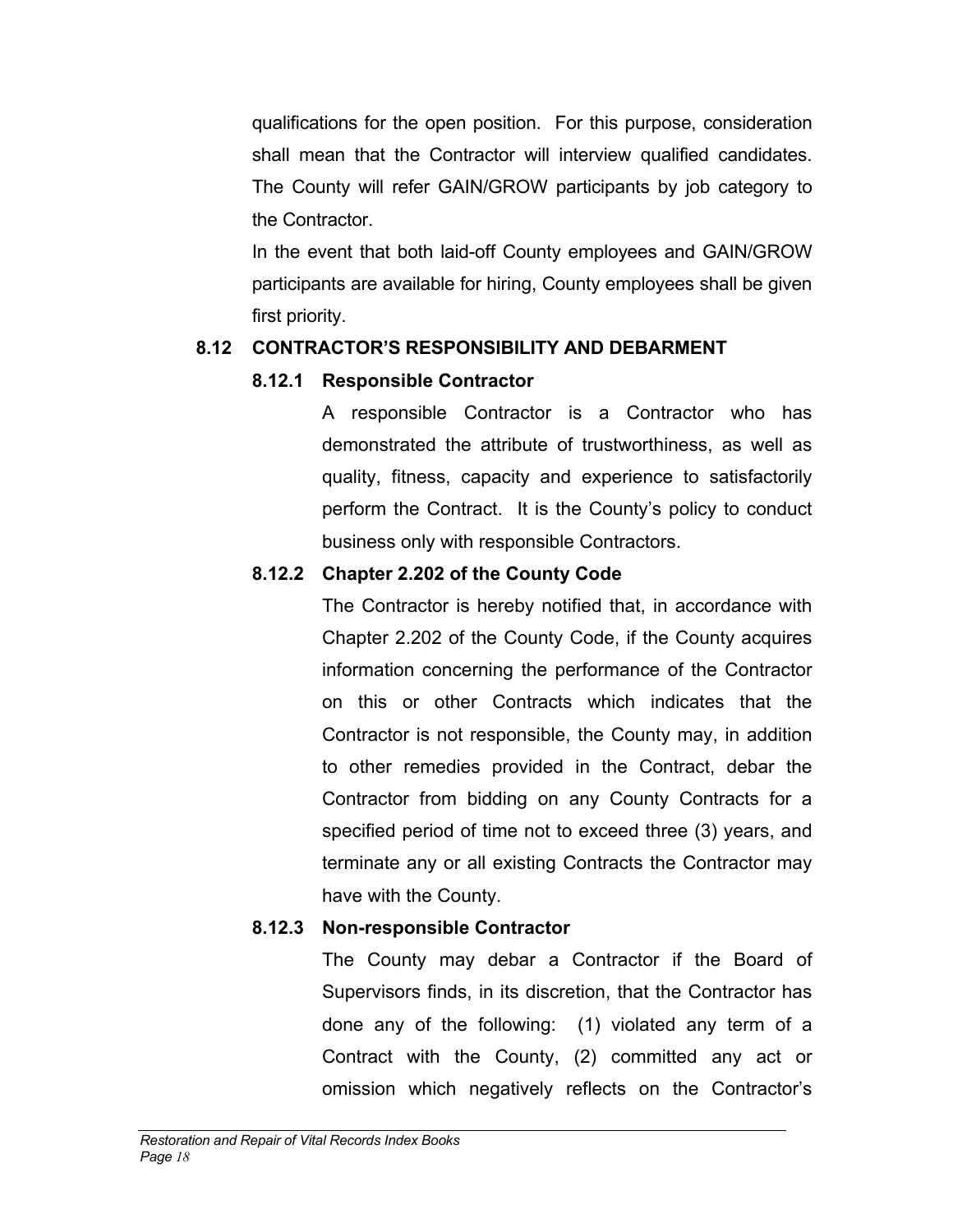quality, fitness or capacity to perform a Contract with the County or any other public entity, or engaged in a pattern or practice which negatively reflects on same, (3) committed an act or offense which indicates a lack of business integrity or business honesty, or (4) made or submitted a false claim against the County or any other public entity.

### **8.12.4 Contractor Hearing Board**

If there is evidence that the Contractor may be subject to debarment, the Department will notify the Contractor in writing of the evidence that is the basis for the proposed debarment and will advise the Contractor of the scheduled date for a debarment hearing before the Contractor Hearing Board.

The Contractor Hearing Board will conduct a hearing where evidence on the proposed debarment is presented. The Contractor and/or the Contractor's representative shall be given an opportunity to submit evidence at that hearing. After the hearing, the Contractor Hearing Board shall prepare a proposed decision, which shall contain a recommendation regarding whether the Contractor should be debarred, and, if so, the appropriate length of time of the debarment. If the Contractor fails to avail itself of the opportunity to submit evidence to the Contractor Hearing Board, the Contractor may be deemed to have waived all rights of appeal.

A record of the hearing, the proposed decision, and any other recommendation of the Contractor Hearing Board shall be presented to the Board of Supervisors. The Board of Supervisors shall have the right to modify, deny, or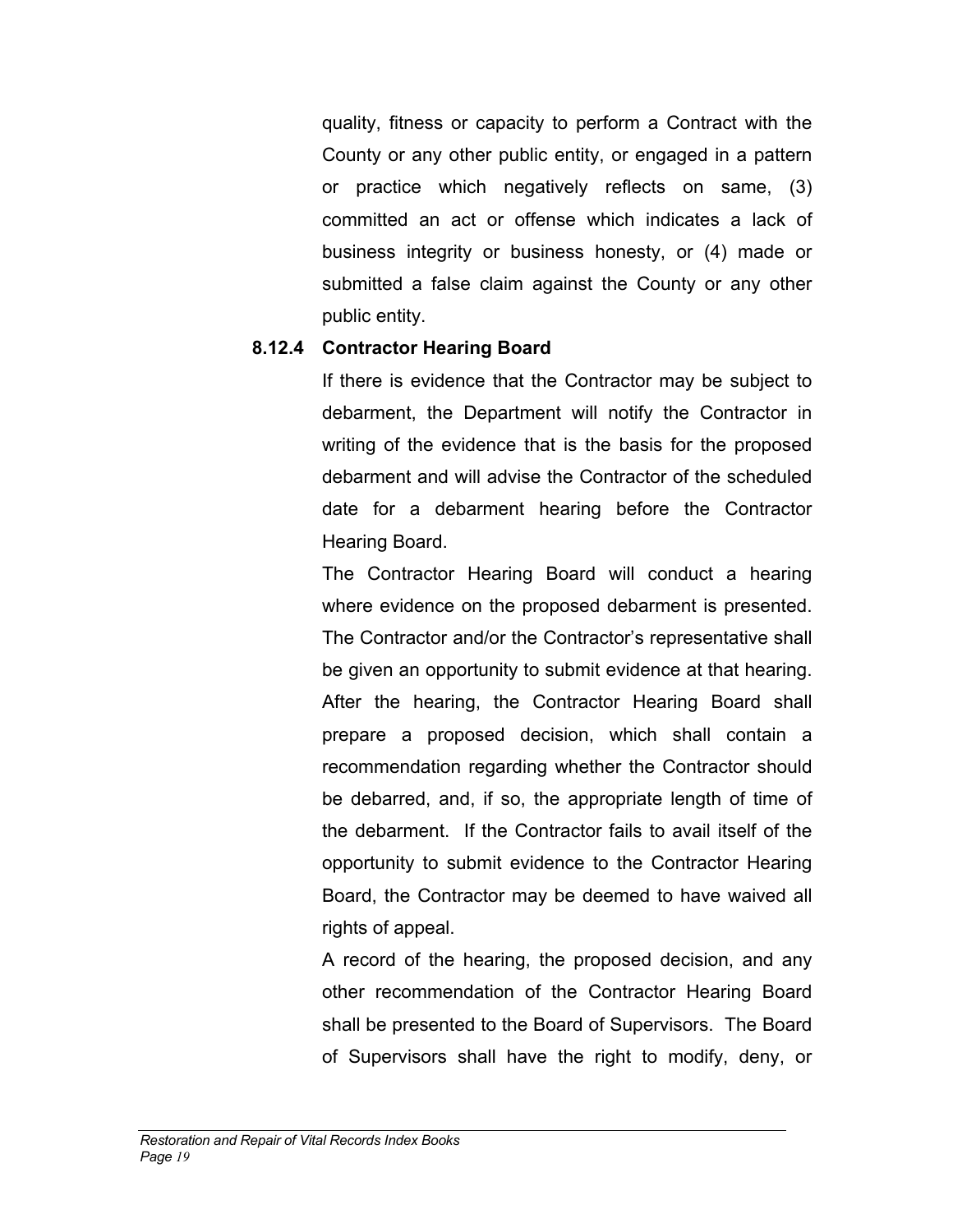adopt the proposed decision and recommendation of the Contractor Hearing Board.

### **8.12.5 Subcontractors of Contractor**

These terms shall also apply to Subcontractors of County Contractors.

# **8.13 CONTRACTOR'S ACKNOWLEDGEMENT OF COUNTY'S COMMITMENT TO CHILD SUPPORT ENFORCEMENT**

The Contractor acknowledges that the County places a high priority on the enforcement of child support laws and the apprehension of child support evaders. The Contractor understands that it is the County's policy to encourage all County Contractors to voluntarily post the County's "L.A.'s Most Wanted: Delinquent Parents" poster in a prominent position at the Contractor's place of business. The County's Child Support Services Department will supply the Contractor with the poster to be used.

# **8.14 CONTRACTOR'S ACKNOWLEDGEMENT OF COUNTY'S COMMITMENT TO THE SAFELY SURRENDERED BABY LAW**

 The Contractor acknowledges that the County places a high priority on the implementation of the Safely Surrendered Baby Law. The Contractor understands that it is the County's policy to encourage all County Contractors to voluntarily post the County's "Safely Surrendered Baby Law" poster in a prominent position at the Contractor's place of business. The Contractor will also encourage its Subcontractors, if any, to post this poster in a prominent position in the Subcontractor's place of business. The County's Department of Children and Family Services will supply the Contractor with the poster to be used.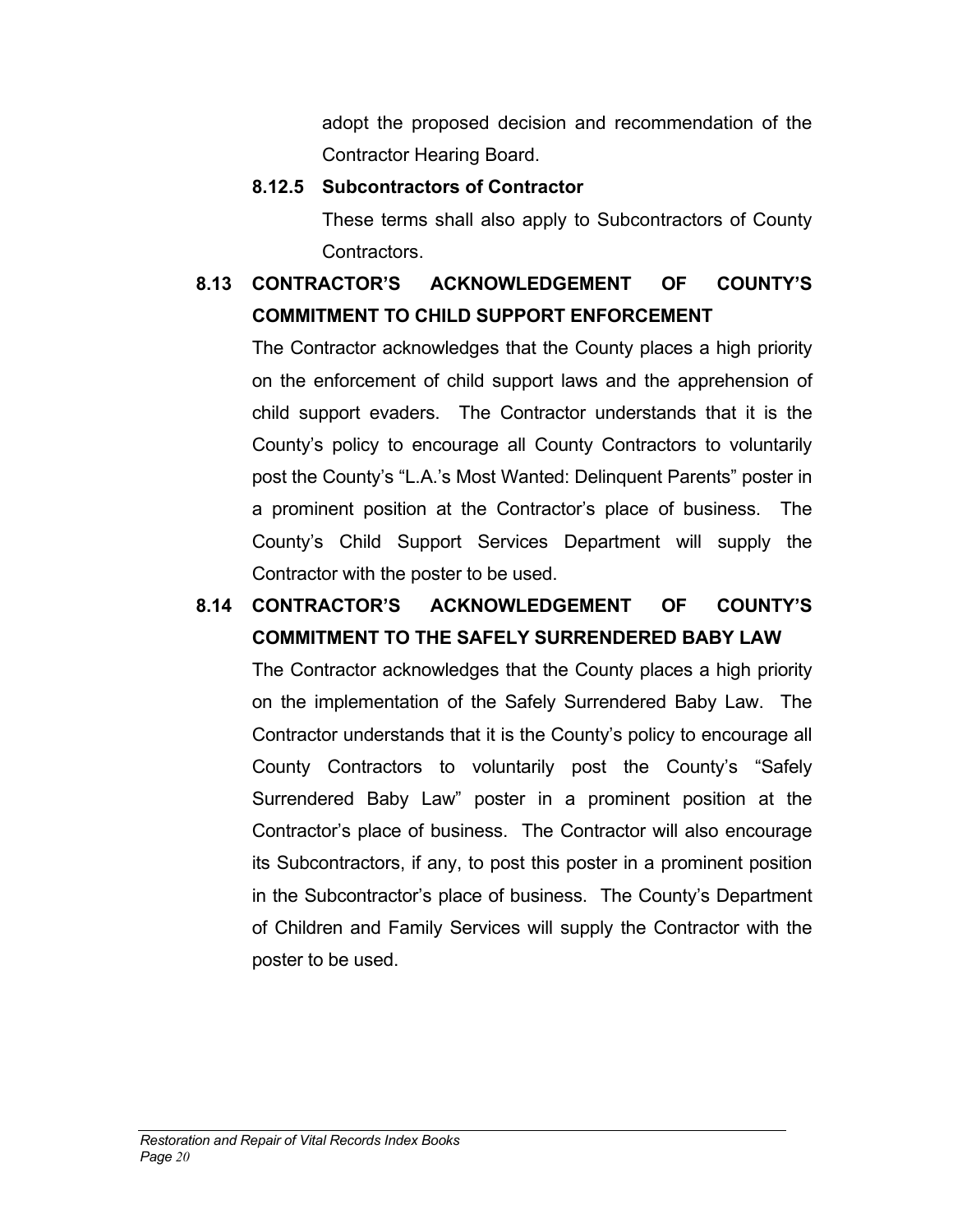# **8.15 CONTRACTOR'S WARRANTY OF ADHERENCE TO COUNTY'S CHILD SUPPORT COMPLIANCE PROGRAM**

- 8.15.1 The Contractor acknowledges that the County has established a goal of ensuring that all individuals who benefit financially from the County through Purchase Order or Contract are in compliance with their court-ordered child, family and spousal support obligations in order to mitigate the economic burden otherwise imposed upon the County and its taxpayers.
- 8.15.2 As required by the County's Child Support Compliance Program (County Code Chapter 2.200) and without limiting the Contractor's duty under this Contract to comply with all applicable provisions of law, the Contractor warrants that it is now in compliance and shall during the term of this Contract maintain compliance with employment and wage reporting requirements as required by the Federal Social Security Act (42 USC Section 653a) and California Unemployment Insurance Code Section 1088.5, and shall implement all lawfully served Wage and Earnings Withholding Orders or Child Support Services Department Notices of Wage and Earnings Assignment for Child or Spousal Support, pursuant to Code of Civil Procedure Section 706.031 and Family Code Section 5246(b).

### **8.16 COUNTY'S QUALITY ASSURANCE PLAN**

The County or its agent will evaluate the Contractor's performance under this Contract on not less than an annual basis. Such evaluation will include assessing the Contractor's compliance with all Contract terms and conditions and performance standards. Contractor deficiencies which the County determines are severe or continuing and that may place performance of the Contract in jeopardy if not corrected will be reported to the Board of Supervisors.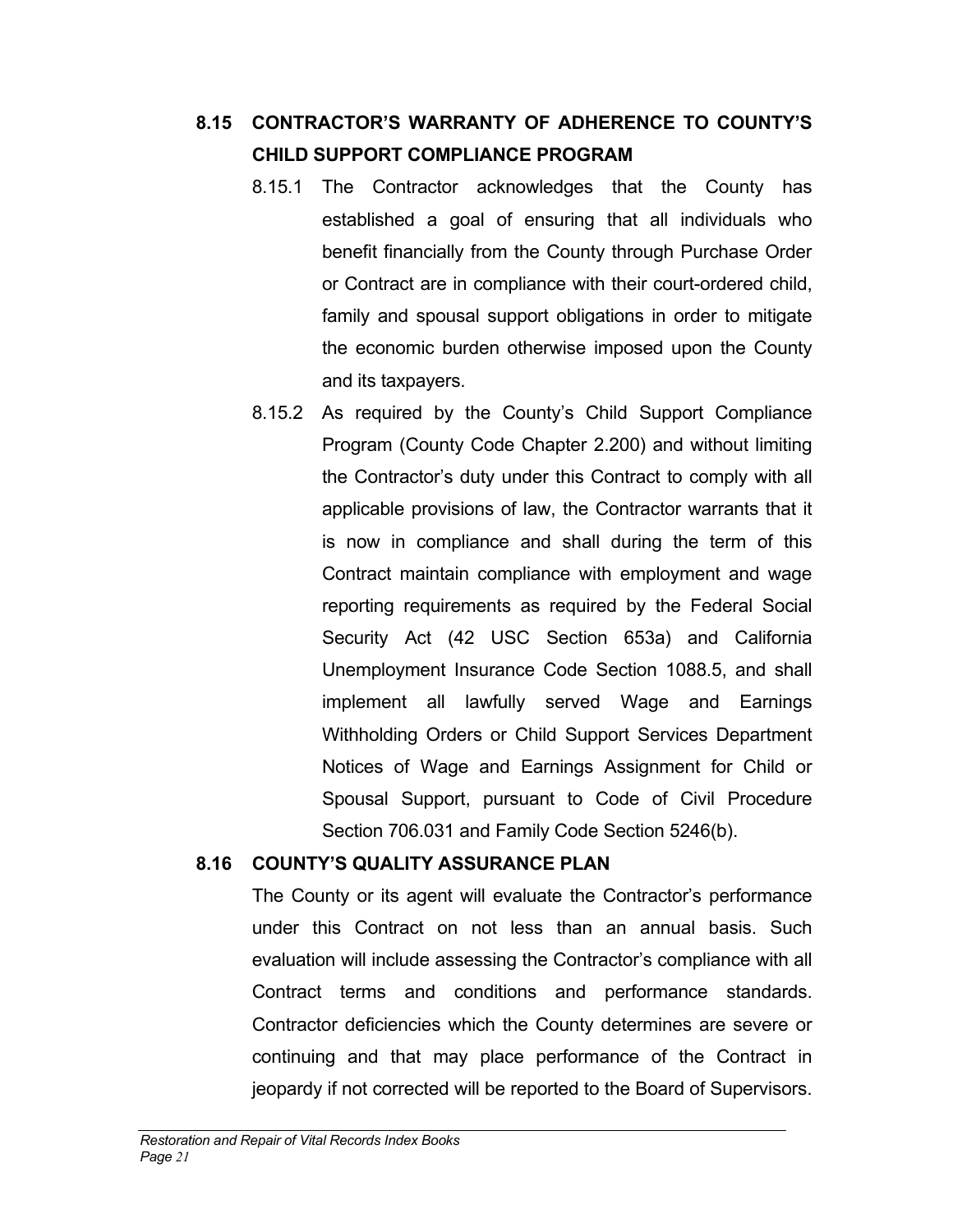The report will include improvement/corrective action measures taken by the County and the Contractor. If improvement does not occur consistent with the corrective action measures, the County may terminate this Contract or impose other penalties as specified in this Contract.

### **8.17 DAMAGE TO COUNTY FACILITIES, BUILDINGS OR GROUNDS**

- 8.17.1 Contractor shall repair, or cause to be repaired, at its own cost, any and all damage to County facilities, buildings, or grounds caused by Contractor or employees or agents of Contractor. Such repairs shall be made immediately after Contractor has become aware of such damage, but in no event later than thirty (30) days after the occurrence.
- 8.17.2 If Contractor fails to make timely repairs, County may make any necessary repairs. All costs incurred by County, as determined by County, for such repairs shall be repaid by Contractor by cash payment upon demand.

### **8.18 EMPLOYMENT ELIGIBILITY VERIFICATION**

The Contractor warrants that it fully complies with all Federal and State statutes and regulations regarding the employment of aliens and others and that all its employees performing work under this Contract meet the citizenship or alien status requirements set forth in Federal and State statutes and regulations. The Contractor shall obtain, from all employees performing work hereunder, all verification and other documentation of employment eligibility status required by Federal and State statutes and regulations including, but not limited to, the Immigration Reform and Control Act of 1986, (P.L. 99-603), or as they currently exist and as they may be hereafter amended. The Contractor shall retain all such documentation for all covered employees for the period prescribed by law.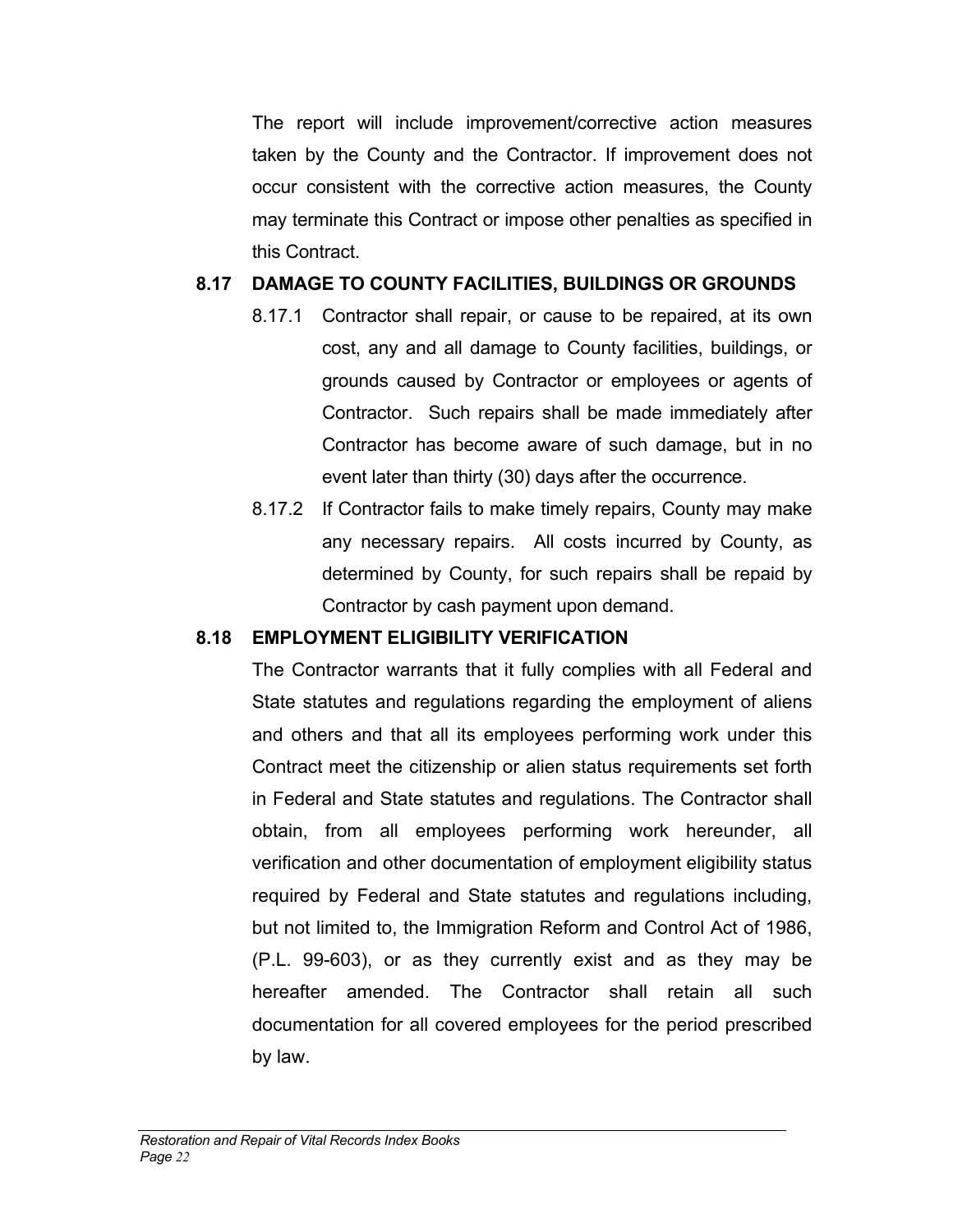The Contractor shall indemnify, defend, and hold harmless, the County, its agents, officers, and employees from employer sanctions and any other liability which may be assessed against the Contractor or the County or both in connection with any alleged violation of any Federal or State statutes or regulations pertaining to the eligibility for employment of any persons performing work under this Contract.

### **8.19 FACSIMILE REPRESENTATIONS**

The County and the Contractor hereby agree to regard facsimile representations of original signatures of authorized officers of each party, when appearing in appropriate places on the Change Notices and Amendments prepared pursuant to Sub-paragraph 8.4, and received via communications facilities, as legally sufficient evidence that such original signatures have been affixed to Change Notices and Amendments to this Contract, such that the parties need not follow up facsimile transmissions of such documents with subsequent (non-facsimile) transmission of "original" versions of such documents.

### **8.20 FAIR LABOR STANDARDS**

The Contractor shall comply with all applicable provisions of the Federal Fair Labor Standards Act and shall indemnify, defend, and hold harmless the County and its agents, officers, and employees from any and all liability, including, but not limited to, wages, overtime pay, liquidated damages, penalties, court costs, and attorneys' fees arising under any wage and hour law, including, but not limited to, the Federal Fair Labor Standards Act, for work performed by the Contractor's employees for which the County may be found jointly or solely liable.

### **8.21 GOVERNING LAW, JURISDICTION, AND VENUE**

This Contract shall be governed by, and construed in accordance with, the laws of the State of California. The Contractor agrees and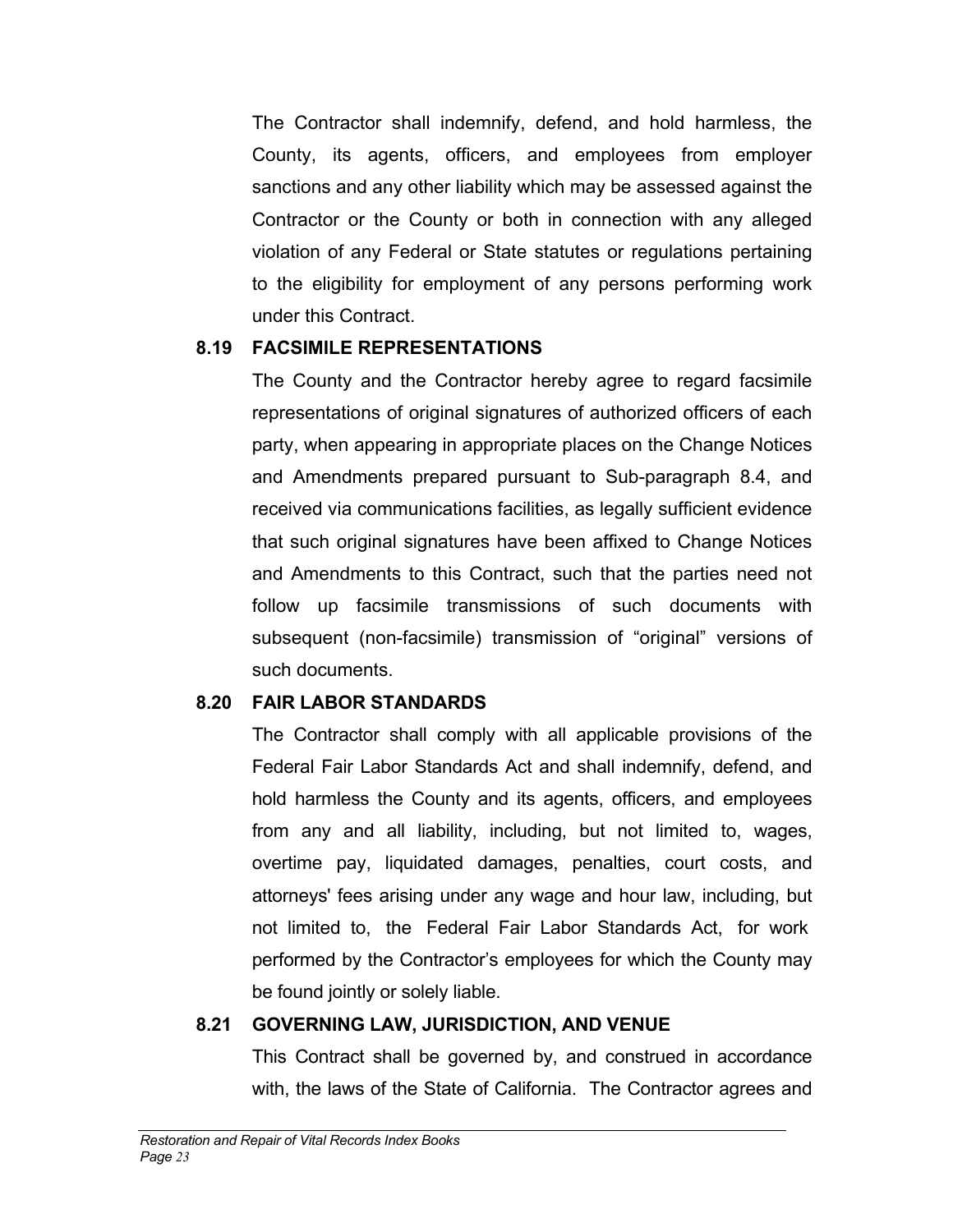consents to the exclusive jurisdiction of the courts of the State of California for all purposes regarding this Contract and further agrees and consents that venue of any action brought hereunder shall be exclusively in the County of Los Angeles.

### **8.22 INDEPENDENT CONTRACTOR STATUS**

- 8.22.1 This Contract is by and between the County and the Contractor and is not intended, and shall not be construed, to create the relationship of agent, servant, employee, partnership, joint venture, or association, as between the County and the Contractor. The employees and agents of one party shall not be, or be construed to be, the employees or agents of the other party for any purpose whatsoever.
- 8.22.2 The Contractor shall be solely liable and responsible for providing to, or on behalf of, all persons performing work pursuant to this Contract all compensation and benefits. The County shall have no liability or responsibility for the payment of any salaries, wages, unemployment benefits, disability benefits, Federal, State, or local taxes, or other compensation, benefits, or taxes for any personnel provided by or on behalf of the Contractor.
- 8.22.3 The Contractor understands and agrees that all persons performing work pursuant to this Contract are, for purposes of Workers' Compensation liability, solely employees of the Contractor and not employees of the County. The Contractor shall be solely liable and responsible for furnishing any and all Workers' Compensation benefits to any person as a result of any injuries arising from or connected with any work performed by or on behalf of the Contractor pursuant to this Contract.
- 8.22.4 As previously instructed in Sub-paragraph 7.5 Confidentiality, the Contractor shall cause each employee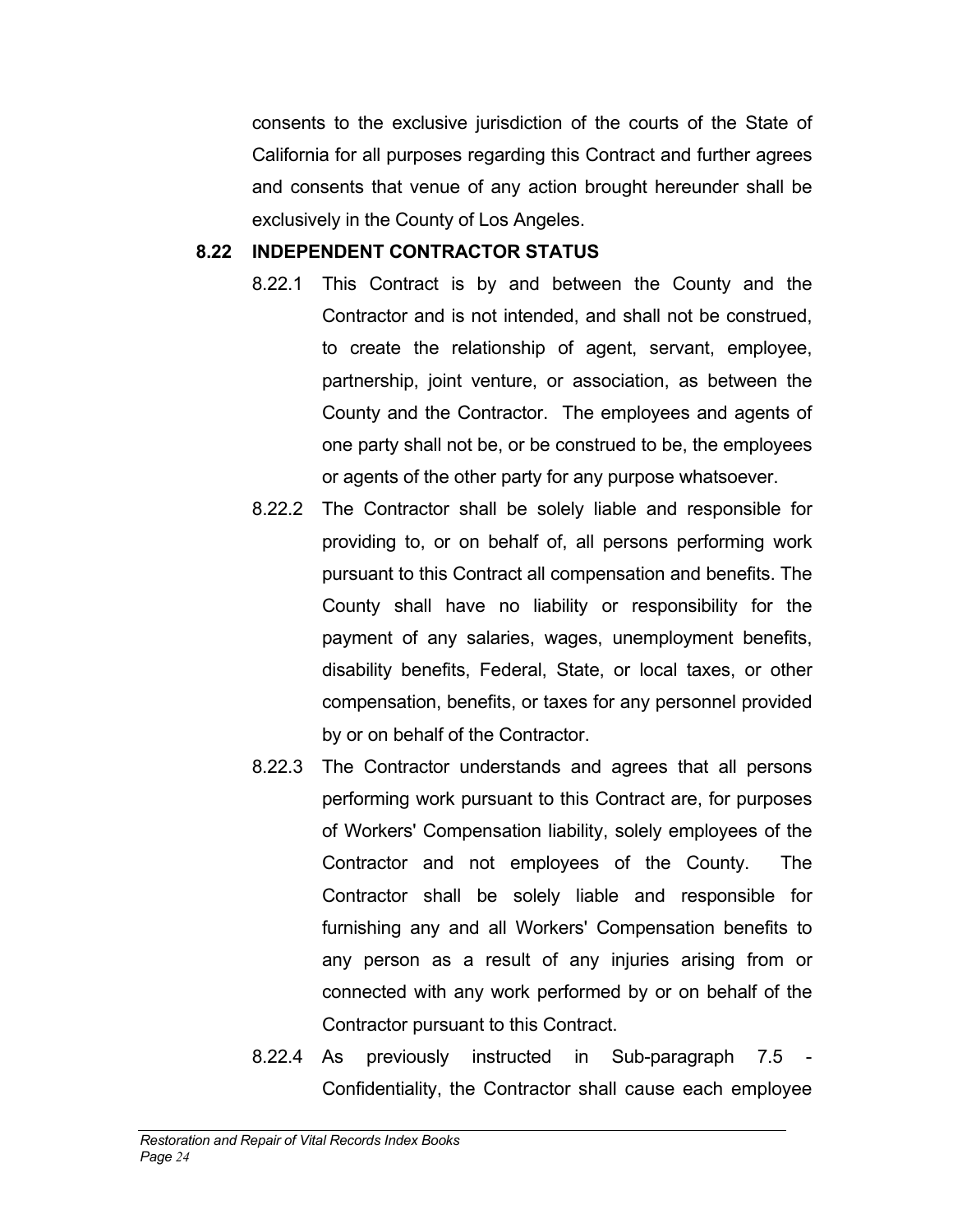performing services covered by this Contract to sign and adhere to the *"Contractor Employee Acknowledgment, Confidentiality, and Copyright Assignment Agreement", Exhibit H1.* The Contractor shall cause each nonemployee performing services covered by this Contract to sign and adhere to the *"Contractor Non-Employee Acknowledgment, Confidentiality, and Copyright Assignment Agreement", Exhibit H2.*

### **8.23 INDEMNIFICATION**

The Contractor shall indemnify, defend and hold harmless the County, its Special Districts, elected and appointed officers, employees, and agents from and against any and all liability, including but not limited to demands, claims, actions, fees, costs, and expenses (including attorney and expert witness fees), arising from or connected with the Contractor's acts and/or omissions arising from and/or relating to this Contract.

### **8.24 GENERAL INSURANCE REQUIREMENTS**

Without limiting the Contractor's indemnification of the County and during the term of this Contract, the Contractor shall provide and maintain, and shall require all of its subcontractors to maintain, the following programs of insurance specified in this Contract. Such insurance shall be primary to and not contributing with any other insurance or self-insurance programs maintained by the County. Such coverage shall be provided and maintained at the Contractor's own expense.

8.24.1 **Evidence of Insurance:** Certificate(s) or other evidence of coverage satisfactory to the County shall be delivered to: Registrar-Recorder/County Clerk Contracts Section, Room 5203 12400 Imperial Highway Norwalk, CA 90650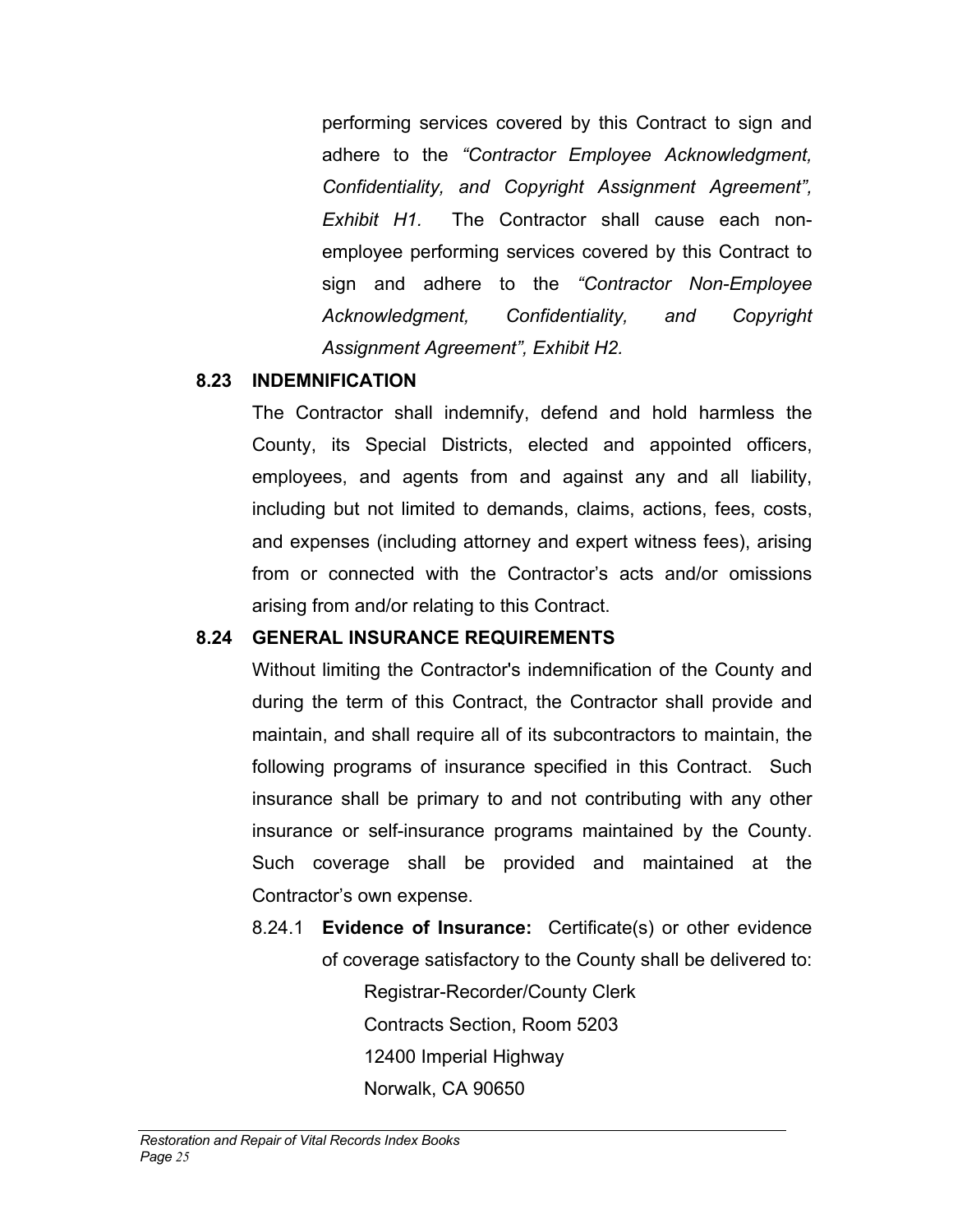prior to commencing services under this Contract. Such certificates or other evidence shall:

- Specifically identify this Contract;
- Clearly evidence all coverages required in this Contract;
- Contain the express condition that the County is to be given written notice by mail at least thirty (30) days in advance of cancellation for all policies evidenced on the certificate of insurance;
- **Include copies of the additional insured endorsement to** the commercial general liability policy, adding the County of Los Angeles, its Special Districts, its officials, officers and employees as insureds for all activities arising from this Contract; and
- **I** Identify any deductibles or self-insured retentions for the County's approval. The County retains the right to require the Contractor to reduce or eliminate such deductibles or self-insured retentions as they apply to the County, or, require the Contractor to provide a bond guaranteeing payment of all such retained losses and related costs, including, but not limited to, expenses or fees, or both, related to investigations, claims administrations, and legal defense. Such bond shall be executed by a corporate surety licensed to transact business in the State of California.
- 8.24.2 **Insurer Financial Ratings:** Insurance is to be provided by an insurance company acceptable to the County with an A.M. Best rating of not less than A:VII unless otherwise approved by the County.
- 8.24.3 **Failure to Maintain Coverage:** Failure by the Contractor to maintain the required insurance, or to provide evidence of insurance coverage acceptable to the County, shall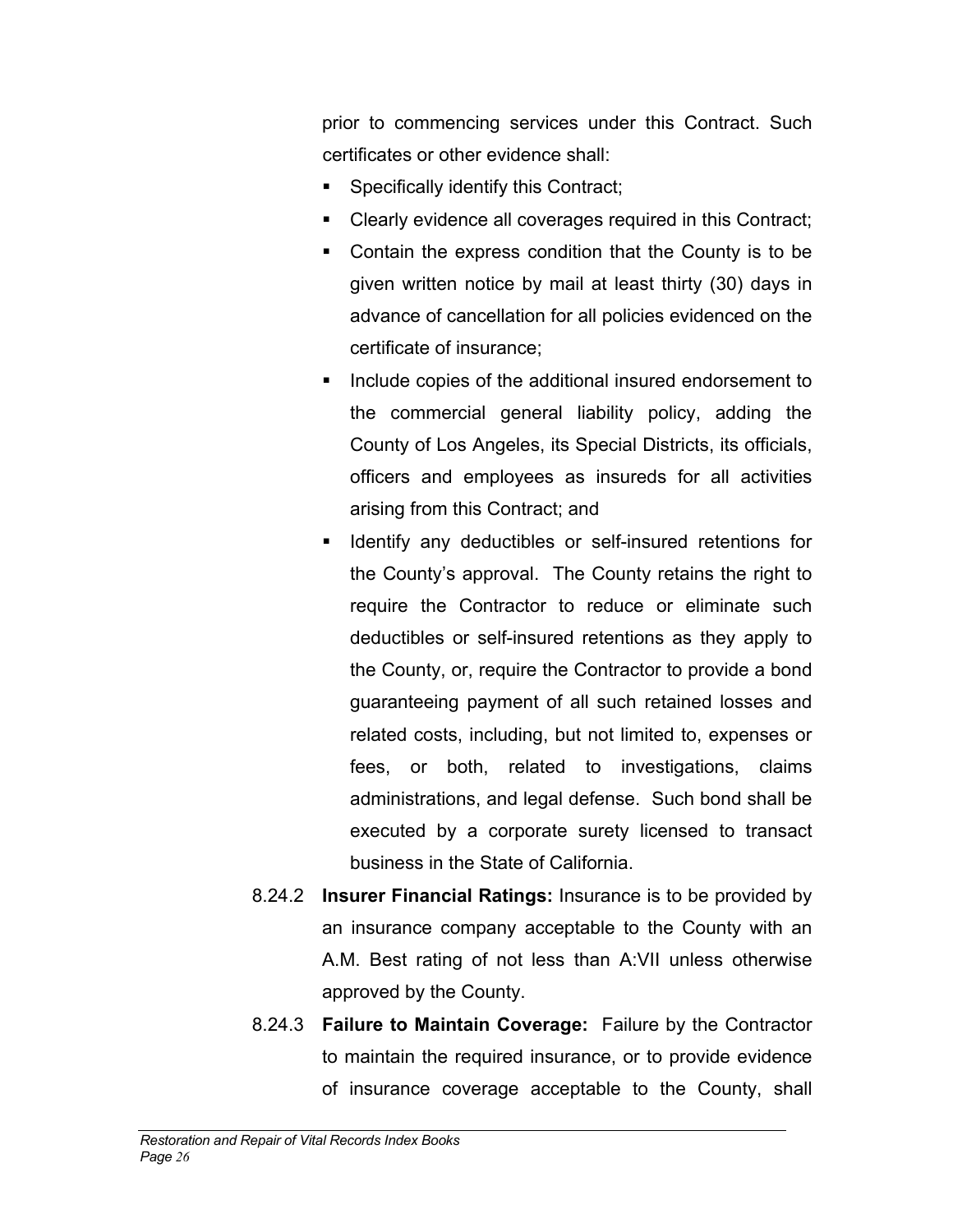constitute a material breach of the Contract upon which the County may immediately terminate or suspend this Contract. The County, at its sole option, may obtain damages from the Contractor resulting from said breach. Alternatively, the County may purchase such required insurance coverage, and without further notice to the Contractor, the County may deduct from sums due to the Contractor any premium costs advanced by the County for such insurance.

- 8.24.4 **Notification of Incidents, Claims or Suits: Contractor shall report to the County:**
	- Any accident or incident relating to services performed under this Contract which involves injury or property damage which may result in the filing of a claim or lawsuit against the Contractor and/or the County. Such report shall be made in writing within 24 hours of occurrence.
	- Any third party claim or lawsuit filed against the Contractor arising from or related to services performed by the Contractor under this Contract.
	- Any injury to a Contractor employee that occurs on County property. This report shall be submitted on a County "Non-employee Injury Report" to the County Contract Manager (Exhibit P).
	- Any loss, disappearance, destruction, misuse, or theft of any kind whatsoever of County property, monies or securities entrusted to the Contractor under the terms of this Contract.
- 8.24.5 **Compensation for County Costs:** In the event that the Contractor fails to comply with any of the indemnification or insurance requirements of this Contract, and such failure to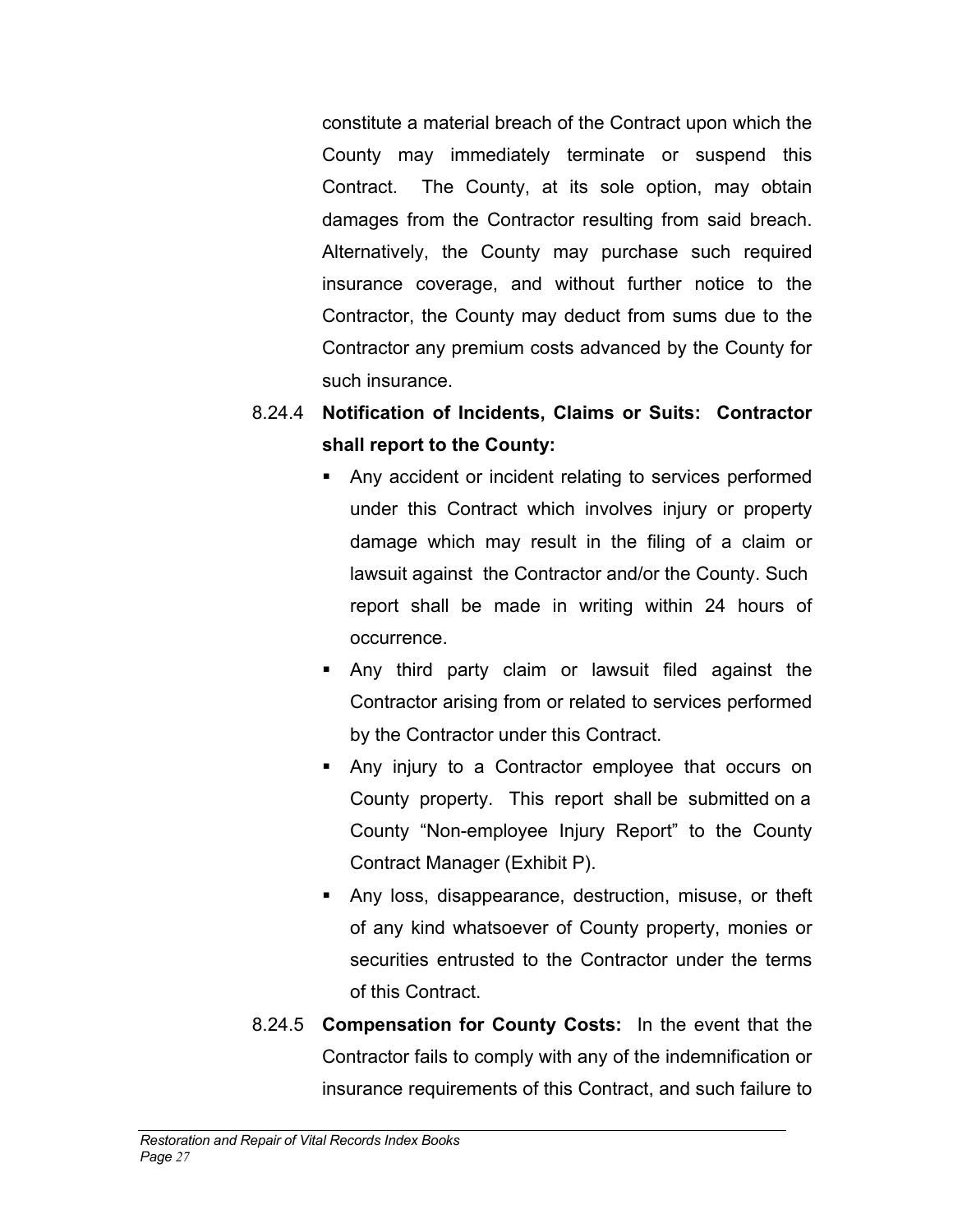comply results in any costs to the County, the Contractor shall pay full compensation for all costs incurred by the County.

- 8.24.6 **Insurance Coverage Requirements for Subcontractors:** The Contractor shall ensure any and all subcontractors performing services under this Contract meet the insurance requirements of this Contract by either:
	- **The Contractor providing evidence of insurance** covering the activities of subcontractors, or
	- **The Contractor providing evidence submitted by** subcontractors evidencing that subcontractors maintain the required insurance coverage. The County retains the right to obtain copies of evidence of subcontractor insurance coverage at any time.

### **8.25 INSURANCE COVERAGE REQUIREMENTS**

8.25.1 **General Liability** insurance written on ISO policy form CG 00 01 or its equivalent with limits of not less than the following:

| General Aggregate:                                   | \$2 million |
|------------------------------------------------------|-------------|
| Products/Completed Operations Aggregate: \$1 million |             |
| Personal and Advertising Injury:                     | \$1 million |
| Each Occurrence:                                     | \$1 million |

- 8.25.2 **Automobile Liability** written on ISO policy form CA 00 01 or its equivalent with a limit of liability of not less than \$1 million for each accident. Such insurance shall include coverage for all "owned", "hired" and "non-owned" vehicles, or coverage for "any auto".
- 8.25.3 **Workers' Compensation and Employers' Liability** insurance providing workers' compensation benefits, as required by the Labor Code of the State of California or by any other state, and for which the Contractor is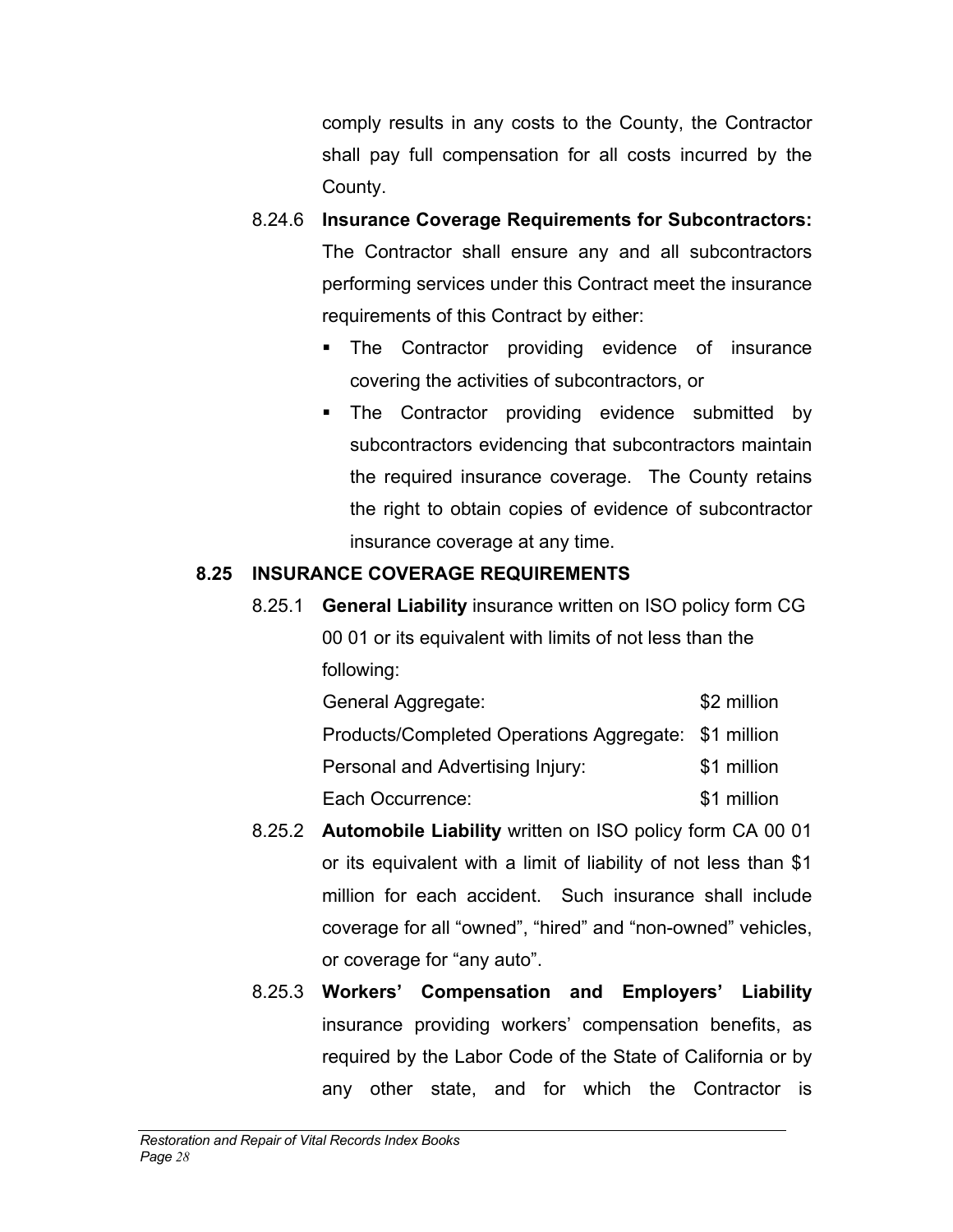responsible. If the Contractor's employees will be engaged in maritime employment, coverage shall provide workers' compensation benefits as required by the U.S. Longshore and Harbor Workers' Compensation Act, Jones Act or any other federal law for which the Contractor is responsible. In all cases, the above insurance also shall include Employers' Liability coverage with limits of not less than the following:

| Each Accident:           | \$1 million |
|--------------------------|-------------|
| Disease - policy limit:  | \$1 million |
| Disease - each employee: | \$1 million |

8.25.4 **VALUABLE PAPERS** coverage written on an all risk basis applying to the cost to replace or restore the lost information on the County's valuable papers and records which are entrusted to Contractor. Such coverage shall apply while County's papers and records are in Contractor's care, custody and control, including while in transit, and be maintained in an amount not less than \$1,000,000 per occurrence.

#### **8.26 LIQUIDATED DAMAGES**

8.26.1 If, in the judgment of the Registrar-Recorder/County Clerk, the Contractor is deemed to be non-compliant with the terms and obligations assumed hereby, the Registrar-Recorder/County Clerk, or her designee, at her option, in addition to, or in lieu of, other remedies provided herein, may withhold the entire monthly payment or deduct pro rata from the Contractor's invoice for work not performed. The work not performed and the amount to be withheld or deducted from payments to the Contractor from the County, will be forwarded to the Contractor by the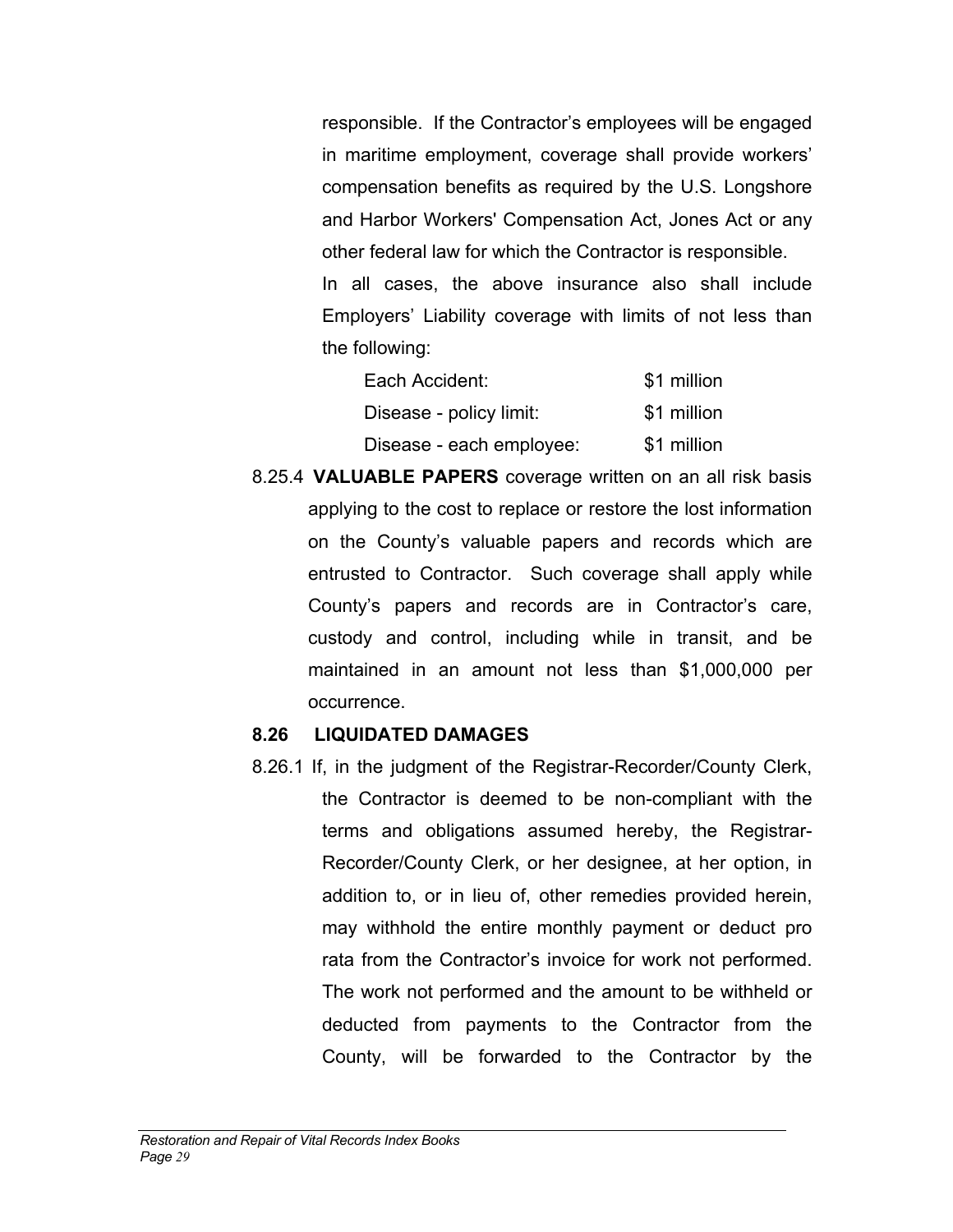Registrar-Recorder/County Clerk, or her designee, in a written notice describing the reasons for said action.

8.26.2 If the Registrar-Recorder/County Clerk determines that there are deficiencies in the performance of this Contract that the Registrar-Recorder/County Clerk deems are correctable by the Contractor over a certain time span, the Registrar-Recorder/County Clerk will provide a written notice to the Contractor to correct the deficiency within specified time frames. Should the Contractor fail to correct deficiencies within said time frame, the Registrar-Recorder/County Clerk may:

(a) Deduct from the Contractor's payment; and/or

(b) Deduct liquidated damages. The parties agree that it will be impracticable or extremely difficult to fix the extent of actual damages resulting from the failure of the Contractor to correct a deficiency within the specified time frame. The parties hereby agree that under the current circumstances a reasonable estimate of such damages is One Hundred Dollars (\$100) per day per infraction, **or as specified in the** *Performance Requirements Summary (PRS) Chart***, as defined in** *Exhibit A2***,** hereunder, and that the Contractor shall be liable to the County for liquidated damages in said amount. Said amount shall be deducted from the County's payment to the Contractor; and/or

(c) Upon giving five (5) days notice to the Contractor for failure to correct the deficiencies, the County may correct any and all deficiencies and the total costs incurred by the County for completion of the work by an alternate source, whether it be County forces or separate private contractor,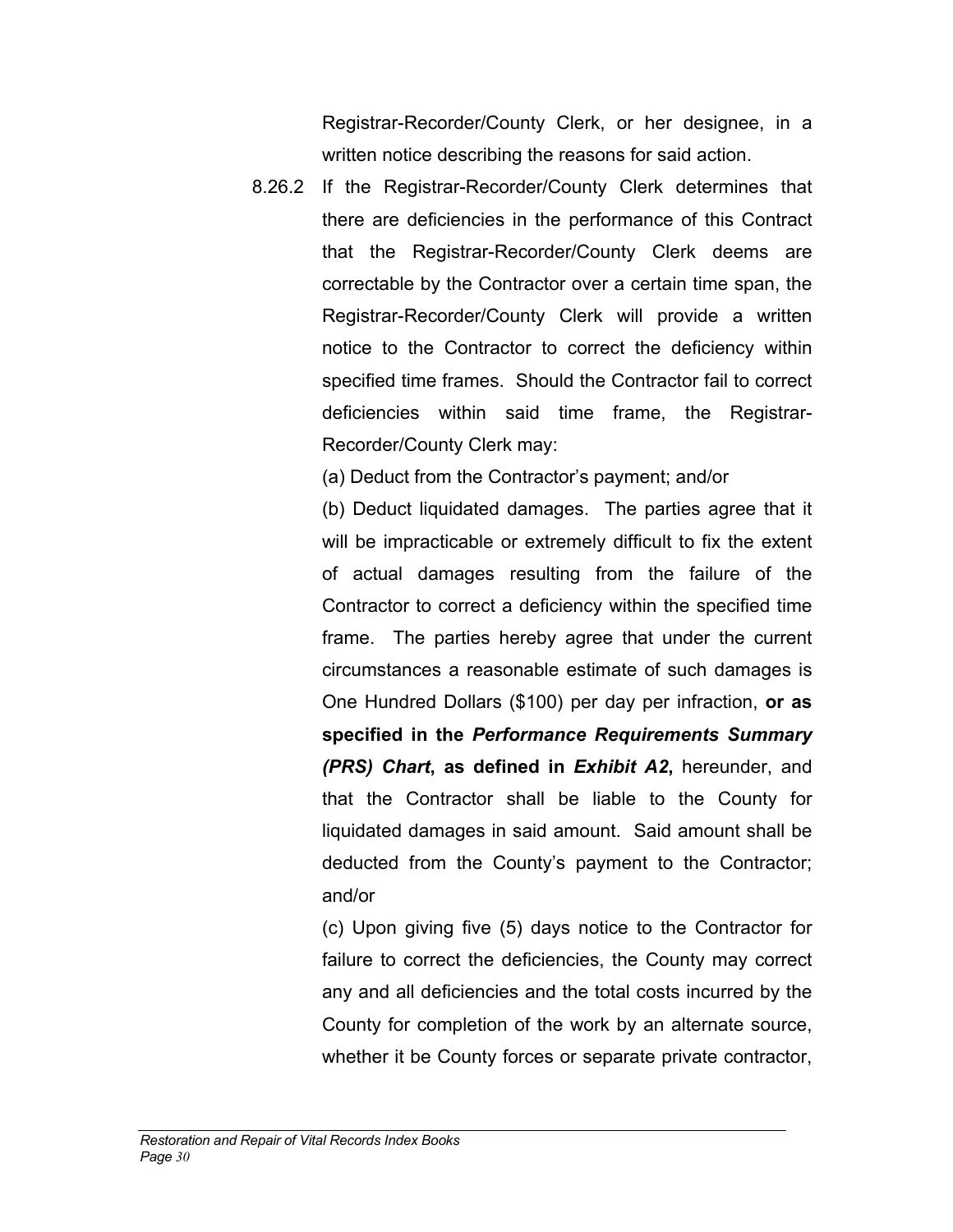will be deducted and forfeited from the payment to the Contractor from the County, as determined by the County.

- 8.26.3 The action noted in Sub-paragraph 8.27.2 shall not be construed as a penalty, but as adjustment of payment to the Contractor to recover the County cost due to the failure of the Contractor to complete or comply with the provisions of this Contract.
- 8.26.4 This Sub-paragraph shall not, in any manner, restrict or limit the County's right to damages for any breach of this Contract provided by law or as specified in the PRS or Sub-paragraph 8.27.2, and shall not, in any manner, restrict or limit the County's right to terminate this Contract as agreed to herein.

### **8.27 MOST FAVORED PUBLIC ENTITY**

If the Contractor's prices decline, or should the Contractor at any time during the term of this Contract provide the same goods or services under similar quantity and delivery conditions to the State of California or any county, municipality, or district of the State at prices below those set forth in this Contract, then such lower prices shall be immediately extended to the County.

### **8.28 NONDISCRIMINATION AND AFFIRMATIVE ACTION**

- 8.28.1 The Contractor certifies and agrees that all persons employed by it, its affiliates, subsidiaries, or holding companies are and shall be treated equally without regard to or because of race, color, religion, ancestry, national origin, sex, age, physical or mental disability, marital status, or political affiliation, in compliance with all applicable Federal and State anti-discrimination laws and regulations.
- 8.28.2 The Contractor shall certify to, and comply with, the provisions of *Exhibit F - Contractor's EEO Certification.*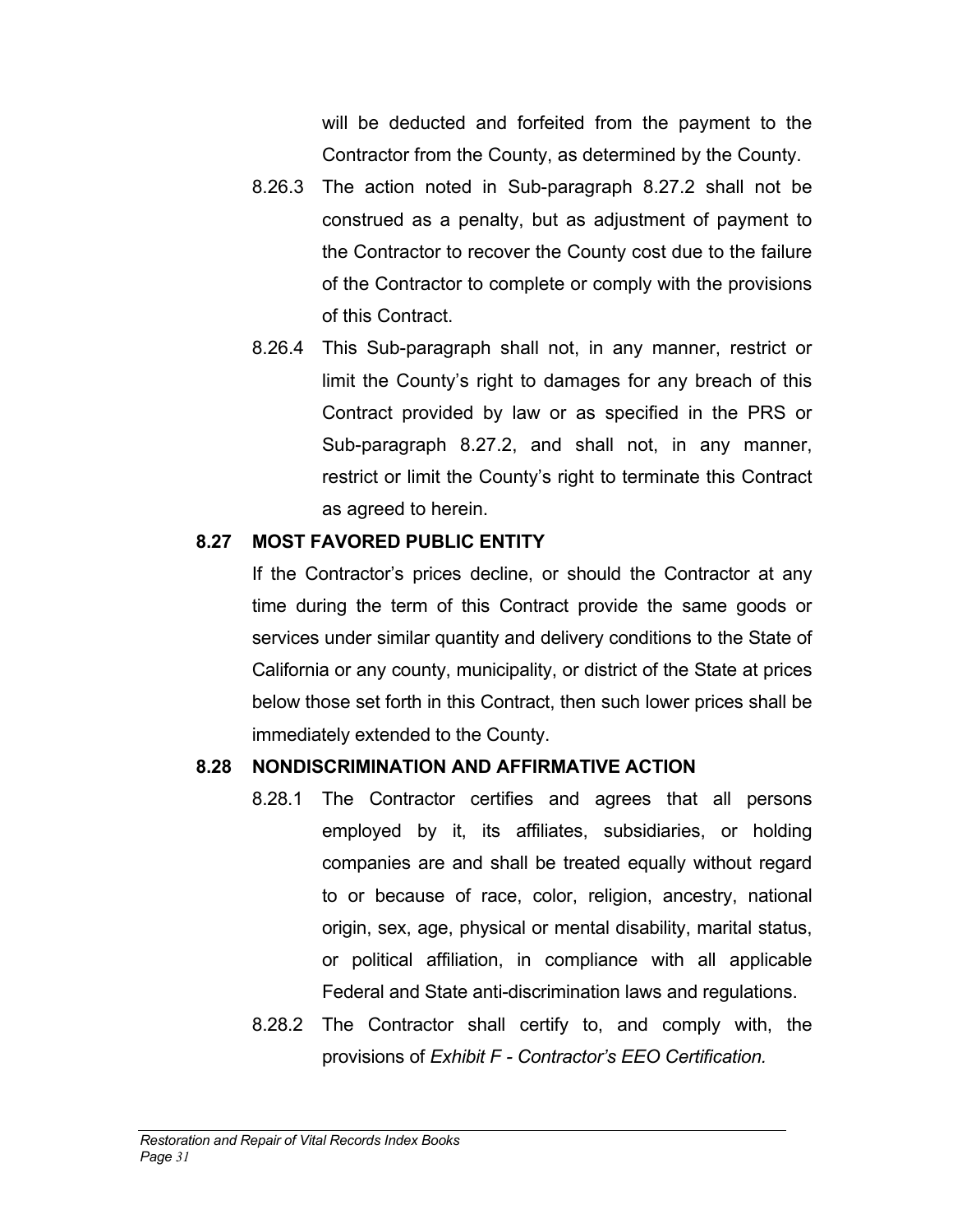- 8.28.3 The Contractor shall take affirmative action to ensure that applicants are employed, and that employees are treated during employment, without regard to race, color, religion, ancestry, national origin, sex, age, physical or mental disability, marital status, or political affiliation, in compliance with all applicable Federal and State anti-discrimination laws and regulations. Such action shall include, but is not limited to: employment, upgrading, demotion, transfer, recruitment or recruitment advertising, layoff or termination, rates of pay or other forms of compensation, and selection for training, including apprenticeship.
- 8.28.4 The Contractor certifies and agrees that it will deal with its subcontractors, bidders, or vendors without regard to or because of race, color, religion, ancestry, national origin, sex, age, or physical or mental disability, marital status, or political affiliation.
- 8.28.5 The Contractor certifies and agrees that it, its affiliates, subsidiaries, or holding companies shall comply with all applicable Federal and State laws and regulations to the end that no person shall, on the grounds of race, color, religion, ancestry, national origin, sex, age, physical or mental disability, marital status, or political affiliation, be excluded from participation in, be denied the benefits of, or be otherwise subjected to discrimination under this Contract or under any project, program, or activity supported by this Contract.
- 8.28.6 The Contractor shall allow County representatives access to the Contractor's employment records during regular business hours to verify compliance with the provisions of this Sub-paragraph 8.28 when so requested by the County.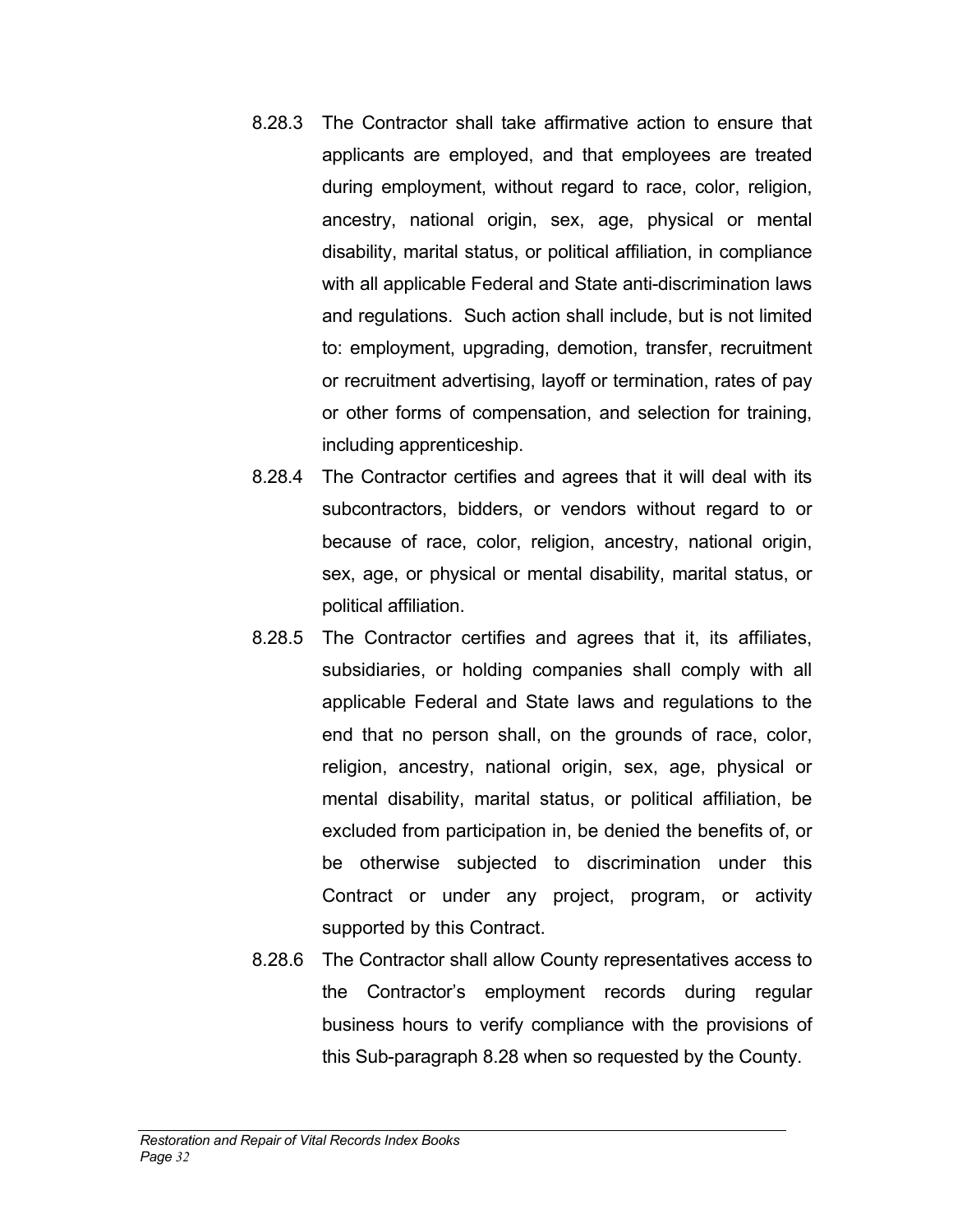- 8.28.7 If the County finds that any provisions of this Subparagraph 8.28 have been violated, such violation shall constitute a material breach of this Contract upon which the County may terminate or suspend this Contract. While the County reserves the right to determine independently that the anti-discrimination provisions of this Contract have been violated, in addition, a determination by the California Fair Employment Practices Commission or the Federal Equal Employment Opportunity Commission that the Contractor has violated Federal or State anti-discrimination laws or regulations shall constitute a finding by the County that the Contractor has violated the anti-discrimination provisions of this Contract.
- 8.28.8 The parties agree that in the event the Contractor violates any of the anti-discrimination provisions of this Contract, the County shall, at its sole option, be entitled to the sum of Five Hundred Dollars (\$500) for each such violation pursuant to California Civil Code Section 1671 as liquidated damages in lieu of terminating or suspending this Contract.

### **8.29 NON EXCLUSIVITY**

Nothing herein is intended nor shall be construed as creating any exclusive arrangement with Contractor. This Contract shall not restrict RR/CC from acquiring similar, equal or like goods and/or services from other entities or sources.

### **8.30 NOTICE OF DELAYS**

Except as otherwise provided under this Contract, when either party has knowledge that any actual or potential situation is delaying or threatens to delay the timely performance of this Contract, that party shall, within one (1) day, give notice thereof, including all relevant information with respect thereto, to the other party.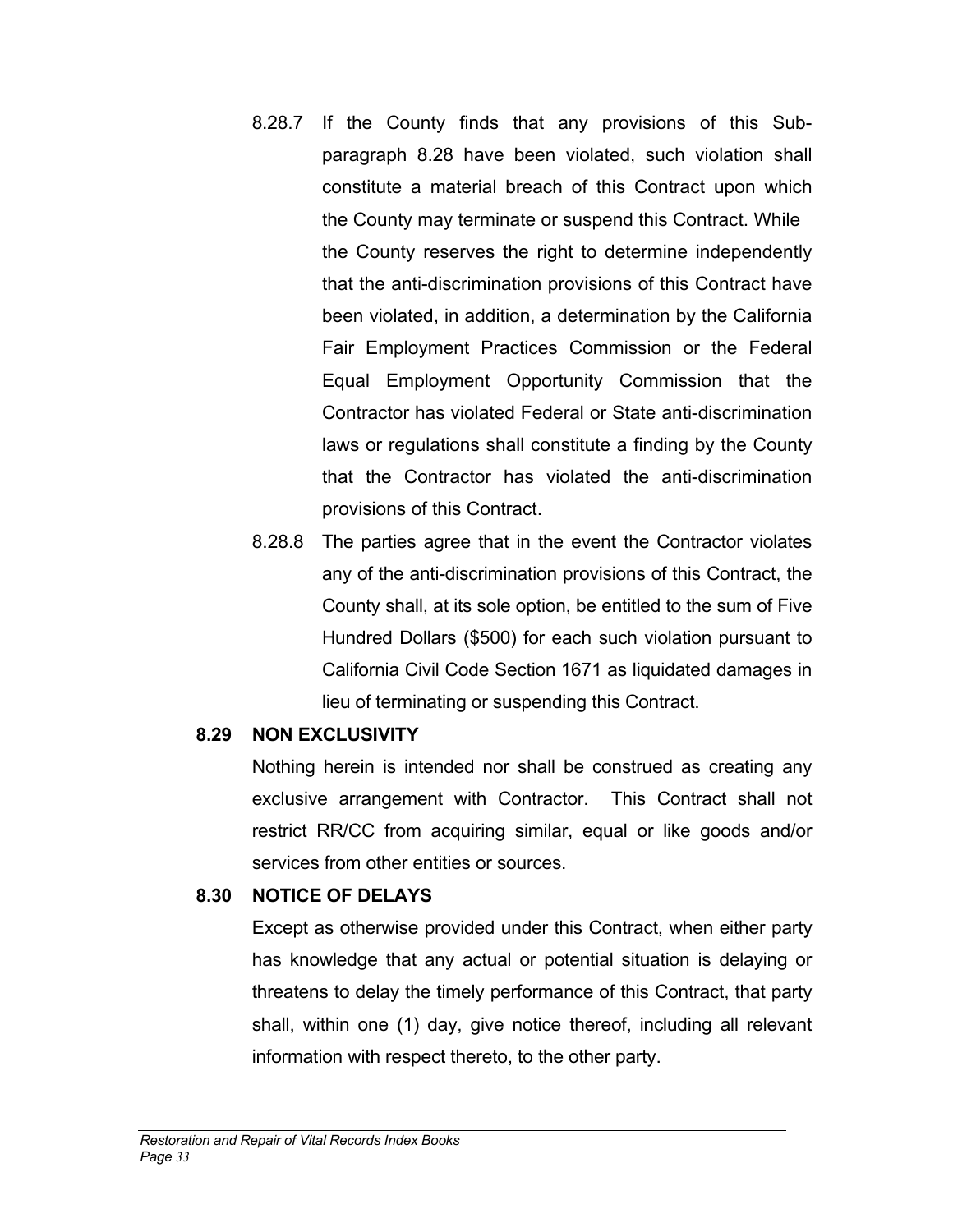### **8.31 NOTICE OF DISPUTES**

 The Contractor shall bring to the attention of the County Project Manager and/or County Project Director any dispute between the County and the Contractor regarding the performance of services as stated in this Contract. If the County Project Manager or County Project Director is not able to resolve the dispute, the Registrar-Recorder/County Clerk, or designee shall resolve it.

# **8.32 NOTICE TO EMPLOYEES REGARDING THE FEDERAL EARNED INCOME CREDIT**

The Contractor shall notify its employees, and shall require each subcontractor to notify its employees, that they may be eligible for the Federal Earned Income Credit under the federal income tax laws. Such notice shall be provided in accordance with the requirements set forth in Internal Revenue Service Notice No. 1015. Reference Exhibit J.

# **8.33 NOTICE TO EMPLOYEES REGARDING THE SAFELY SURRENDERED BABY LAW**

The Contractor shall notify and provide to its employees, and shall require each subcontractor to notify and provide to its employees, a fact sheet regarding the Safely Surrendered Baby Law, its implementation in Los Angeles County, and where and how to safely surrender a baby. The fact sheet is set forth in *Exhibit N* of this Contract and is also available on the Internet at [www.babysafela.org](http://www.babysafela.org/) for printing purposes.

### **8.34 NOTICES**

All notices or demands required or permitted to be given or made under this Contract shall be in writing and shall be hand delivered with signed receipt or mailed by first-class registered or certified mail, postage prepaid, addressed to the parties as identified in *Exhibit C, County's Administration and Exhibit D, Contractor's Administration*. Addresses may be changed by either party giving ten (10) days' prior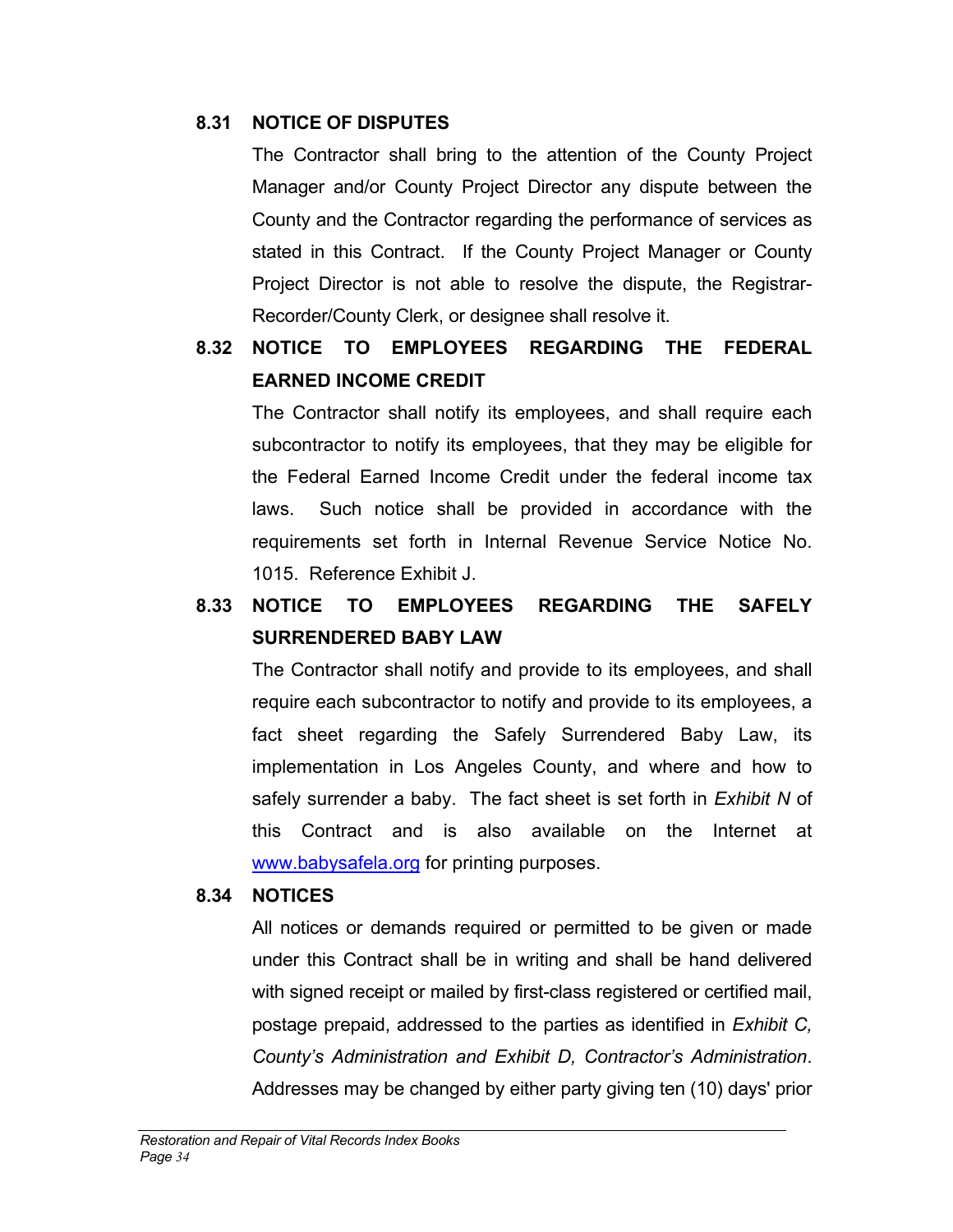written notice thereof to the other party. The Registrar-Recorder/County Clerk or her designee shall have the authority to issue all notices or demands required or permitted by the County under this Contract.

### **8.35 PROHIBITION AGAINST INDUCEMENT OR PERSUASION**

Notwithstanding the above, the Contractor and the County agree that, during the term of this Contract and for a period of one year thereafter, neither party shall in any way intentionally induce or persuade any employee of one party to become an employee or agent of the other party. No bar exists against any hiring action initiated through a public announcement.

### **8.36 PUBLIC RECORDS ACT**

8.36.1 Any documents submitted by Contractor; all information obtained in connection with the County's right to audit and inspect Contractor's documents, books, and accounting records pursuant to Sub-paragraph 8.38 - Record Retention and Inspection/Audit Settlement of this Contract; as well as those documents which were required to be submitted in response to the Request for Proposals (RFP) used in the solicitation process for this Contract, become the exclusive property of the County. All such documents become a matter of public record and shall be regarded as public records. Exceptions will be those elements in the California Government Code Section 6250 et seq. (Public Records Act) and which are marked "trade secret", "confidential", or "proprietary". The County shall not in any way be liable or responsible for the disclosure of any such records including, without limitation, those so marked, if disclosure is required by law, or by an order issued by a court of competent jurisdiction.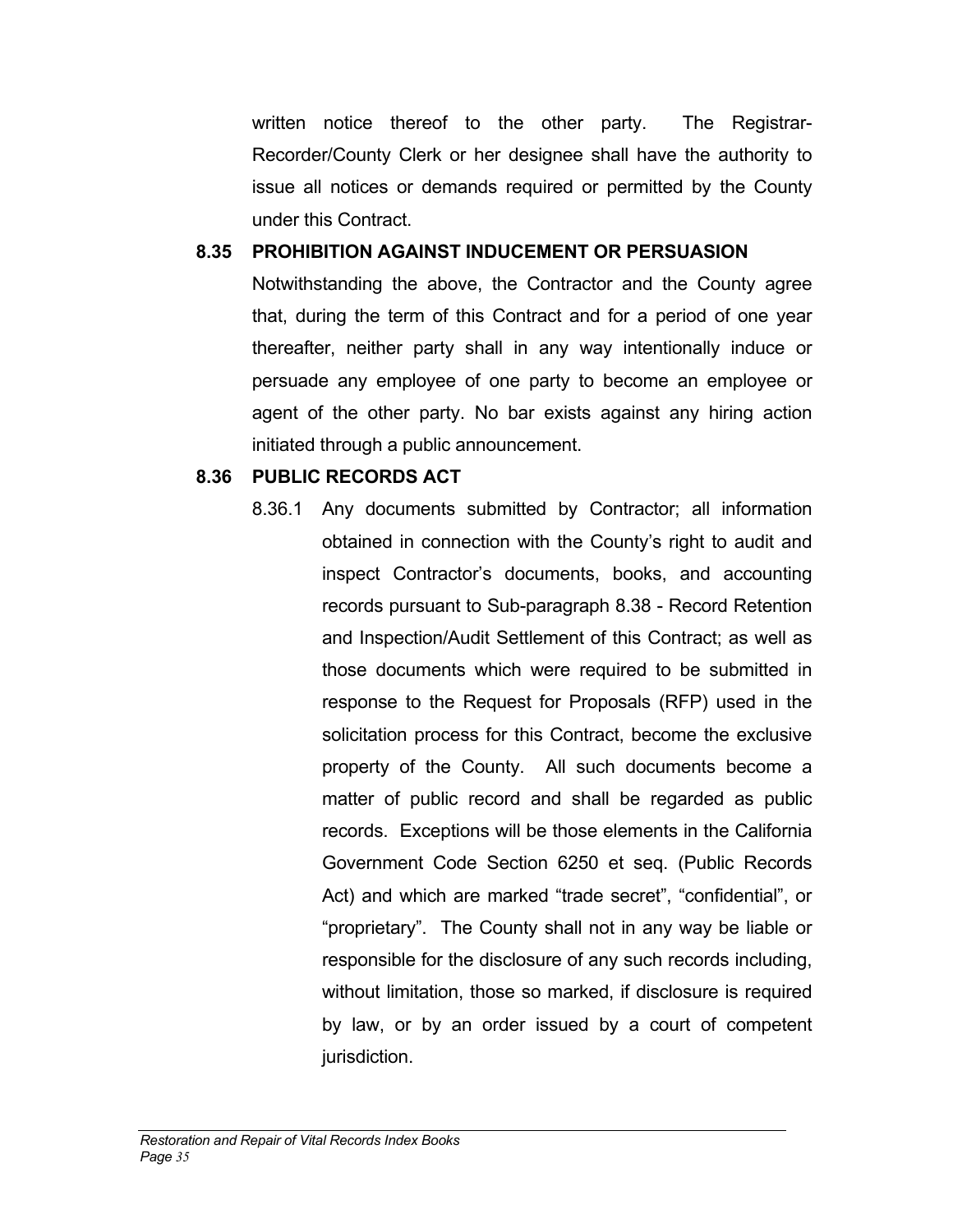8.36.2 In the event the County is required to defend an action on a Public Records Act request for any of the aforementioned documents, information, books, records, and/or contents of a proposal marked "trade secret", "confidential", or "proprietary", the Contractor agrees to defend and indemnify the County from all costs and expenses, including reasonable attorney's fees, in action or liability arising under the Public Records Act.

#### **8.37 PUBLICITY**

- 8.37.1 The Contractor shall not disclose any details in connection with this Contract to any person or entity except as may be otherwise provided hereunder or required by law. However, in recognizing the Contractor's need to identify its services and related clients to sustain itself, the County shall not inhibit the Contractor from publishing its role under this Contract within the following conditions:
	- The Contractor shall develop all publicity material in a professional manner; and
	- During the term of this Contract, the Contractor shall not, and shall not authorize another to, publish or disseminate any commercial advertisements, press releases, feature articles, or other materials using the name of the County without the prior written consent of the County's Project Director. The County shall not unreasonably withhold written consent.
- 8.37.2 The Contractor may, without the prior written consent of County, indicate in its proposals and sales materials that it has been awarded this Contract with the County of Los Angeles, provided that the requirements of this Subparagraph 8.37 shall apply.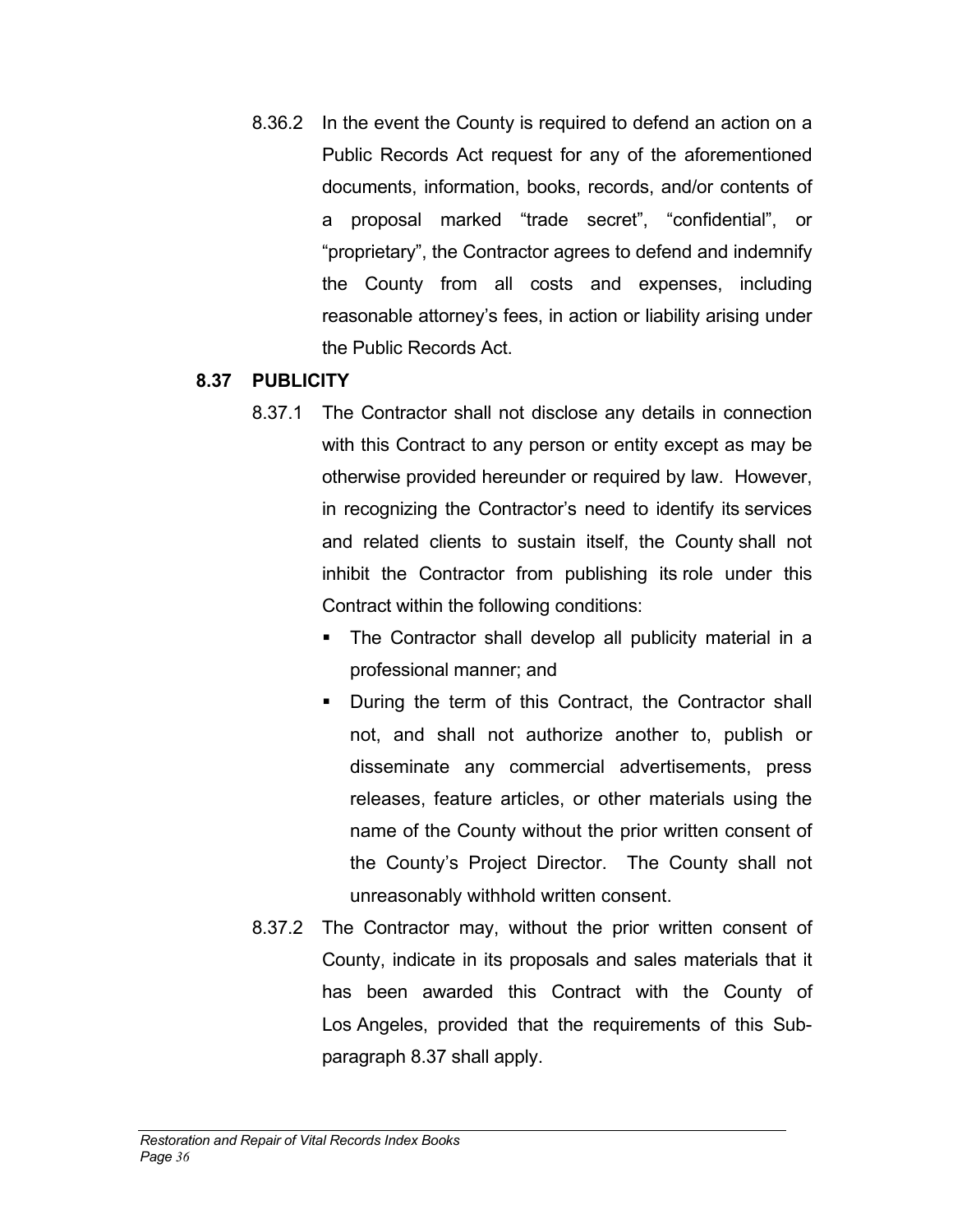#### **8.38 RECORD RETENTION AND INSPECTION/AUDIT SETTLEMENT**

The Contractor shall maintain accurate and complete financial records of its activities and operations relating to this Contract in accordance with generally accepted accounting principles. The Contractor shall also maintain accurate and complete employment and other records relating to its performance of this Contract. The Contractor agrees that the County, or its authorized representatives, shall have access to and the right to examine, audit, excerpt, copy, or transcribe any pertinent transaction, activity, or records relating to this Contract. All such material, including, but not limited to, all financial records, timecards and other employment records, and proprietary data and information, shall be kept and maintained by the Contractor and shall be made available to the County during the term of this Contract and for a period of five (5) years thereafter unless the County's written permission is given to dispose of any such material prior to such time. All such material shall be maintained by the Contractor at a location in Los Angeles County, provided that if any such material is located outside Los Angeles County, then, at the County's option, the Contractor shall pay the County for travel, per diem, and other costs incurred by the County to examine, audit, excerpt, copy, or transcribe such material at such other location.

8.38.1 In the event that an audit of the Contractor is conducted specifically regarding this Contract by any Federal or State auditor, or by any auditor or accountant employed by the Contractor or otherwise, then the Contractor shall file a copy of such audit report with the County's Auditor-Controller within thirty (30) days of the Contractor's receipt thereof, unless otherwise provided by applicable Federal or State law or under this Contract. The County shall make a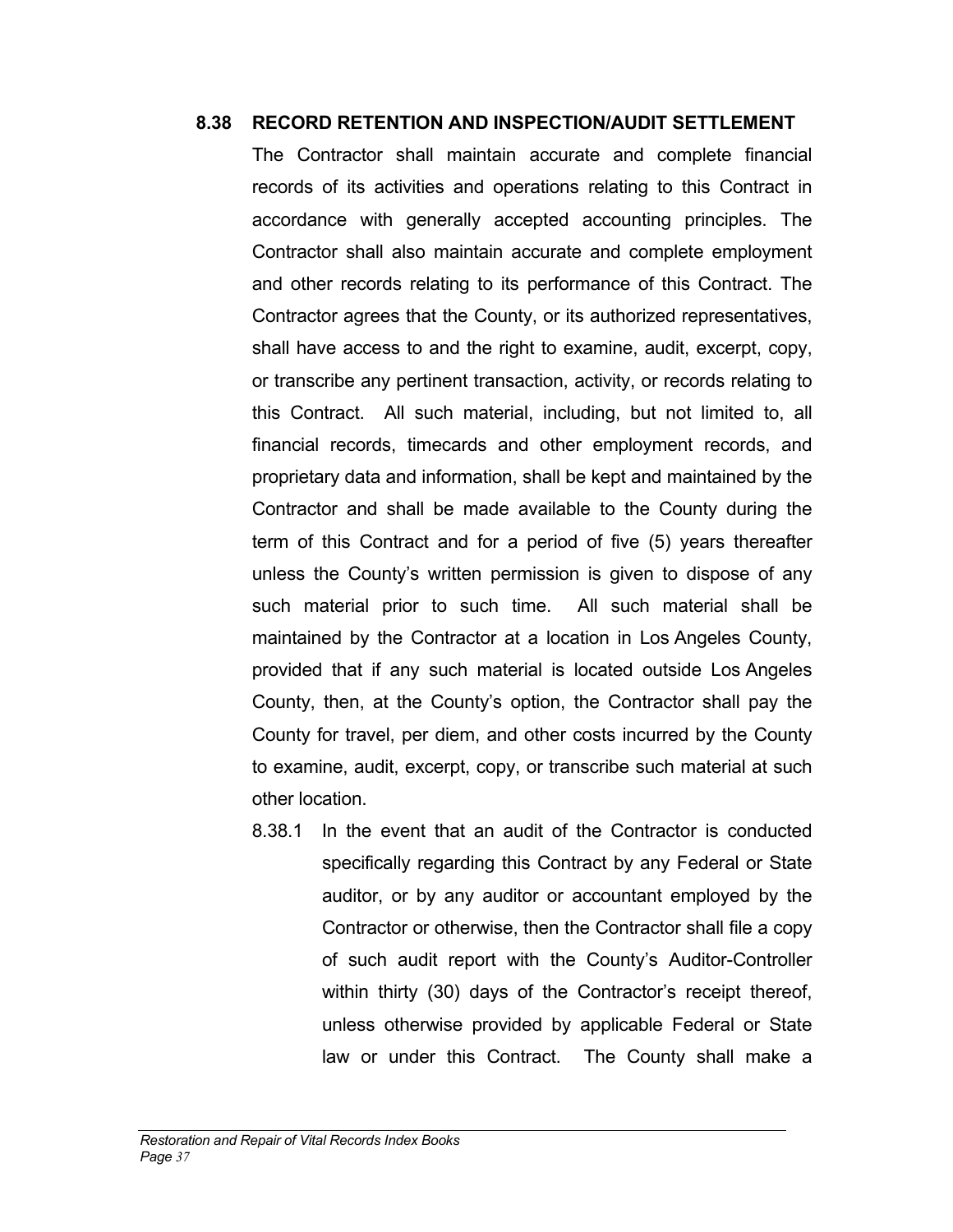reasonable effort to maintain the confidentiality of such audit report(s).

- 8.38.2 Failure on the part of the Contractor to comply with any of the provisions of this Sub-paragraph 8.38 shall constitute a material breach of this Contract upon which the County may terminate or suspend this Contract.
- 8.38.3 If, at any time during the term of this Contract or within five (5) years after the expiration or termination of this Contract, representatives of the County may conduct an audit of the Contractor regarding the work performed under this Contract, and if such audit finds that the County's dollar liability for any such work is less than payments made by the County to the Contractor, then the difference shall be either: a) repaid by the Contractor to the County by cash payment upon demand or b) at the sole option of the County's Auditor-Controller, deducted from any amounts due to the Contractor from the County, whether under this Contract or otherwise. If such audit finds that the County's dollar liability for such work is more than the payments made by the County to the Contractor, then the difference shall be paid to the Contractor by the County by cash payment, provided that in no event shall the County's maximum obligation for this Contract exceed the funds appropriated by the County for the purpose of this Contract.

#### **8.39 RECYCLED BOND PAPER**

Consistent with the Board of Supervisors' policy to reduce the amount of solid waste deposited at the County landfills, the Contractor agrees to use recycled-content paper to the maximum extent possible on this Contract.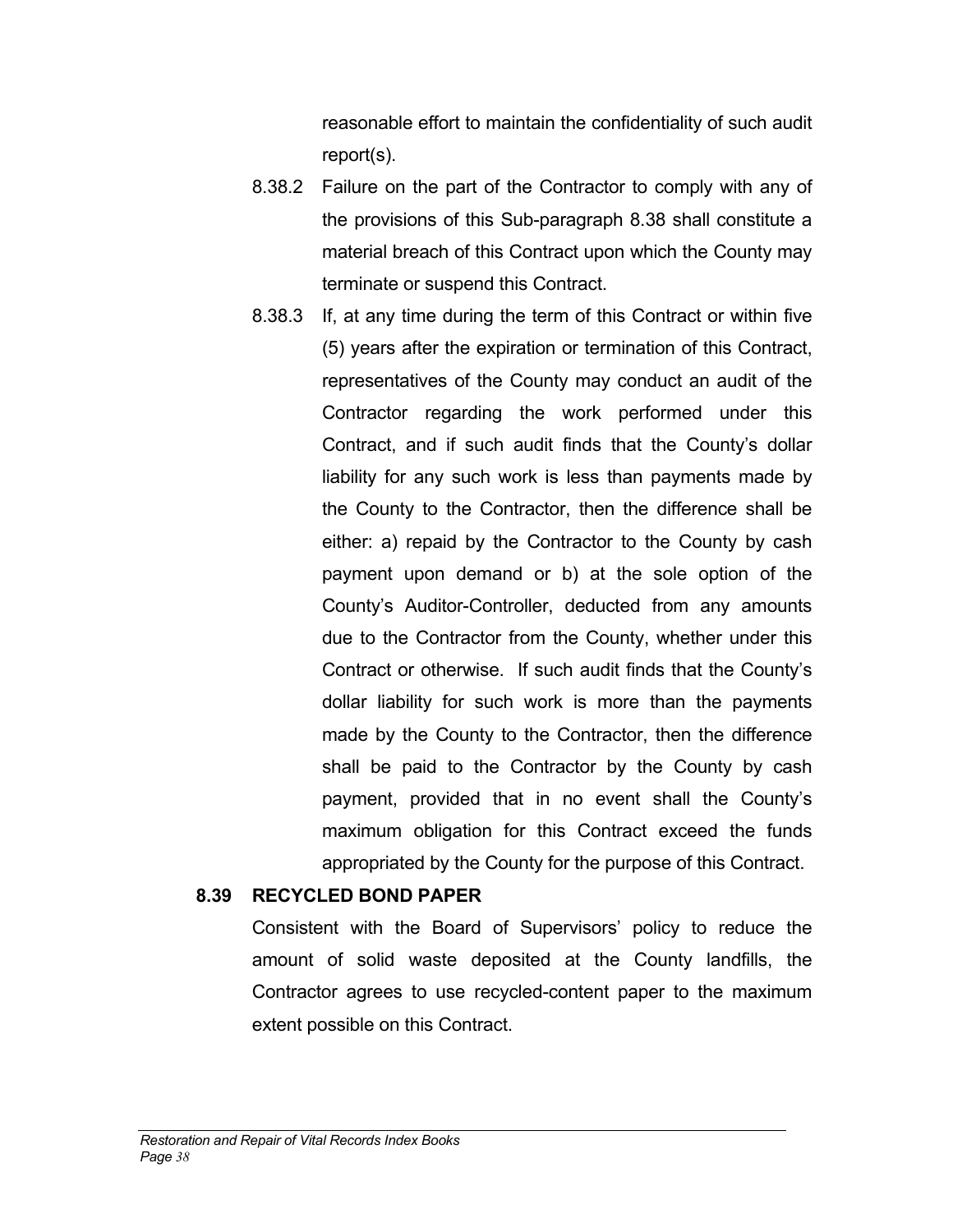### **8.40 SUBCONTRACTING**

- 8.40.1 The requirements of this Contract may not be subcontracted by the Contractor **without the advance written approval of the County**. Any attempt by the Contractor to subcontract without the prior consent of the County may be deemed a material breach of this Contract.
- 8.40.2 If the Contractor desires to subcontract, the Contractor shall provide the following information promptly at the County's request:
	- A description of the work to be performed by the subcontractor;
	- A draft copy of the proposed subcontract; and
	- **Dimetary Construction** and/or certifications requested by the County.
- 8.40.3 The Contractor shall indemnify and hold the County harmless with respect to the activities of each and every subcontractor in the same manner and to the same degree as if such subcontractor(s) were Contractor employees.
- 8.40.4 The Contractor shall remain fully responsible for all performances required of it under this Contract, including those that the Contractor has determined to subcontract, notwithstanding the County's approval of the Contractor's proposed subcontract.
- 8.40.5 The County's consent to subcontract shall not waive the County's right to prior and continuing approval of any and all personnel, including subcontractor employees, providing services under this Contract. The Contractor is responsible to notify its subcontractors of this County right.
- 8.40.6 The County's Project Director is authorized to act for and on behalf of the County with respect to approval of any subcontract and subcontractor employees.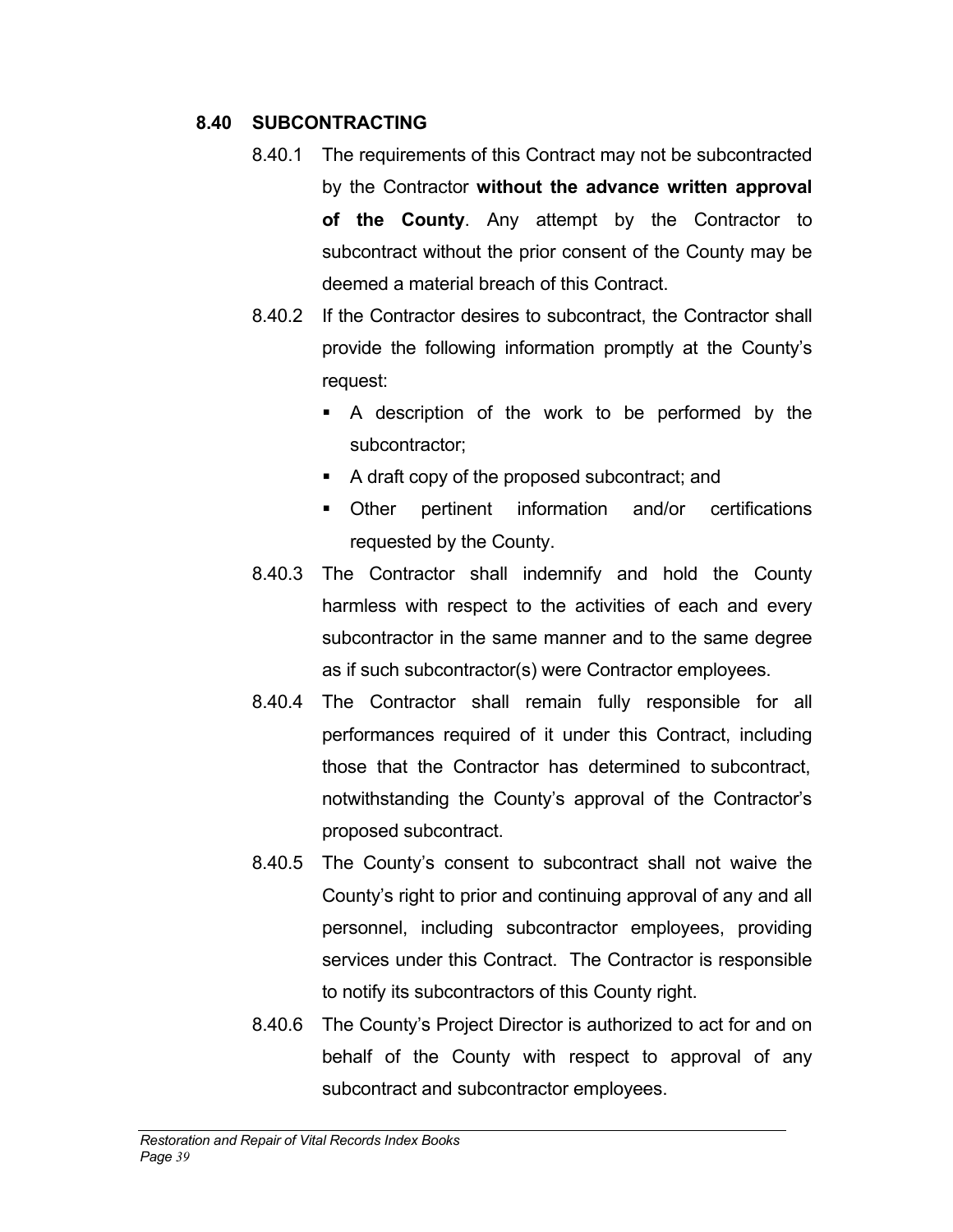- 8.40.7 The Contractor shall be solely liable and responsible for all payments or other compensation to all subcontractors and their officers, employees, agents, and successors in interest arising through services performed hereunder, notwithstanding the County's consent to subcontract.
- 8.40.8 The Contractor shall obtain certificates of insurance, which establish that the subcontractor maintains all the programs of insurance required by the County from each approved subcontractor. The Contractor shall ensure delivery of all such documents to:

Registrar-Recorder/County Clerk

Contracts Section, Room 5203

12400 Imperial Highway

Norwalk, California 90650

before any subcontractor employee may perform any work hereunder.

# **8.41 TERMINATION FOR BREACH OF WARRANTY TO MAINTAIN CHILD SUPPORT COMPLIANCE**

Failure of the Contractor to maintain compliance with the requirements set forth in Sub-paragraph 8.15 - Contractor's Warranty of Adherence to County's Child Support Compliance Program, shall constitute a default by the Contractor under this Contract. Without limiting the rights and remedies available to the County under any other provision of this Contract, failure to cure such default within 90 days of notice by the Los Angeles County Child Support Services Department shall be grounds upon which the Board of Supervisors may terminate this Contract pursuant to Subparagraph 8.43 - Termination for Default and pursue debarment, pursuant to County Code Chapter 2.202.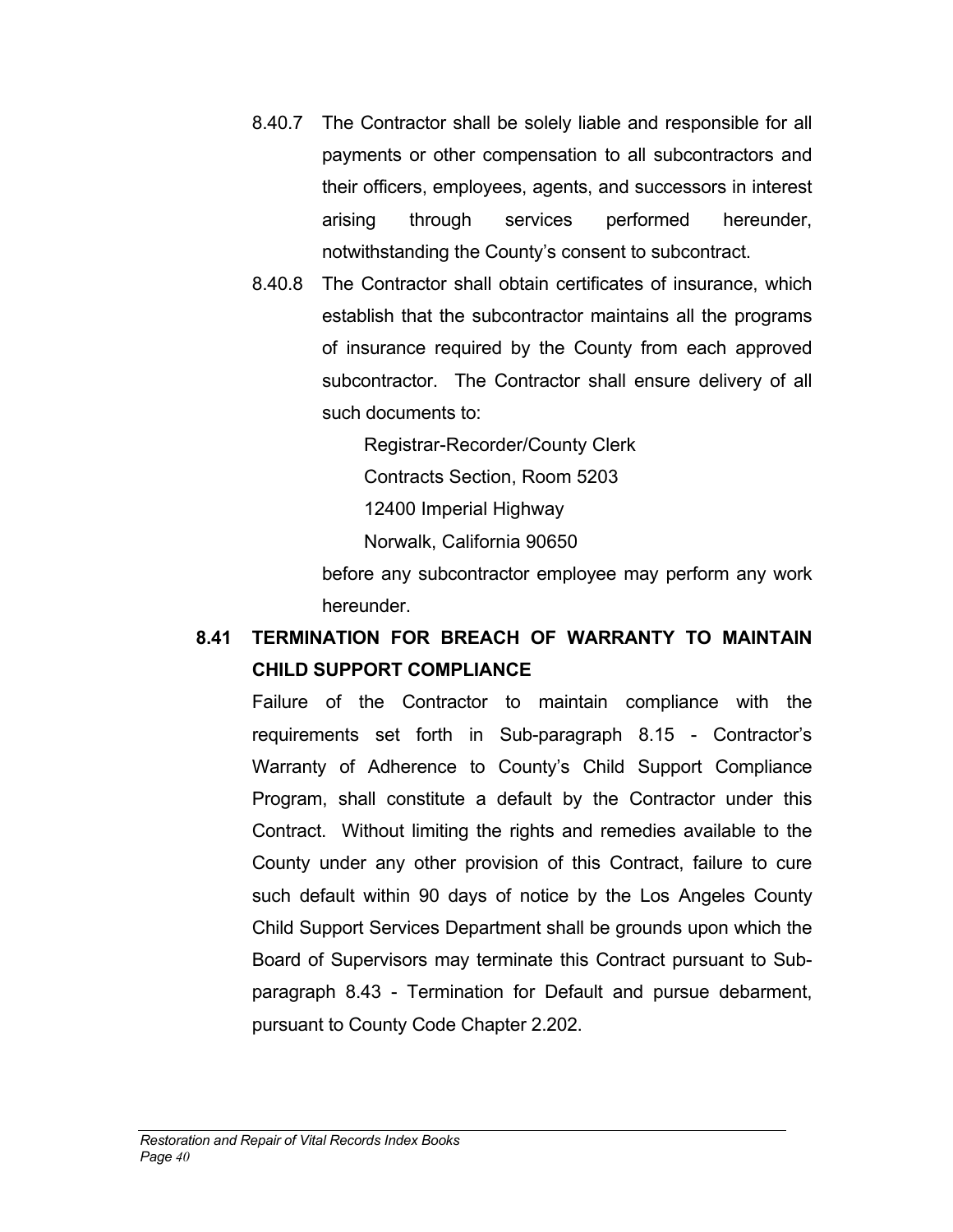### **8.42 TERMINATION FOR CONVENIENCE**

- 8.42.1 This Contract may be terminated, in whole or in part, from time to time, when such action is deemed by the County, in its sole discretion, to be in its best interest. Termination of work hereunder shall be effected by notice of termination to Contractor specifying the extent to which performance of work is terminated and the date upon which such termination becomes effective. The date upon which such termination becomes effective shall be no less than ten (10) days after the notice is sent.
- 8.42.2 After receipt of a notice of termination and except as otherwise directed by the County, the Contractor shall:
	- Stop work under this Contract on the date and to the extent specified in such notice, and
	- Complete performance of such part of the work as shall not have been terminated by such notice.
- 8.42.3 All material including books, records, documents, or other evidence bearing on the costs and expenses of the Contractor under this Contract shall be maintained by the Contractor in accordance with Sub-paragraph 8.38, Record Retention & Inspection/Audit Settlement.

### **8.43 TERMINATION FOR DEFAULT**

- 8.43.1 The County may, by written notice to the Contractor, terminate the whole or any part of this Contract, if, in the judgment of County's Project Director:
	- **Contractor has materially breached this Contract;**
	- **EXECONTACT CONTRACTS CONTRACTS** CONTRACTS CONTRACTS CONTRACTS CONTRACTS CONTRACTS CONTRACTS perform any task, deliverable, service, or other work required either under this Contract; or
	- Contractor fails to demonstrate a high probability of timely fulfillment of performance requirements under this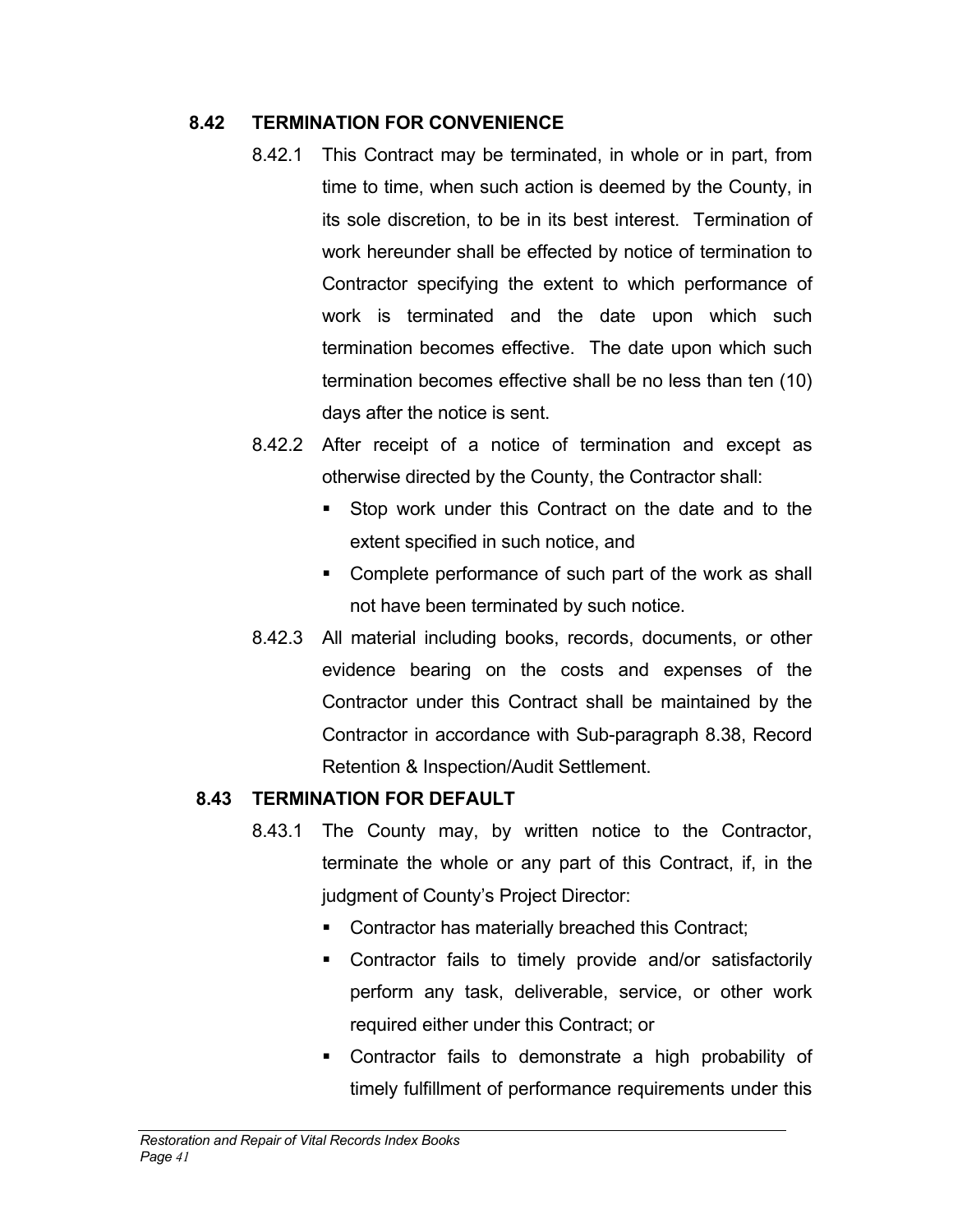Contract, or of any obligations of this Contract and in either case, fails to demonstrate convincing progress toward a cure within five (5) working days (or such longer period as the County may authorize in writing) after receipt of written notice from the County specifying such failure.

- 8.43.2 In the event that the County terminates this Contract in whole or in part as provided in Sub-paragraph 8.43.1, the County may procure, upon such terms and in such manner as the County may deem appropriate, goods and services similar to those so terminated. The Contractor shall be liable to the County for any and all excess costs incurred by the County, as determined by the County, for such similar goods and services. The Contractor shall continue the performance of this Contract to the extent not terminated under the provisions of this sub-paragraph.
- 8.43.3 Except with respect to defaults of any subcontractor, the Contractor shall not be liable for any such excess costs of the type identified in Sub-paragraph 8.43.2 if its failure to perform this Contract arises out of causes beyond the control and without the fault or negligence of the Contractor. Such causes may include, but are not limited to: acts of God or of the public enemy, acts of the County in either its sovereign or contractual capacity, acts of Federal or State governments in their sovereign capacities, fires, floods, epidemics, quarantine restrictions, strikes, freight embargoes, and unusually severe weather; but in every case, the failure to perform must be beyond the control and without the fault or negligence of the Contractor. If the failure to perform is caused by the default of a subcontractor, and if such default arises out of causes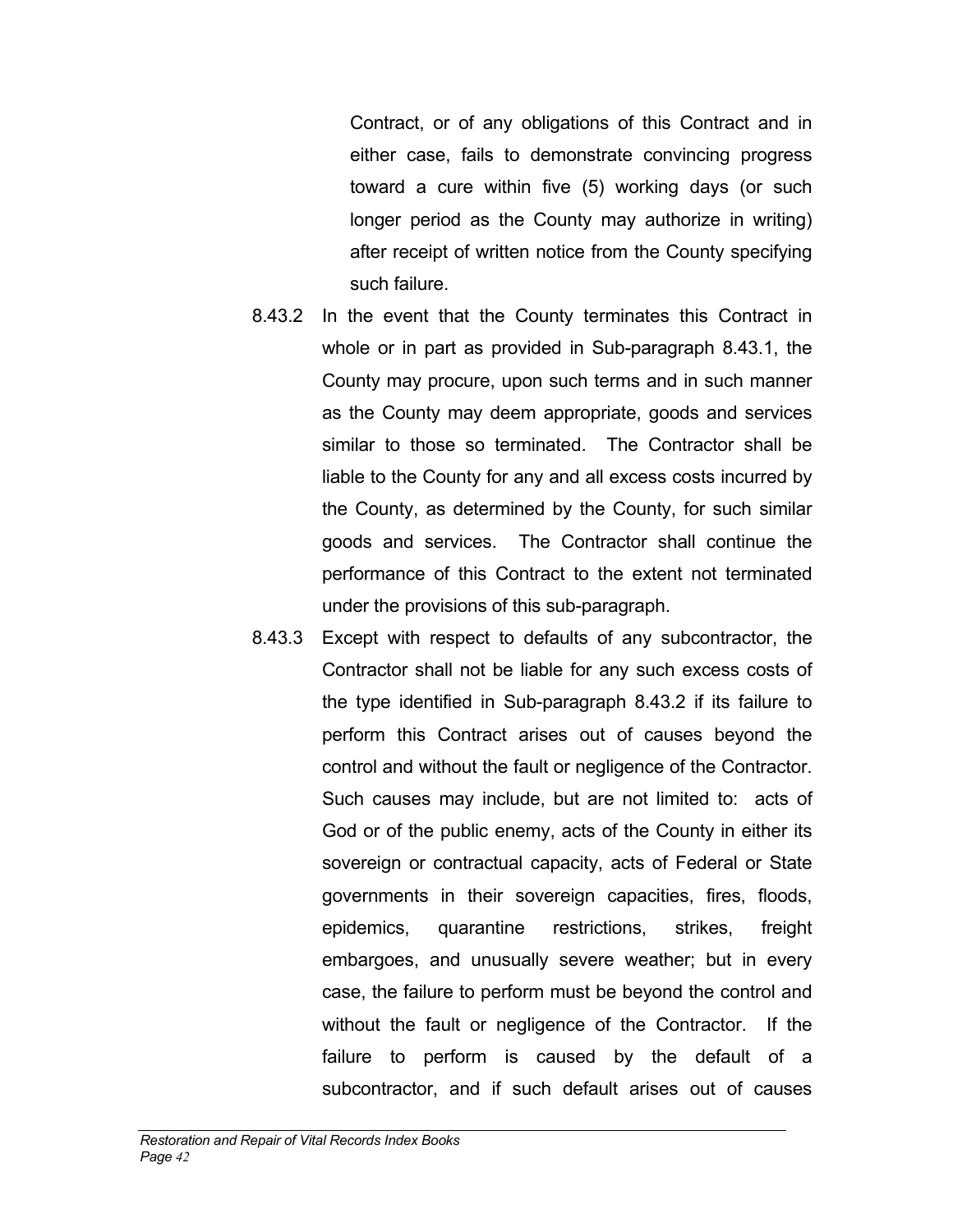beyond the control of both the Contractor and subcontractor, and without the fault or negligence of either of them, the Contractor shall not be liable for any such excess costs for failure to perform, unless the goods or services to be furnished by the subcontractor were obtainable from other sources in sufficient time to permit the Contractor to meet the required performance schedule. As used in this Subparagraph 8.43.3, the terms "subcontractor" and "subcontractors" mean subcontractor(s) at any tier.

- 8.43.4 If, after the County has given notice of termination under the provisions of this Sub-paragraph 8.43, it is determined by the County that the Contractor was not in default under the provisions of this Sub-paragraph 8.43, or that the default was excusable under the provisions of Subparagraph 8.43.3, the rights and obligations of the parties shall be the same as if the notice of termination had been issued pursuant to Sub-paragraph 8.42 - Termination for Convenience.
- 8.43.5 In the event the County terminates this Contract in its entirety due to the Contractor's default as provided in Subparagraph 8.43.1, the Contractor and the County agree that the County will have actual damages, which are extremely difficult to calculate and impracticable to fix and which will include, but are not limited to, the County's costs of procurement of replacement services and costs incurred due to delays in procuring such services. Therefore, the Contractor and the County agree that the County shall, at its sole option and in lieu of the provisions of Subparagraph 8.43.2, be entitled to liquidated damages from the Contractor, pursuant to California Civil Code Section 1671, in the amount of Five Thousand Dollars (\$5,000) or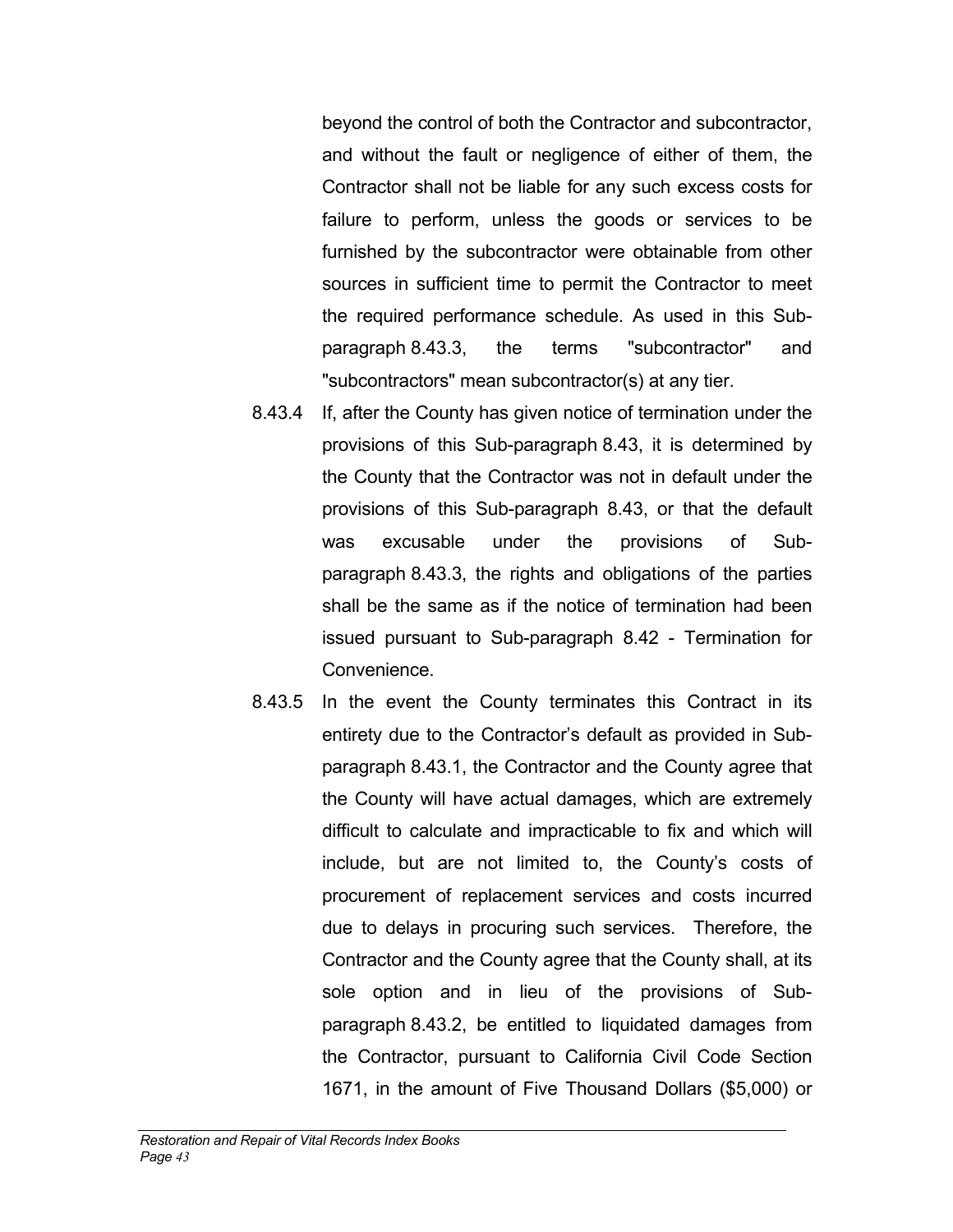five percent (5%) of the applicable year's Contract sum, whichever is less, as equitable compensation to the County for such actual damages. This amount of liquidated damages shall be either paid by the Contractor to the County by cash payment upon demand or, at the sole discretion of the Registrar-Recorder/County Clerk*,* or designee, deducted from any amounts due to the Contractor by the County, whether under this Contract or otherwise.

These liquidated damages shall be in addition to any credits, which the County is otherwise entitled to under this Contract, and the Contractor's payment of these liquidated damages shall not in any way change, or affect the provisions of Sub-paragraph 8.23 - Indemnification.

8.43.6 The rights and remedies of the County provided in this Subparagraph 8.43 shall not be exclusive and are in addition to any other rights and remedies provided by law or under this **Contract** 

#### **8.44 TERMINATION FOR IMPROPER CONSIDERATION**

8.44.1 The County may, by written notice to the Contractor, immediately terminate the right of the Contractor to proceed under this Contract if it is found that consideration, in any form, was offered or given by the Contractor, either directly or through an intermediary, to any County officer, employee, or agent with the intent of securing this Contract or securing favorable treatment with respect to the award, amendment, or extension of this Contract or the making of any determinations with respect to the Contractor's performance pursuant to this Contract. In the event of such termination, the County shall be entitled to pursue the same remedies against the Contractor as it could pursue in the event of default by the Contractor.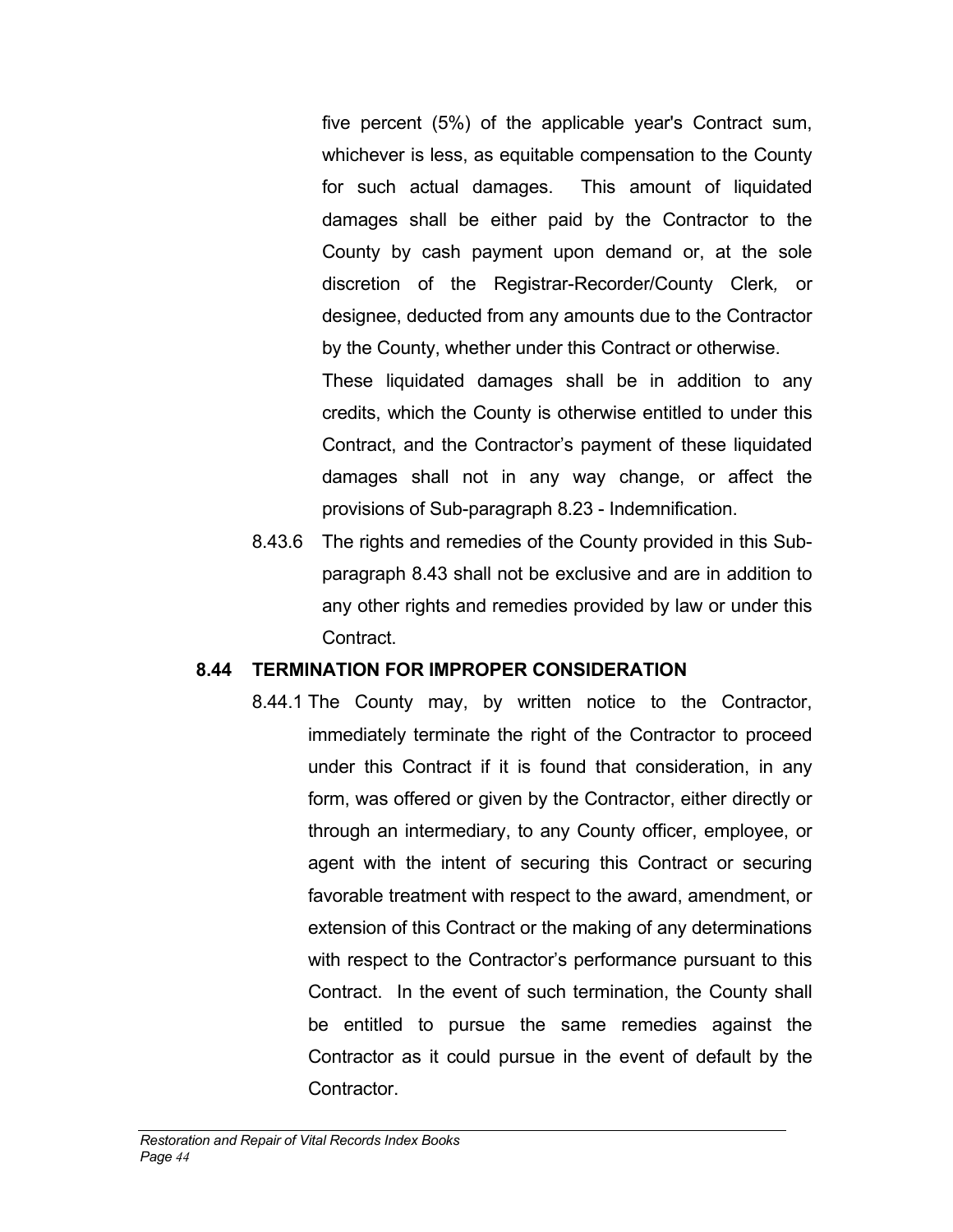- 8.44.2 The Contractor shall immediately report any attempt by a County officer or employee to solicit such improper consideration. The report shall be made either to the County manager charged with the supervision of the employee or to the County Auditor-Controller's Employee Fraud Hotline at (800) 544-6861.
- 8.44.3 Among other items, such improper consideration may take the form of cash, discounts, service, the provision of travel or entertainment, or tangible gifts.

### **8.45 TERMINATION FOR INSOLVENCY**

- 8.45.1 The County may terminate this Contract forthwith in the event of the occurrence of any of the following:
	- **Insolvency of the Contractor. The Contractor shall be** deemed to be insolvent if it has ceased to pay its debts for at least sixty (60) days in the ordinary course of business or cannot pay its debts as they become due, whether or not a petition has been filed under the Federal Bankruptcy Code and whether or not the Contractor is insolvent within the meaning of the Federal Bankruptcy Code;
	- The filing of a voluntary or involuntary petition regarding the Contractor under the Federal Bankruptcy Code;
	- **The appointment of a Receiver or Trustee for the** Contractor; or
	- The execution by the Contractor of a general assignment for the benefit of creditors.
- 8.45.2 The rights and remedies of the County provided in this Subparagraph 8.45 shall not be exclusive and are in addition to any other rights and remedies provided by law or under this Contract.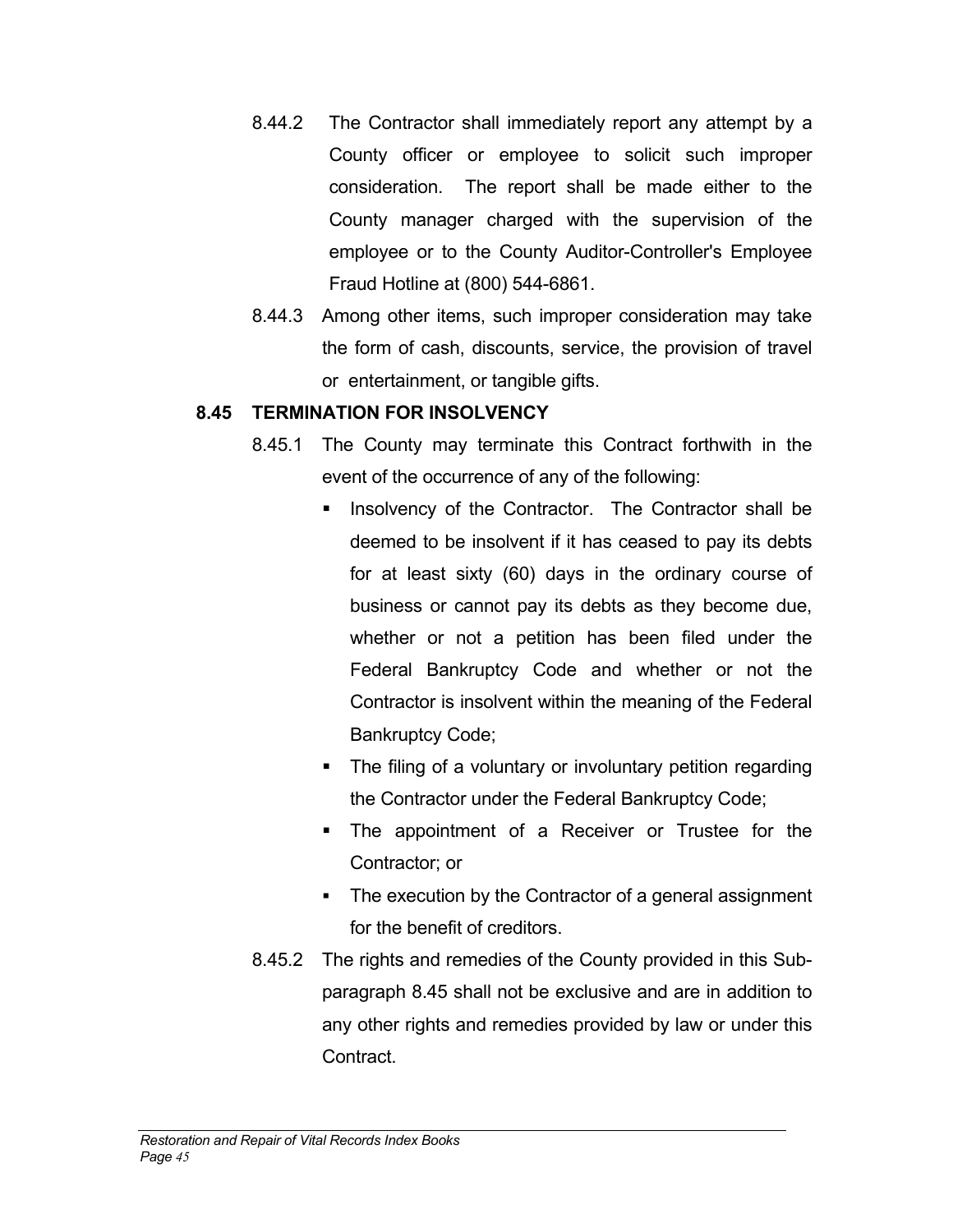# **8.46 TERMINATION FOR NON-ADHERENCE OF COUNTY LOBBYIST ORDINANCE**

The Contractor, and each County Lobbyist or County Lobbying firm as defined in County Code Section 2.160.010 retained by the Contractor, shall fully comply with the County's Lobbyist Ordinance, County Code Chapter 2.160. Failure on the part of the Contractor or any County Lobbyist or County Lobbying firm retained by the Contractor to fully comply with the County's Lobbyist Ordinance shall constitute a material breach of this Contract, upon which the County may in its sole discretion, immediately terminate or suspend this Contract.

### **8.47 TERMINATION FOR NON-APPROPRIATION OF FUNDS**

Notwithstanding any other provision of this Contract, the County shall not be obligated for the Contractor's performance hereunder or by any provision of this Contract during any of the County's future fiscal years unless and until the County's Board of Supervisors appropriates funds for this Contract in the County's Budget for each such future fiscal year. In the event that funds are not appropriated for this Contract, then this Contract shall terminate as of June 30 of the last fiscal year for which funds were appropriated. The County shall notify the Contractor in writing of any such non-allocation of funds at the earliest possible date.

### **8.48 VALIDITY**

If any provision of this Contract or the application thereof to any person or circumstance is held invalid, the remainder of this Contract and the application of such provision to other persons or circumstances shall not be affected thereby.

### **8.49 WAIVER**

No waiver by the County of any breach of any provision of this Contract shall constitute a waiver of any other breach or of such provision. Failure of the County to enforce at any time, or from time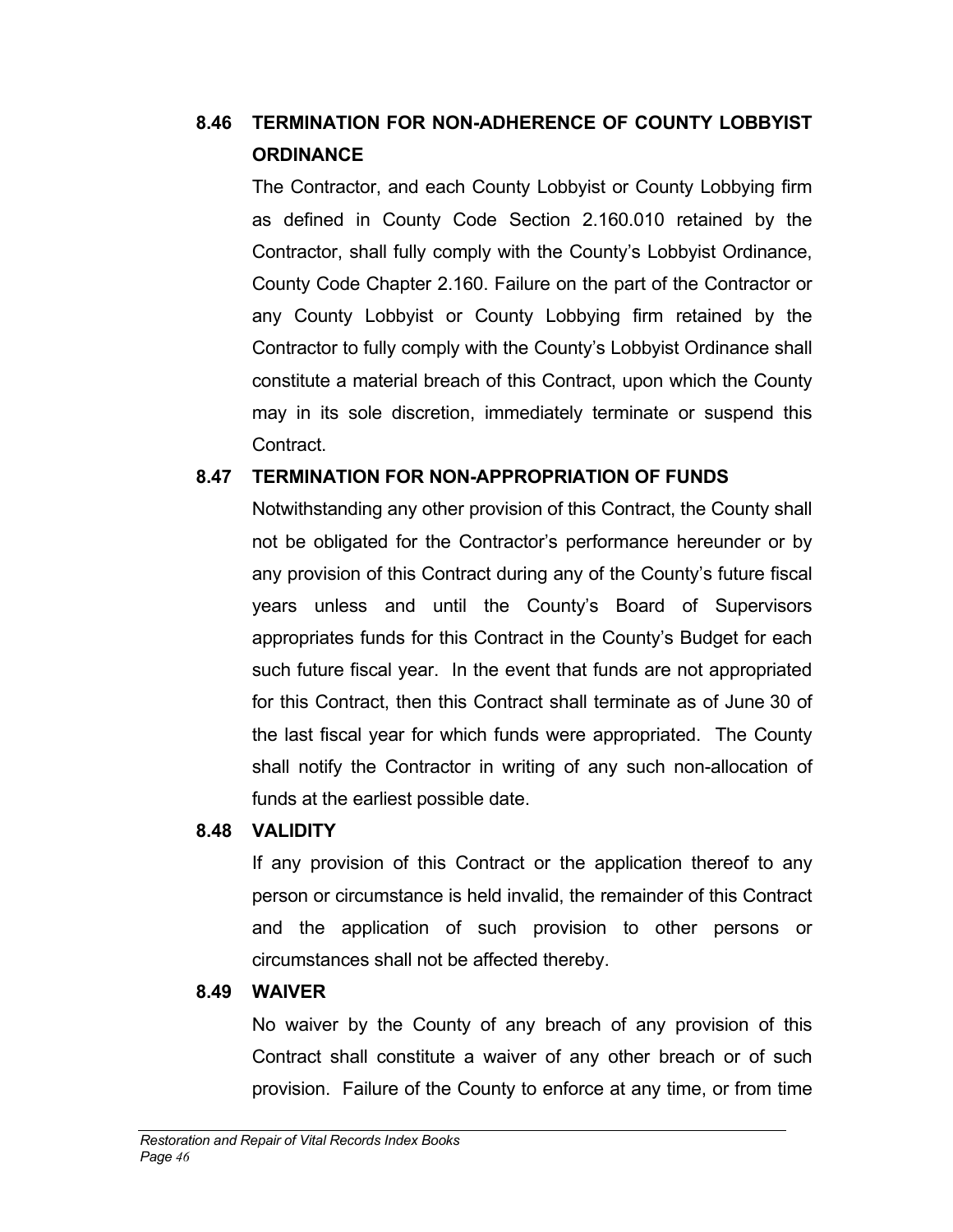to time, any provision of this Contract shall not be construed as a waiver thereof. The rights and remedies set forth in this Subparagraph 8.49 shall not be exclusive and are in addition to any other rights and remedies provided by law or under this Contract.

#### **8.50 WARRANTY AGAINST CONTINGENT FEES**

- 8.50.1 The Contractor warrants that no person or selling agency has been employed or retained to solicit or secure this Contract upon any Contract or understanding for a commission, percentage, brokerage, or contingent fee, excepting bona fide employees or bona fide established commercial or selling agencies maintained by the Contractor for the purpose of securing business.
- 8.50.2 For breach of this warranty, the County shall have the right to terminate this Contract and, at its sole discretion, deduct from the Contract price or consideration, or otherwise recover, the full amount of such commission, percentage, brokerage, or contingent fee.